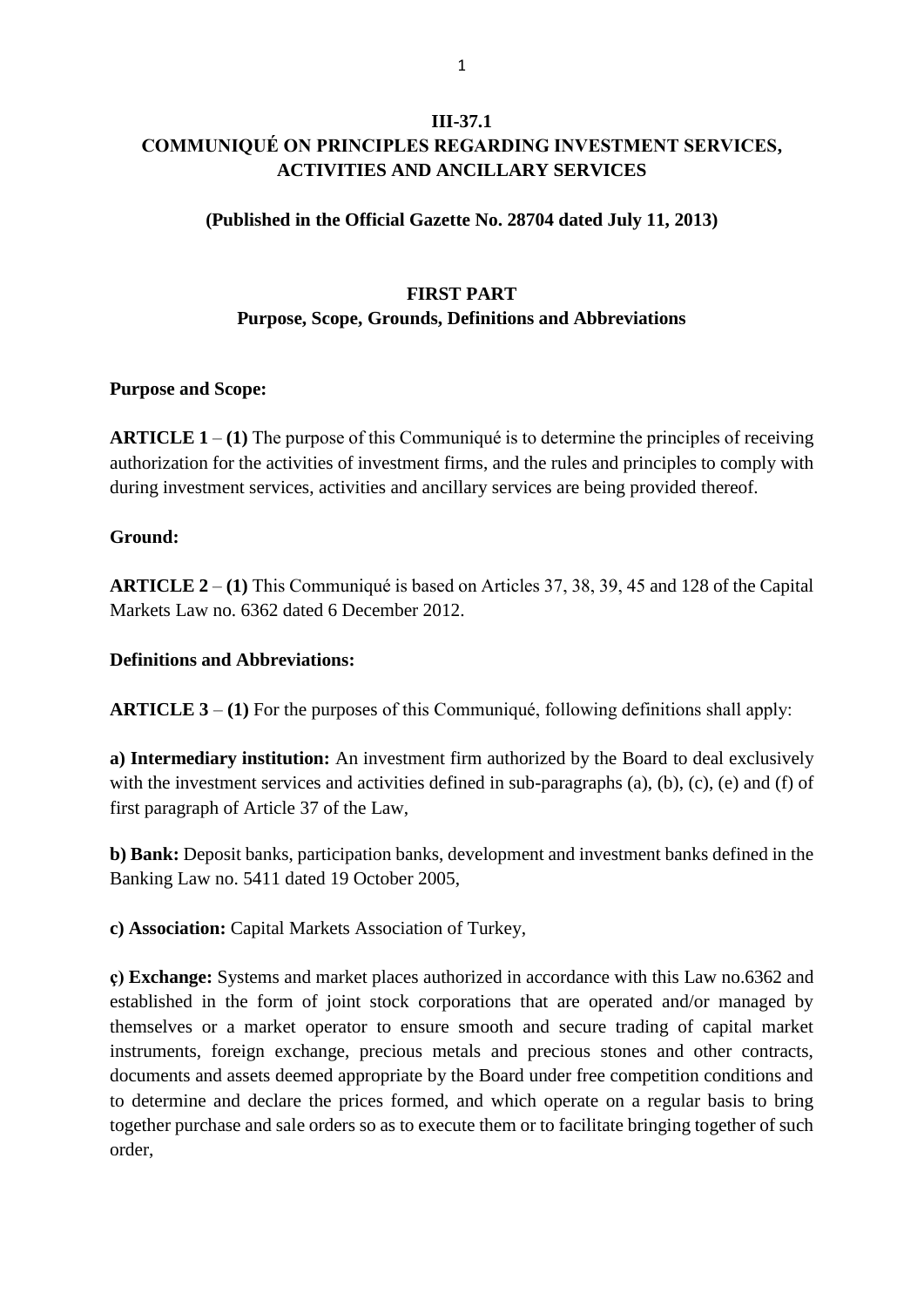**d) Distribution channels:** Any means of communication which provides or may provide access to data by a large population,

**e) Financial Assets:** Capital market instruments, money market instruments and transactions, cash, foreign exchange, deposits, participation accounts and other assets and transactions approved by the Board,

**f) Issue:** The issue of capital market instruments by issuers and their sale with or without public offering,

**g) Leveraged transactions:** Sale and purchase transactions through leverage of the foreign exchange, precious metals and other assets designated by the Board, on an electronic platform, in consideration of collateral deposited,

**ğ) Law:** Capital Markets Law no. 6362,

**h) Benchmarking criterion and threshold value:** Criterion and value designated by the Board in its regulations pertaining to performance presentation, performance based remuneration and rating activities for individual portfolios and collective investment schemes,

**ı) Board:** Capital Markets Board,

**i) CRA:** Central Registry Agency as defined in Article 81 of the Law,

**j) Shareholders' Equity:** Shareholders' equity calculated according to the regulations of the Board pertaining to capital and capital adequacy requirements for intermediary institutions,

**k) Professional and General Clients:** Professional and general clients as defined in the regulations of the Board pertaining to principles regarding establishment and operations of investment firms,

**l) Capital Market Instruments:** Securities and derivative instruments as well as other capital market instruments designated so in this context by the Board, including investment contracts,

**m) Other Organized Market Places:** Alternative trading systems, multilateral trading facilities and other organized markets outside exchanges, which bring together buyers and sellers of capital market instruments, provide intermediary services in purchase and sale transactions, establish and operate systems and facilities for these purposes,

**n) Over-the-counter Market:** Markets except exchanges and other organized market places,

**o) Over-the-counter Transaction:** Transactions executed in markets other than exchanges and other organized market places,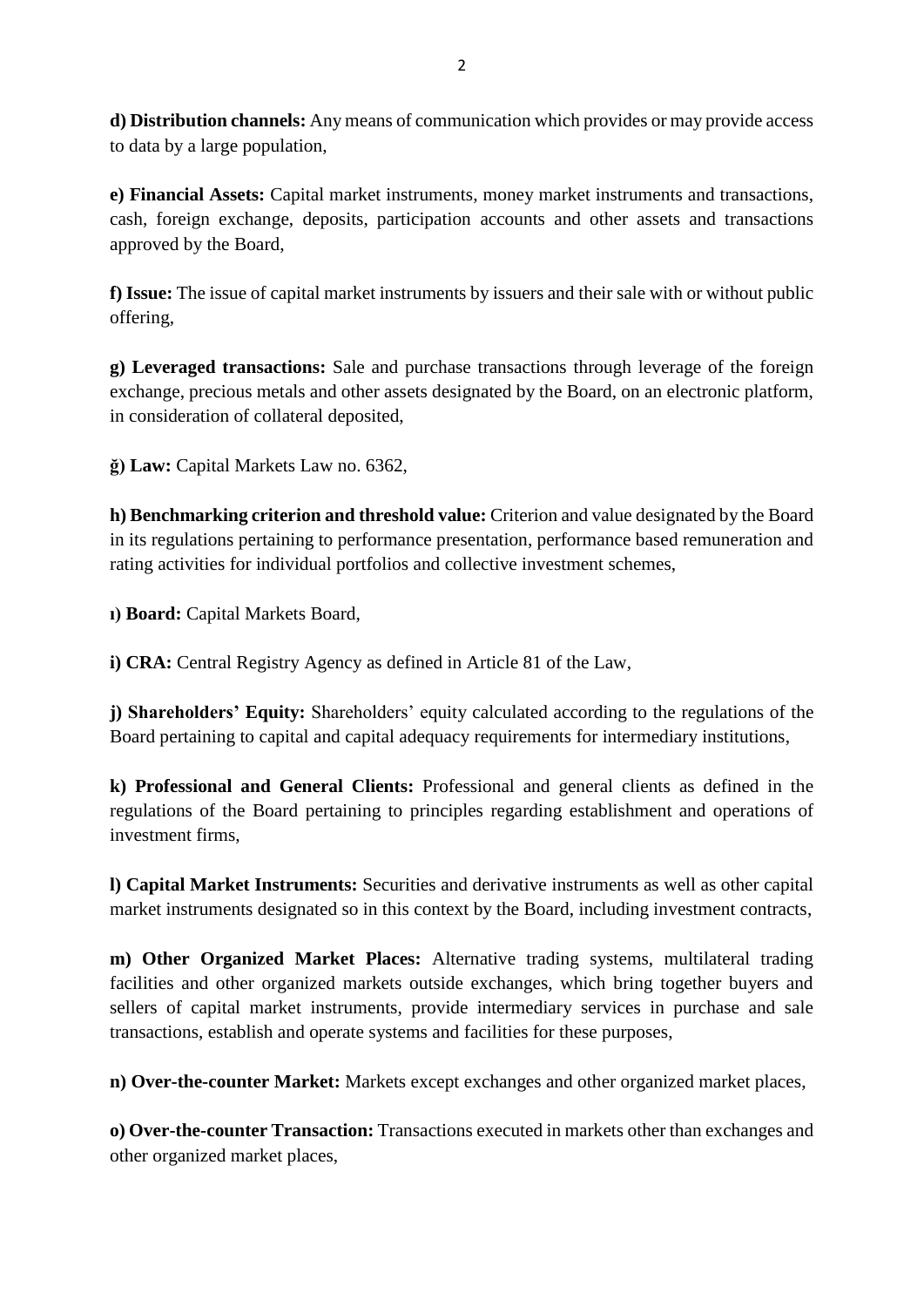**ö) Derivatives:** Instruments listed below or other derivative instruments designated in this context by the Board:

- **1)** Derivatives giving the right to buy, sell or interchange the securities,
- **2)** Derivative instruments the values of which depend on the price or return of a security; the price or price change of a foreign currency; an interest rate or a change in the rate; the price or price change of a precious metal or precious stone; the price or price change of a commodity; statistics published by institutions deemed appropriate by the Board and changes in them; derivative instruments which provide the transfer of credit risk, which have measurement values such as energy prices and climatic variables and depend on an index level which is formed by these listed items or on changes in this index level; the derivatives of these instruments, and derivatives giving the right to interchange the listed underlying assets,
- **3)** Leveraged transactions on foreign exchange and precious metals as well as other assets to be designated by the Board.

**p) Investment Firm:** Intermediary institutions, banks and other capital market institutions established to perform investment services and activities, the establishment and operation principles of which are designated by the Board,

**r) Influential investment comment and advice:** Comments and advices addressed to investors, which contain phrases encouraging the sale and purchase of certain capital market instruments or may otherwise change the decisions of investors,

**s) ICC:** Investor Compensation Center defined in Article 83 of the Law.

# **SECOND PART Investment Services and Activities, and Ancillary Services**

## **Investment Services and Activities:**

**ARTICLE 4** – **(1)** Investment services and activities regulated by this Communiqué and which may be executed with a prior authorization of the Board are as follows:

- **a)** Reception and transmission of orders in relation to capital market instruments,
- **b)** Execution of orders in relation to capital market instruments in the name and account of the customer or in their own name and in the account of the customer,
- **c)** Dealing on own account,
- **ç)** Individual portfolio management,
- **d)** Investment advice,
- **e)** Underwriting of capital market instruments on a firm commitment basis,
- **f)** Placing of financial instruments without a firm commitment basis,
- **g)** Operation of multilateral trading systems and regulated markets other than exchanges,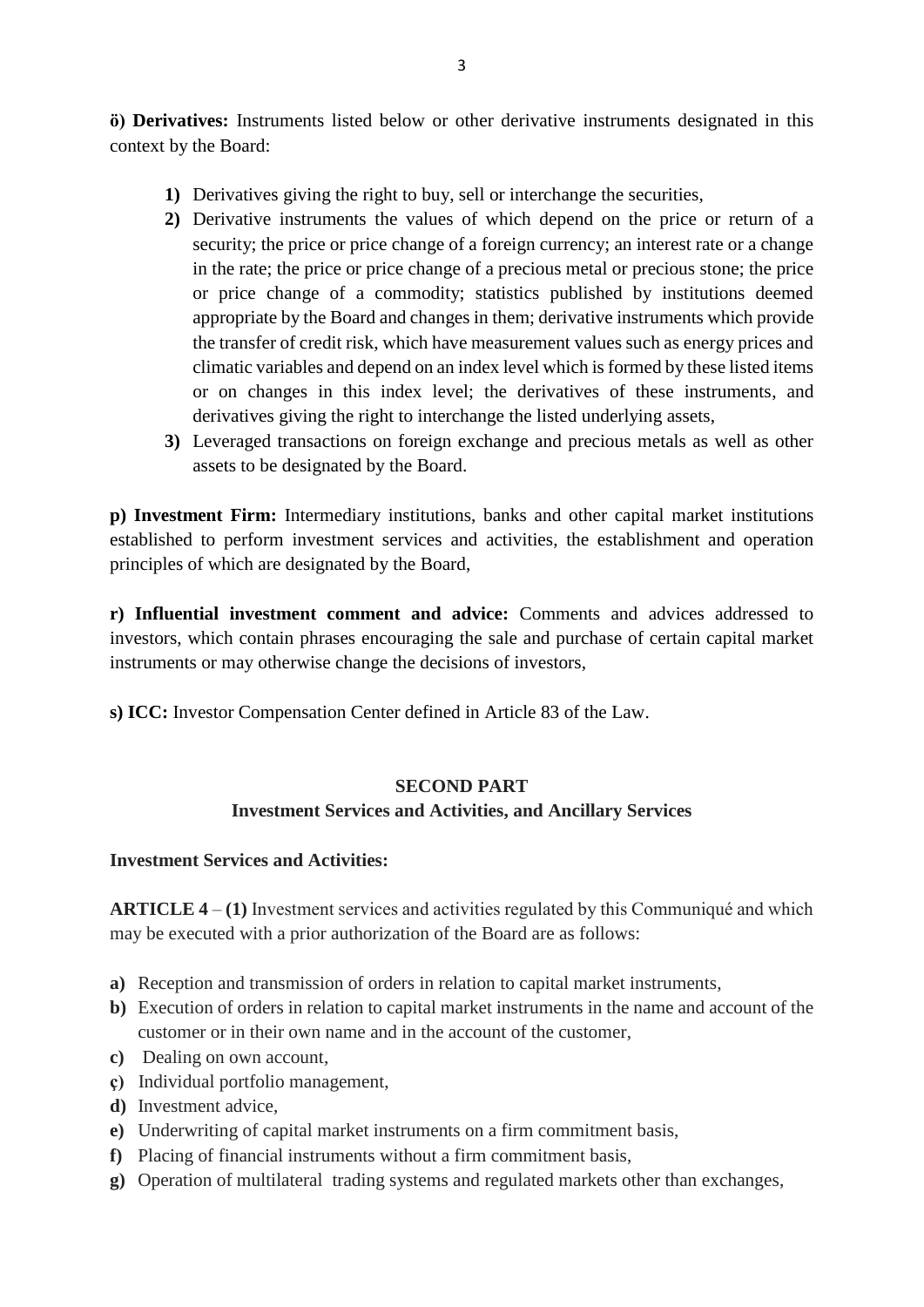**ğ)** Safekeeping and administration of capital market instruments in the name of the customer and portfolio custody services,

**h)** Conducting other services and activities to be determined by the Board.

## **Obligation to Receive Authorization for Investment Services and Activities:**

**ARTICLE 5** – **(1)** An authorization from the Board is required to be able to perform each investment service and/or activity regulated in this Communiqué as a regular occupation and/or a commercial and/or professional activity.

**(2)** Investment services and activities can only be performed by investment firms. Provisions regarding investment companies and portfolio management companies are reserved.

**(3)** Transactions to be fulfilled by investment firms with parties other than their customers on capital market instruments for their own portfolio, without the purpose of providing investment services and activities; shall not be subject to authorization by the Board.

### **Ancillary Services:**

**ARTICLE 6** – **(1)** The ancillary services that may be carried out by investment firms in connection with their authorizations for investment services and activities are as follows:

- **a)** Providing consultancy services regarding capital markets;
- **b)** Granting credits or lending and providing foreign exchange services limited to investment services and activities ;
- **c)** Providing investment research and financial analysis or general advice concerning transactions in capital market instruments;
- **ç)** Providing services in relation to the conduct of underwriting;
- **d)** Providing intermediary services for obtaining financing by borrowing or through other means;
- **e)** Wealth management and financial planning;
- **f)** Conduct of other services and activities to be determined by the Board.

**(2)** Provisions of the legislation with respect to ancillary services which may be provided by portfolio management companies are reserved.

### **Obligation to Notify for Ancillary Services:**

**ARTICLE 7** – **(1)** Ancillary services shall be provided by investment firms according to principles determined by the Board without being subject to a separate license.

**(2)** Investment firms, in their application of authorization for operating, shall be liable to notify the ancillary services that they intend to provide. If other ancillary services are also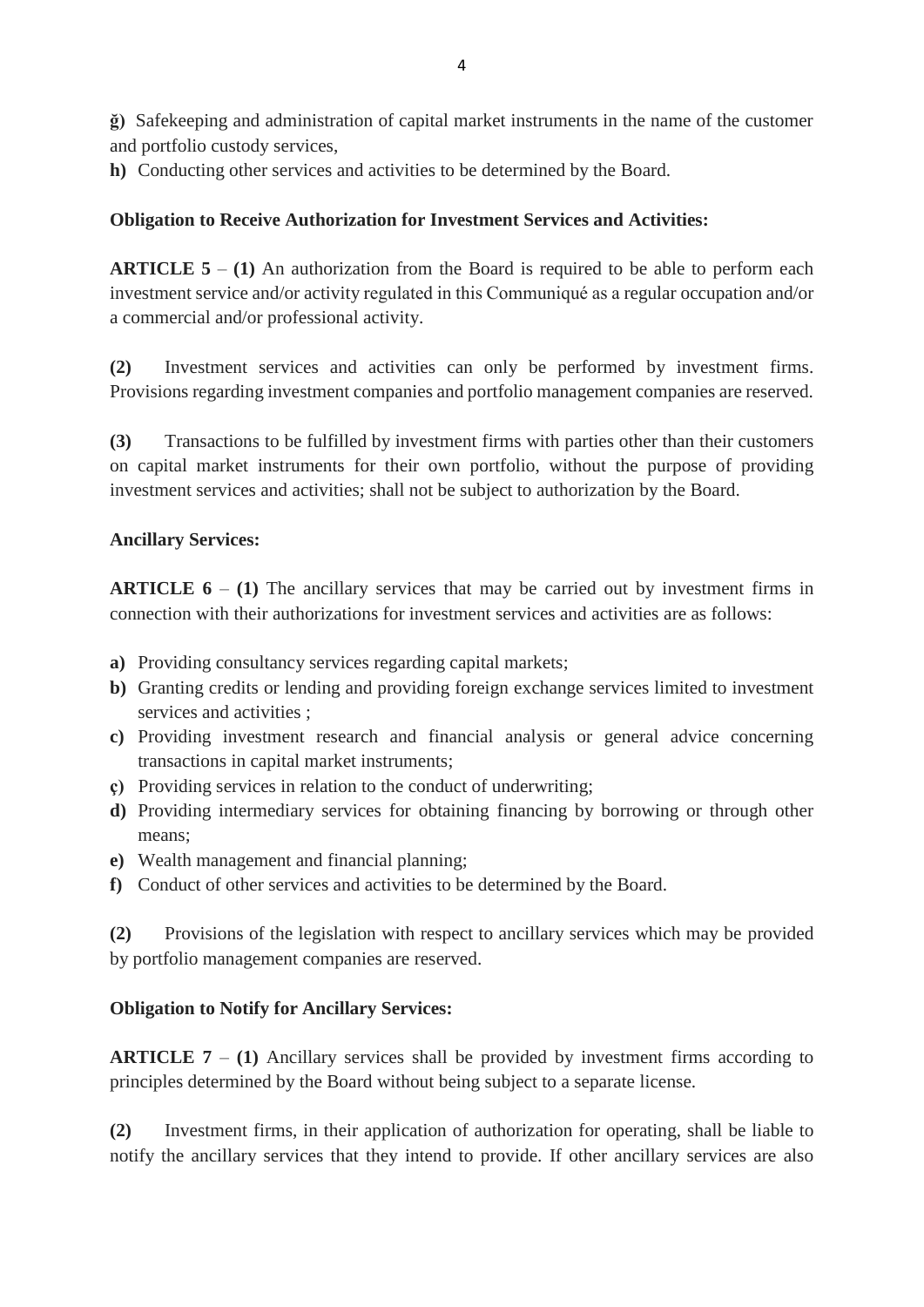planned to be provided after receiving the authorization for operating, those shall be notified separately to the Board.

**(3)** Ancillary services which have been notified shall be executed in accordance with the principles determined in this Communiqué, unless otherwise determined by the Board within 20 business days following the notification made to the Board. Periods elapsed during completion of lacking documents and information requested by the Board shall not be taken into consideration in calculation of mentioned period.

## **Grouping of Intermediary Institutions:**

**ARTICLE 8** – **(1)** Among intermediary institutions, those:

- **a)** which are engaged in any or all of reception and transmission of orders and investment advice related services and activities shall be called "narrowly authorized intermediary institutions"; and
- **b)** which are engaged in any or all of execution of orders, best effort, limited custody and portfolio management related services and activities shall be called "partially authorized intermediary institutions"; and
- **c)** which are engaged in any or all of dealing on own account, general custody and underwriting related services and activities shall be called "broadly authorized intermediary institutions".

## **Activities of Institutions Residing Abroad:**

**ARTICLE 9** – **(1)** All kinds of investment services and activities obtained by persons residing in Turkey, including investment firms, on their own initiative, from financial institutions residing abroad, and accounts opened at such institutions, and cash and other assets transferred to such accounts, and transactions fulfilled on these accounts are out of the scope of this Communiqué, provided that activities such as promotion, advertisement and marketing are not intended for persons residing in Turkey.

**(2)** For the purposes of the application of preceding paragraph, any cases such as opening a workplace in Turkey, creation of a web site in Turkish, and intending advertisement and marketing activities directly and/or through persons or institutions residing in Turkey with respect to investment services provided by the institutions residing abroad, shall be deemed to be intended for the persons residing in Turkey, and relevant provisions of the legislation shall apply. Additional criteria on determination as to whether the activities are intended for persons residing in Turkey shall be determined by the Board.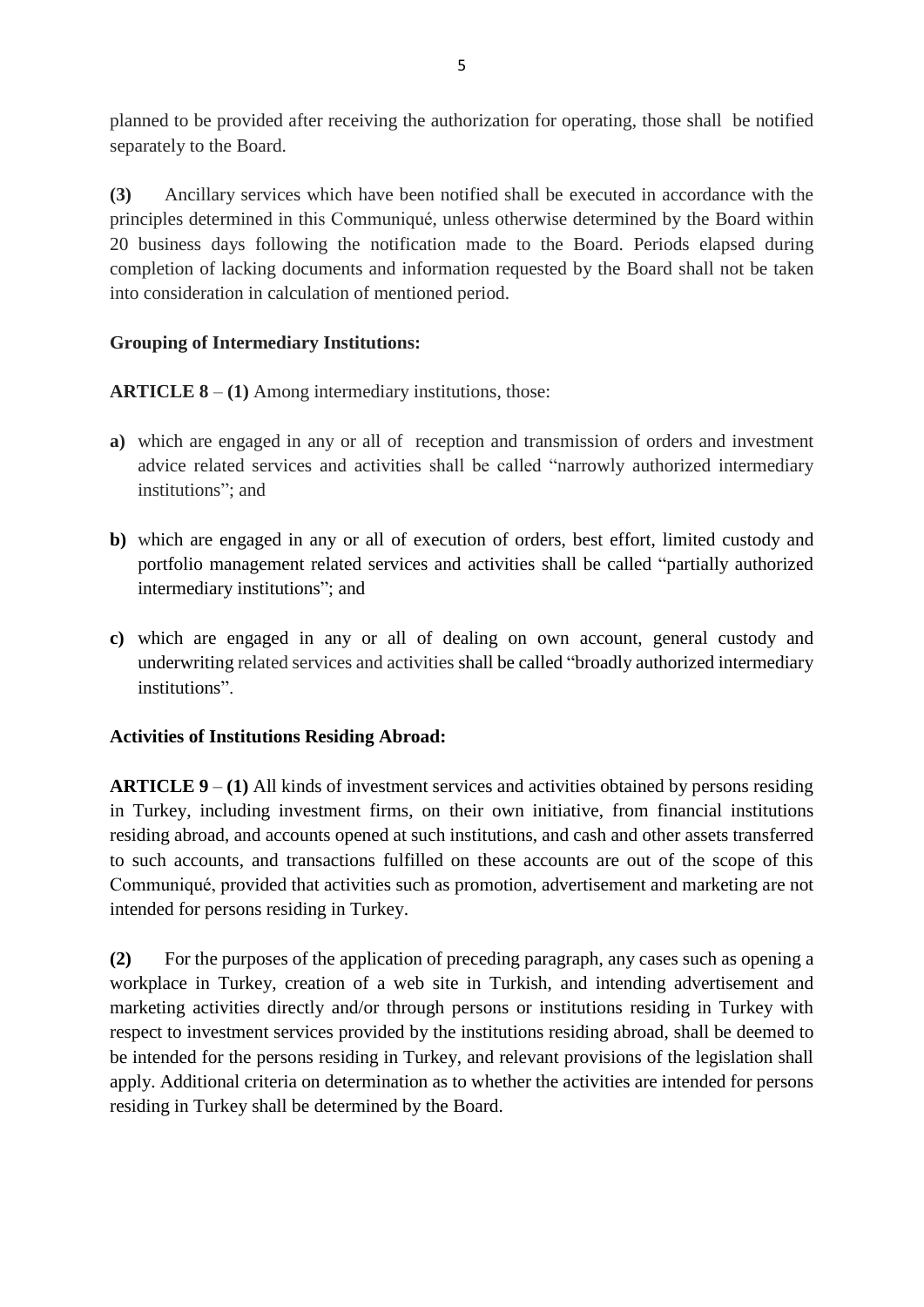## **THIRD PART**

## **Activity of Intermediation in Trading Transactions**

### **Activity of Intermediation in Trading Transactions:**

**ARTICLE 10** – The activity of intermediation in trading transactions means jointly all activities carried out for the purposes of reception and transmission of orders set forth in subparagraph (a), and execution of orders set forth in subparagraph (b) and dealing on own account set forth in subparagraph (c) of first paragraph of Article 37 of the Law and as defined in this Communiqué.

### **Definition of the Activity of Reception and Transmission of Orders:**

## **ARTICLE 11** –

- **(1)** Within the scope of subparagraph (a) of first paragraph of Article 37 of the Law, the activity of reception and transmission of orders means transmission of customer orders regarding capital market instruments by investment firms:
	- a) To an investment firm authorized within the scope of subparagraph (b) or (c) of first paragraph of Article 37 of the Law, or
	- b) To an institution residing abroad which has obtained authorization for operating from the competent authority of the relevant country, except for the leveraged transactions,

and provision of information regarding the results of orders.

**(2)** Following activities shall also be deemed within the scope of the activity of reception and transmission of orders:

- **a)** teller services such as transmission of demands to the relevant investment firm with respect to collection of demands during public offering, private placement or sale to qualified investors, and collection or refunding of cash paid by the customers in consideration of relevant capital market instruments; and
- **b)** introduction to investors of the investment services and activities which may be provided by the investment firm in favor of whom activities are held and which is authorized for execution of orders and/or dealing on own account, and intermediation for the conclusion of contracts; and
- **c)** activities for bringing together the parties wishing to make contracts, in consideration for a commission fee.

**(3)** Services listed in the second paragraph may be provided to customers without a framework agreement.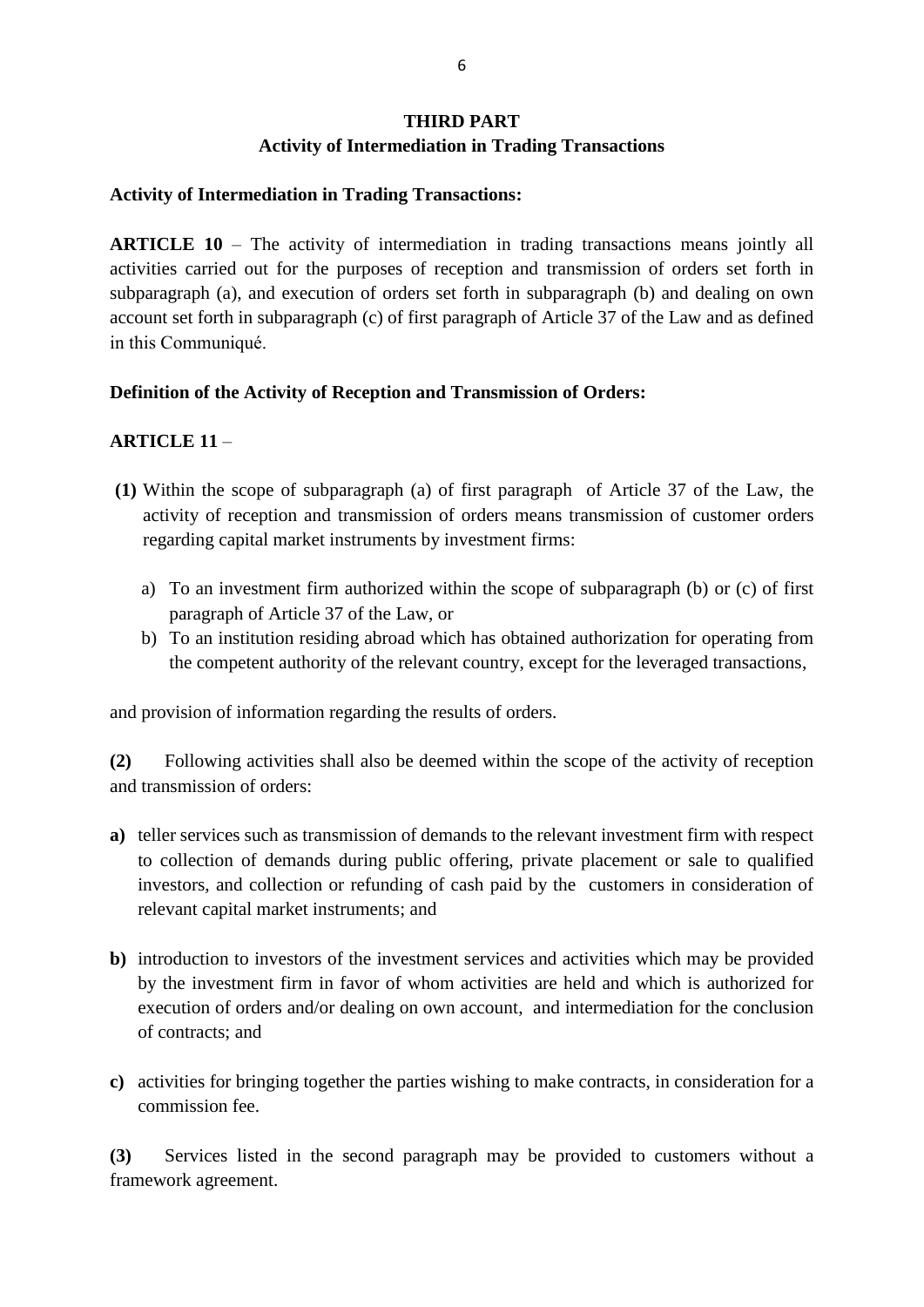## **Investment Institutions Which May Conduct the Activity of Reception and Transmission of Orders:**

**ARTICLE 12** – **(1)** The activity of reception and transmission of orders may be provided by intermediary institutions and except for leveraged transactions by banks, provided that an authorization is received from the Board.

## **Special Conditions for Conducting the Activity of Reception and Transmission of Orders:**

**ARTICLE 13** – **(1)** In order to be eligible for receiving authorization for the activity of reception and transmission of orders, in addition to compliance with the required general conditions for commencing operations in the Board regulations regarding the principles on the establishment and operations of investment firms, the investment firms are obliged to:

- **a)** have satisfied condition of the minimum shareholders' equity specified for this service in the related regulations of the Board with respect to capital and capital adequacy requirements for intermediary institutions
- **b)** have formed the organizational structure including the unit in charge of conducting the activity of reception and transmission of orders, and have employed the unit manager; and
- **c)** have employed an adequate number of specialized staff to work in central or non-central organization units where the activity of reception and transmission of orders to be conducted; and

**ç)** have determined the list of investment firms authorized for execution of orders and/or dealing on own account to which the orders are going to be transmitted, and the corporate policy as to how such process is to be operated.

**(2)** Provisions of subparagraph (a) of first paragraph shall not be sought for in applications of banks for the activity of reception and transmission of orders.

### **Principles for Conducting the Activity of Reception and Transmission of Orders:**

**ARTICLE 14** – **(1)** Investment firms are obliged to comply with the following principles in conducting the activity of reception and transmission of orders:

- **a)** A contract determining the rights and liabilities of the parties must be signed between the investment firm authorized for the activity of reception and transmission of orders and each investment firm in favor of whom activities are conducted.
- **b)** Both the investment firm authorized for the activity of reception and transmission of orders and the authorized investment firm in favor of whom activities are conducted are required to sign a framework agreement separately with the customer before initiating the transactions. However, it is possible to make only one framework agreement if principles on the activity of reception and transmission of orders and the activity of execution of orders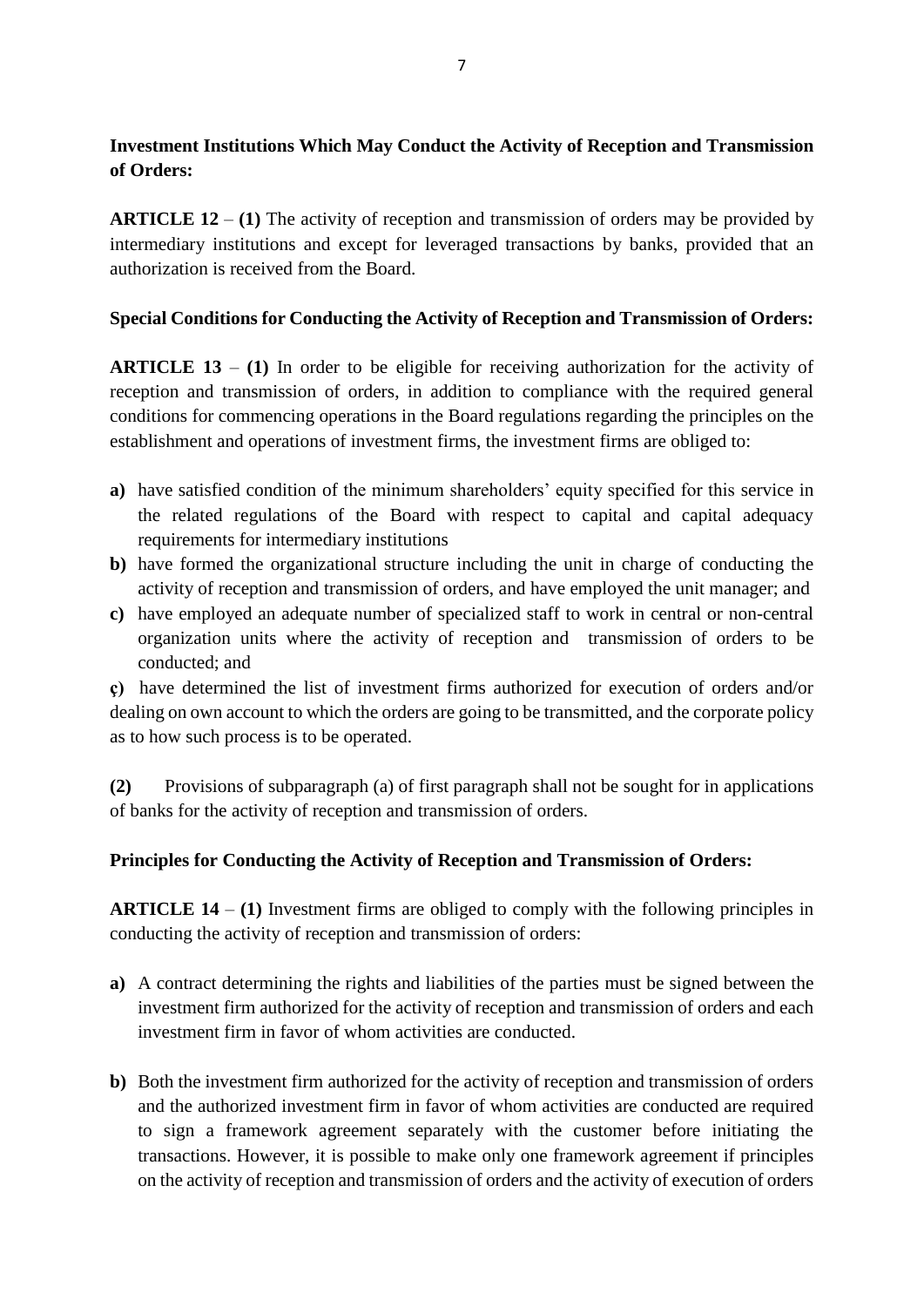are set forth in the same agreement upon mutual understanding and entitling by both authorized investment firms.

**c)** The accounts and transactions of customers are required to be kept and monitored on a customer basis at the institution in favor of whom activities are conducted.

**ç)** A copy of all kinds of documents and records, including framework agreements and risk statements, regarding the orders transmitted to the authorized institution in favor of whom activities conducted are required to be kept at the authorized institution for the activity of reception and transmission of orders.

- **d)** The investment firm in favor of whom activities are conducted shall be liable for sending the required notifications to customer in accordance with the Board regulations pertaining to documentation and record-keeping. However, upon request of the customers, relevant information and documents solely relating to the opening of accounts and transmission of orders are required to be submitted by the authorized investment firm providing reception and transmission of orders.
- **e)** Both the authorized investment firm providing reception and transmission of orders and the authorized investment firm in favor of whom activities are conducted are required to protect the confidentiality of customer orders. Order information belonging to customer shall not be disclosed to any third party or used against the customer and/or in favor of third parties without the customer's knowledge.

**(2)** Each new contract to be established within the scope of the activity of reception and transmission of orders shall be separately notified to the Board.

## **Principles on Conducting the Activity of Reception and Transmission of Orders with Institutions Residing Abroad:**

**ARTICLE 15 – (1)** Regarding cases in which the activity of reception and transmission of orders are provided for institutions residing abroad, it is obligatory to make a notification to the Board before initiating the transactions. Each new contract to be established within the scope of this paragraph shall separately be subject to notification.

**(2)** Regarding cases in which the activity of reception and transmission of orders are provided for institutions residing abroad:

- **a)** It is required to execute a written contract with institutions which have received an authorization by the competent authority of the country where the transactions to be realized;
- **b)** Both the investment firm authorized for the activity of reception and transmission of orders and the authorized institution residing abroad in favor of whom activities to be realized, are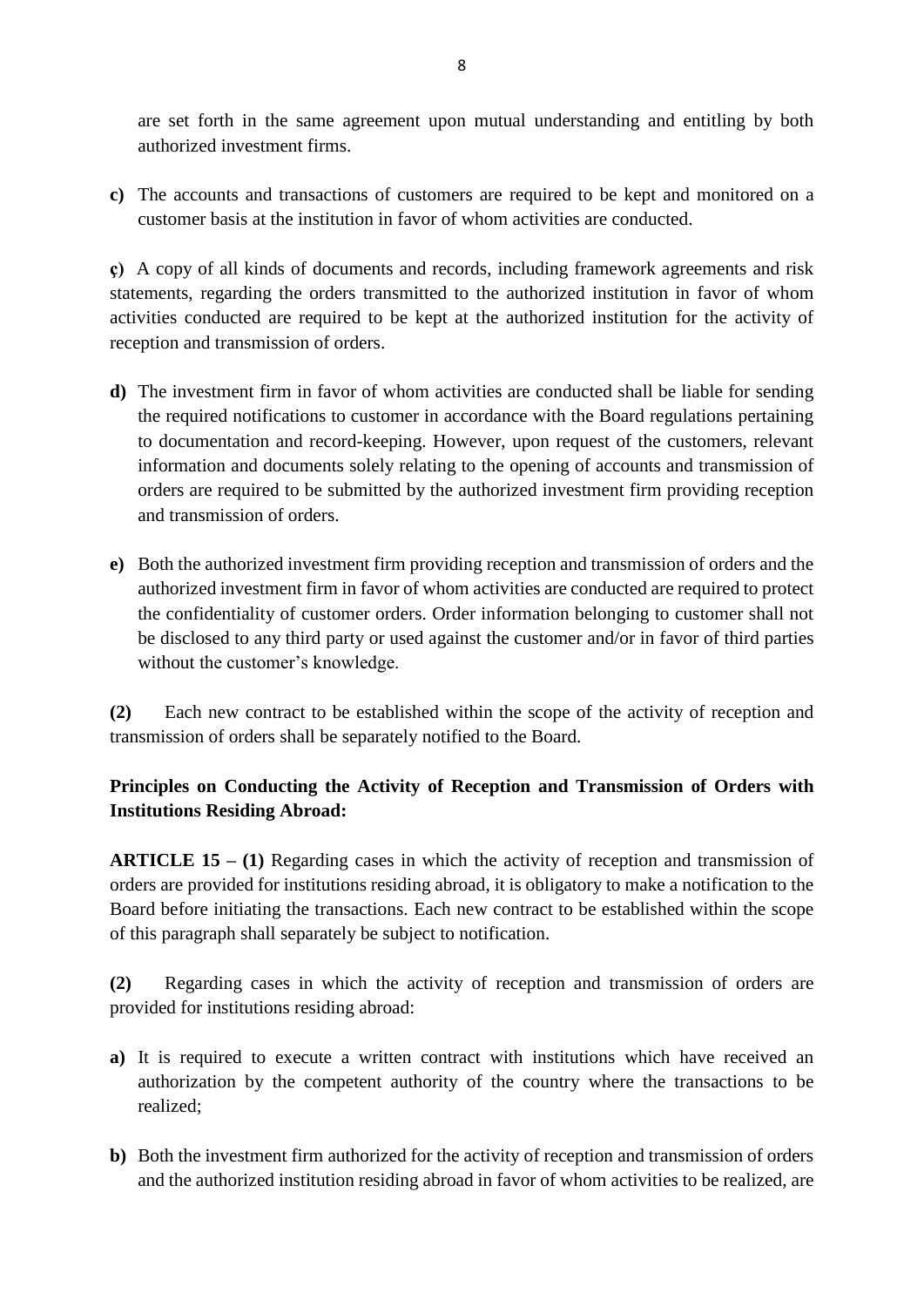required to sign a framework agreement separately with the customer before initiating the transactions;

**c)** The required risk statement shall be notified to the customer in accordance with the Board regulations regarding the principles on establishment and activities of investment firms;

**ç)** A copy of all kinds of information and documents, including framework agreements and risk statements regarding the orders transmitted to the authorized institution in favor of whom activities are realized is required to be kept at the investment firm authorized for the activity of reception and transmission of orders and to be submitted to the customer upon request.

**(3)** Notifications to the Board in accordance with this Article shall be evaluated as to whether there is satisfactory information flow between the Board and the competent authority of the relevant country and there is harmony between relevant legislations of both countries. Unless otherwise stated by the Board within 20 business days following the date of notification to the Board, services and activities subject to notification shall be initiated in accordance with the principles set forth under this Communiqué. Periods elapsed during completion of the lacking information and documents requested by the Board shall not be taken into consideration in calculation of mentioned term.

**(4)** Investment firms shall not conduct the activity of reception and transmission of orders with the institutions residing abroad with respect to leveraged trading transactions.

**(5)** Regulations of the Board regarding registration and sale of foreign capital market instruments are, however, reserved.

## **Definition of the Activity of Execution of Orders:**

**ARTICLE 16** – **(1)** The activity of execution of orders within the scope of subparagraph (b) of first paragraph of Article 37 of the Law means, on top of the activity of reception and transmission of orders, the execution of customer's buy or sell orders concerning capital markets instruments by investment firms in the name and account of the customer or in their own name and in the account of the customer, by transmitting them:

- **a)** to stock exchanges or other organized market places; or
- **b**) to an institution authorized in accordance with subparagraph (c) of first paragraph of Article 37 of the Law; or
- **c)** to an institution residing abroad having an authorization from the competent authority of the relevant country, except for the leveraged transactions.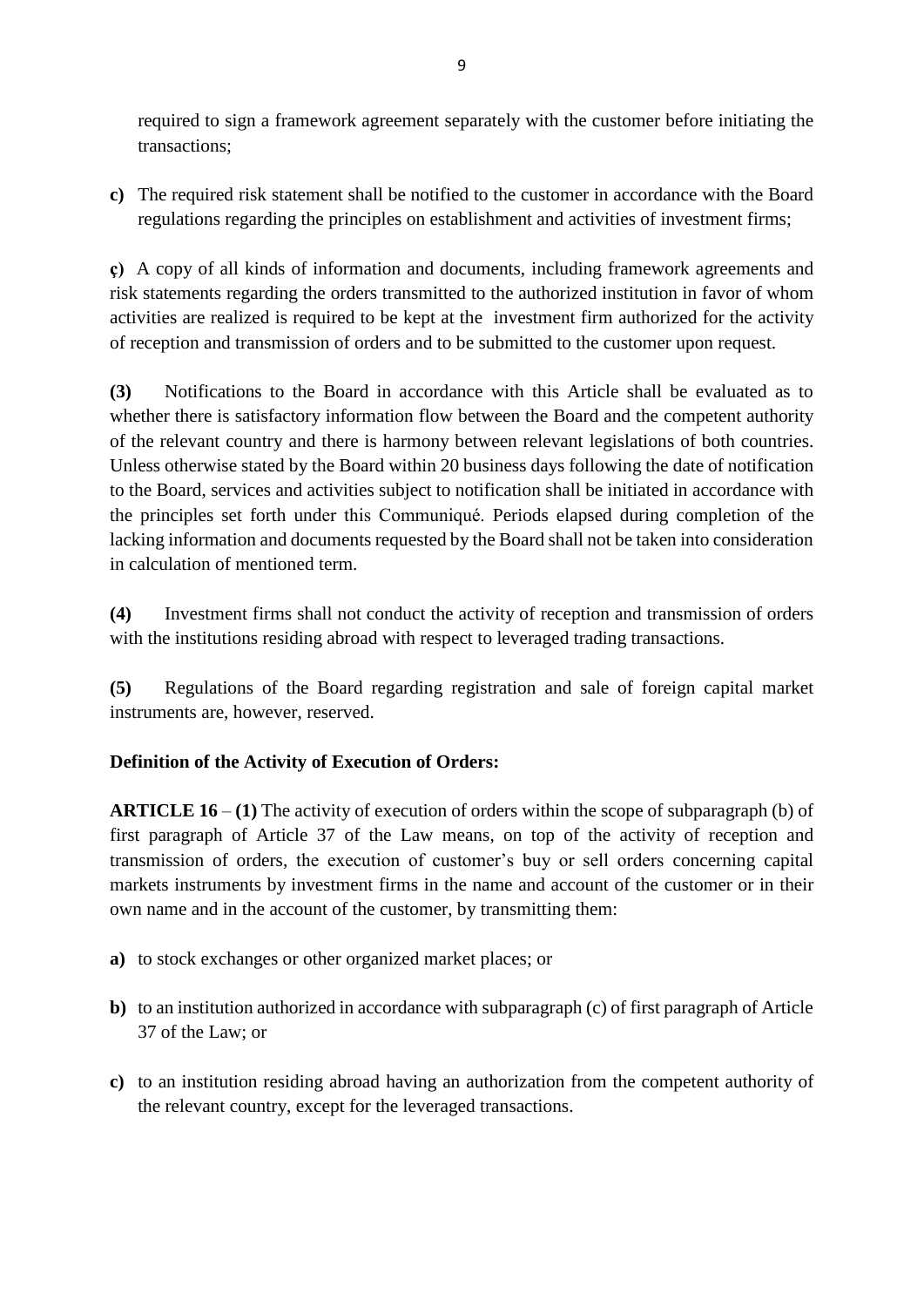### **Investment Firms which May Conduct the Activity of Execution of Orders**

**ARTICLE 17** – **(1)** The activity of execution of orders may be provided:

- **a)** by intermediary institutions in relation to capital market instruments; or
- **b)** by banks in relation to capital market instruments, excluding stocks, leveraged transactions and derivatives based on stock indices or stocks,

provided that a prior authorization of the Board is received.

**(2)** The schedule indicating the investment firms which may conduct the activity of execution of orders by capital market instrument basis is given in ANNEX/1.

### **Special Conditions for Conducting the Activity of Execution of Orders**

**ARTICLE 18 – (1)** In order to be eligible for receiving authorization for the activity of execution of orders, in addition to compliance with the required general conditions for commencing operations in the Board regulations regarding the principles on the establishment and operations of investment firms and with the special conditions regarding the activity of reception and transmission of orders set forth in Article 13, investment firms are required:

- **a)** to have obtained an authorization to provide limited custody services in accordance with subparagraph (a) of third paragraph of Article 59 or to have applied to the Board for obtaining such authorization; and
- **b**) to have satisfied the requirement of minimum shareholders' equity for such activities in accordance with the Board regulations regarding capital and capital adequacy requirements of intermediary institutions; and
- **c)** to have designated a list of markets in which the transactions shall be executed, and of the institutions, if any, authorized for the activity of transmission of orders and for the activity of dealing on own account, with whom they will work with, as well as their policy regarding how order execution process shall be operated; and

**ç)** to have assigned an adequate number of customer representatives and accounting and operation staff for derivative instruments within those investment firms conducting derivatives transactions.

**(2)** Subparagraph (b) of first paragraph shall not apply to banks applying for authorization for the activity of execution of orders from the Board.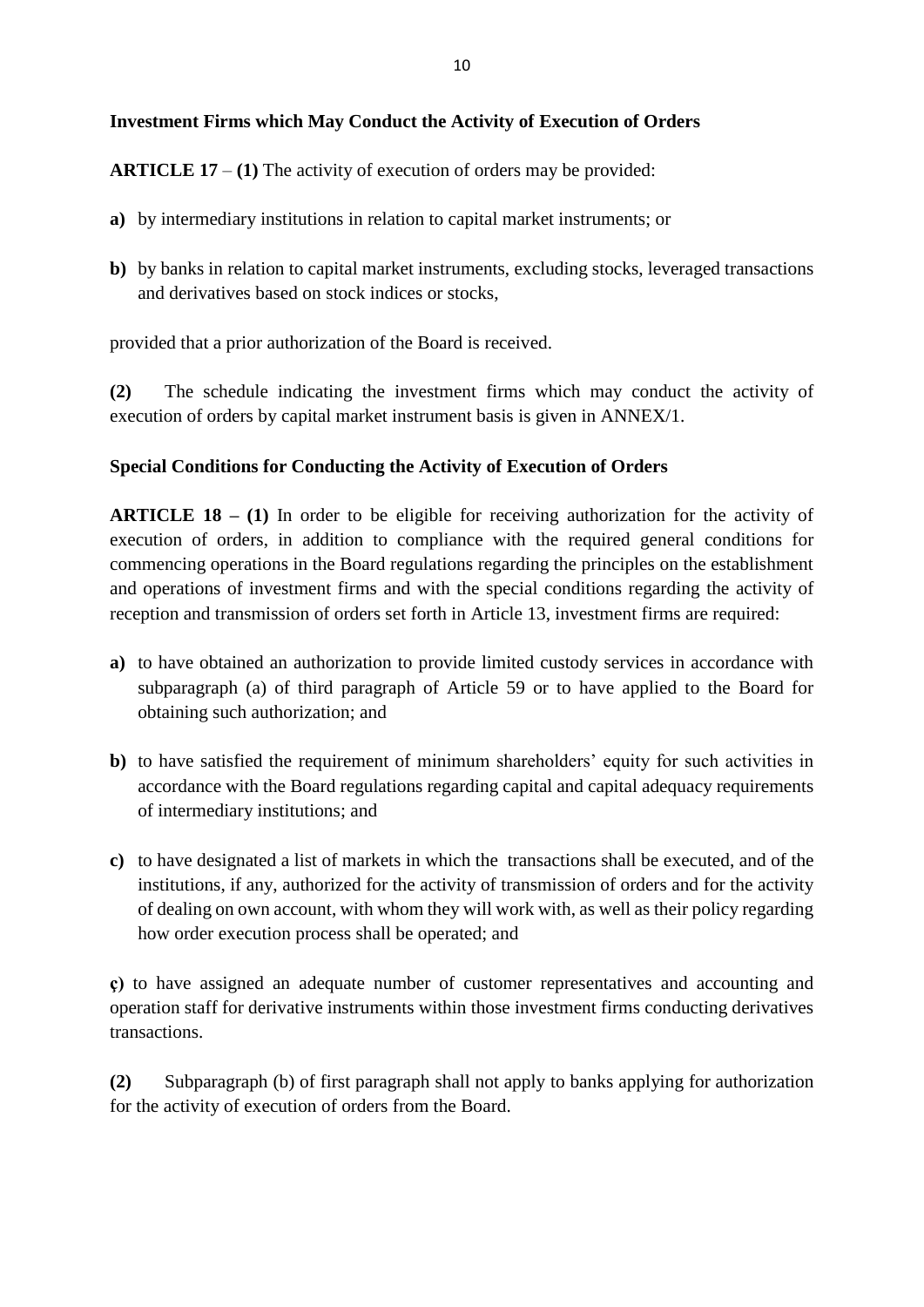### **Principles for Conducting the Activity of Execution of Orders:**

**ARTICLE 19 – (1)** While conducting the activity of execution of orders, investment firms are obliged to comply with the following principles:

- **a)** Investment firms shall accept and execute customer orders in compliance with order execution policy, principles set forth in the framework agreement, liability to execute customer orders in best way and duty of care and loyalty.
- **b)** Orders requiring transactions at the stock exchange shall further be received and executed according to principles set forth in the relevant legislation.
- **c)** In cases where investment firms authorized for execution of orders execute the orders by transmitting those orders to an investment firm authorized for dealing on own account, they are obliged:
	- **1)** to execute a written contract with this investment firm regarding the mutual rights and obligations of the parties, before initiating the transaction; and
	- **2)** to keep and monitor the accounts and transactions of customers within their institution on customer basis; and
	- **3)** to execute customer orders before orders with the same price belonging either to its own account or to the account of related parties.

**ç)** Cash receivables that become payable to customers regarding over-the-counter derivatives transactions are required to be paid in full and in cash within no later than 3 business days upon the request of customer.

- **d)** With respect to the leveraged transactions, customers cannot be allowed to make transactions that may lead them to incur loss(es) above their collaterals . Therefore if an investor suffers a loss above its collaterals due to market conditions, such loss cannot be claimed from the investor.
- **e)** Investment firms are responsible for protecting the confidentiality of customer orders. Information on customer orders cannot be transmitted to any third party or used against the customer or in favor of a third party without acknowledging the customer.

### **Principles for Conducting the Activity of Execution of Orders in Foreign Markets:**

**ARTICLE 20** – **(1)** The activity of execution of orders in foreign markets can be carried out through membership to any stock exchange or other organized market places abroad or through an institution residing abroad, which was granted an authorization from the competent authority of the relevant country. In this case, it is required to make a notification to the Board before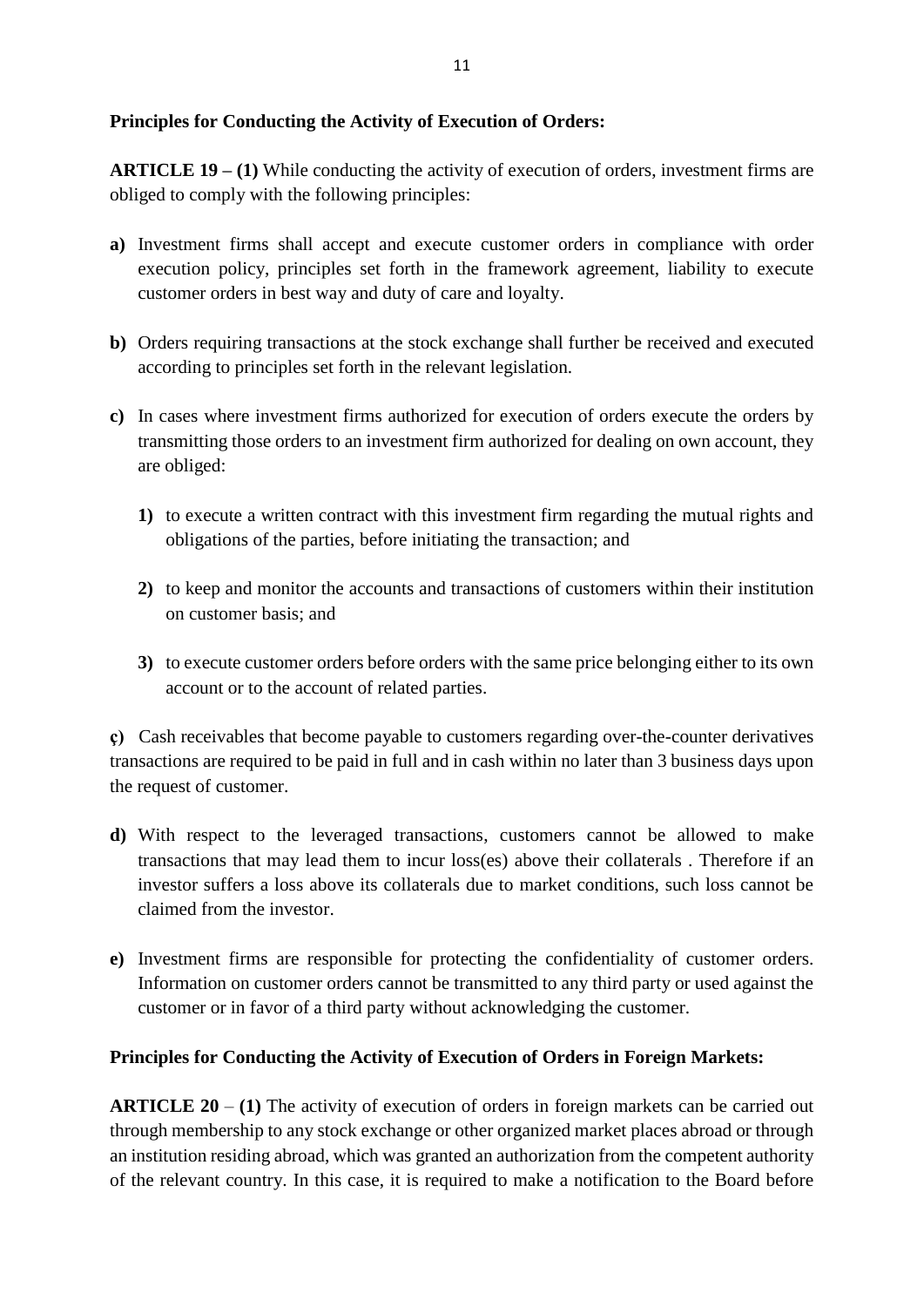initiating any transaction. Each new membership and contract established within the scope of this paragraph shall separately be subject to notification.

**(2)** Investment firms to conduct the activity of execution of orders in foreign markets shall be required:

- **a)** to execute a written contract with that institution in accordance with subclause (1) of subparagraph (c) of first paragraph of Article 19 in cases where the transactions are conducted through an institution residing abroad, which was granted an authorization from the competent authority of the relevant country; and
- **b)** to have executed a framework agreement with its customers regarding transactions executed abroad and to have provided the required risk statement in accordance with the Board regulations pertaining to establishment and operations of investment firms; and
- **c)** to keep and monitor the transactions executed in foreign markets on customer basis, and to this end, to establish the required and satisfactory documentation, record-keeping, communication, accounting and internal control systems; and

**ç)** to inform the Board within 3 business days about those events that may affect the financial or legal situations set forth in the reports submitted to the relevant authority, and about the sanctions imposed and applied by the relevant authority, following the date of their occurrence in cases where the transactions are conducted through membership to any stock exchange or other organized market places abroad,

**(3)** Notifications to be made to the Board in accordance with this Article shall be evaluated as to whether there is satisfactory information flow between the Board and the competent authority of the relevant country, and there is harmony between relevant legislations of the countries. Unless otherwise stated by the Board within 20 business days following the date of notification made to the Board, services and activities subject to the notification shall be initiated in accordance with the principles set forth in this Communiqué. The time period used for completion of the lacking information and documents to be requested by the Board shall not be taken into account in the calculation of this term.

**(4)** Investment firms cannot conduct the activity of execution of orders in foreign markets with respect to leveraged transactions.

## **Definition of the Activity of Dealing on Own Account:**

**ARTICLE 21 – (1)** Within the scope of subparagraph (c) of first paragraph of Article 37 of the Law, the term "dealing on own account" means, on top of the activity of execution of orders, the execution of customers' buy and/or sell orders on capital market instruments by the investment firms as a counterparty thereto.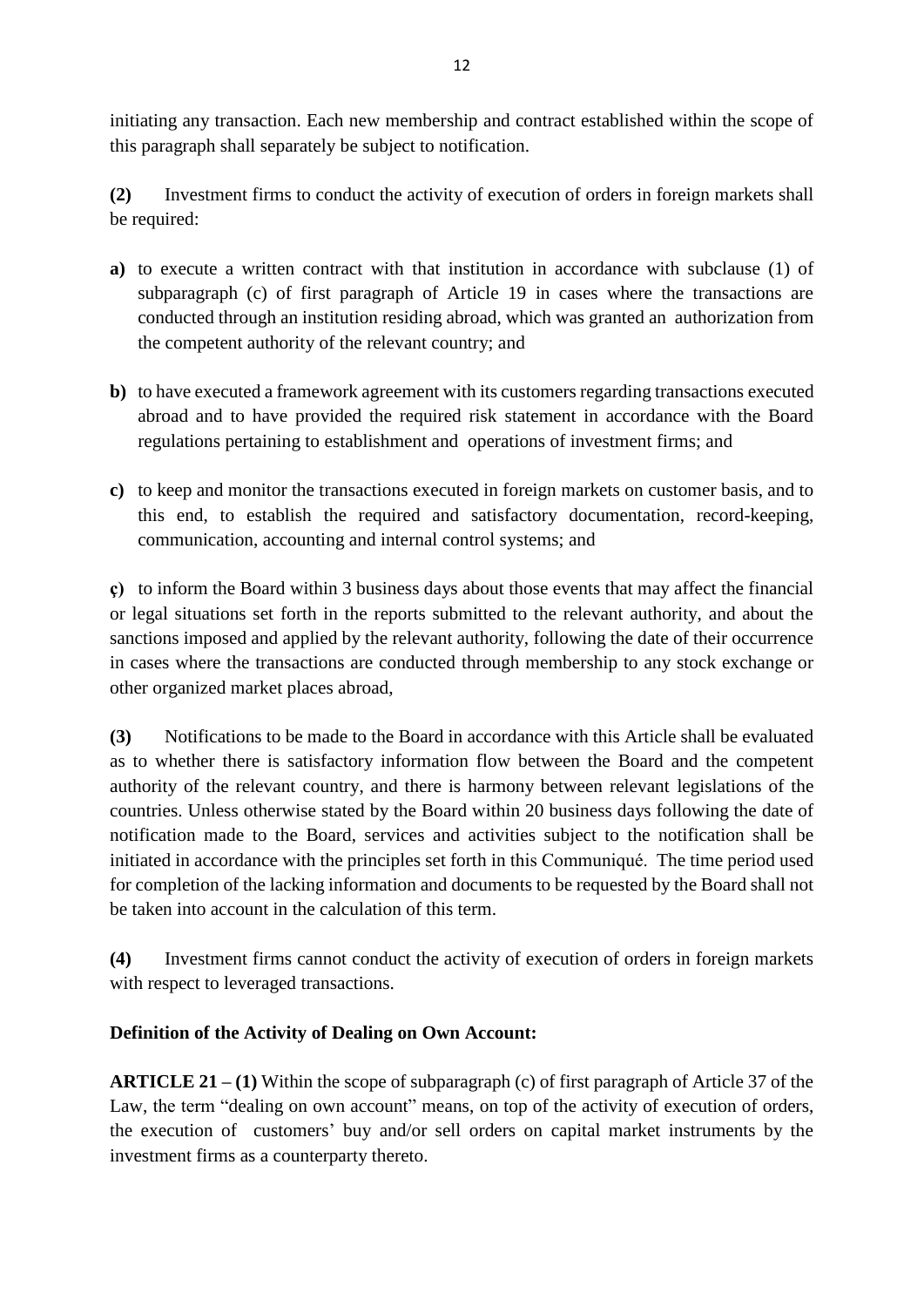#### **Investment Firms That May Provide the Activity of Dealing on Own Account:**

**ARTICLE 22 – (1)** Provided that a prior authorization of the Board is received, the activity of dealing on own account may be provided by:

- **a)** intermediary institutions, on capital market instruments, or
- **b)** banks, on capital market instruments except for stocks, leveraged transactions and derivatives whose underlying assets are stocks,

without prejudice to the pertinent provisions of stock exchange legislation. However, derivatives transactions based on stock indices may also be executed by banks with prior authorization from the Board.

**(2)** The schedule indicating investment firms which may provide the activity of dealing on own account by capital markets instrument type is given in ANNEX/2.

### **Special Conditions for Providing the Activity of Dealing on Own Account:**

**ARTICLE 23 – (1)** In order to be eligible for receiving authorization to provide the activity of dealing on own account, in addition to compliance with the required general conditions for commencing operations in the Board regulations regarding the principles on the establishment and operation of investment firms and with the special conditions regarding the activity of execution of orders; investment firms are required:

- **a)** to have obtained an authorization to provide limited custody services in accordance with subparagraph (a) of third paragraph of Article 59 or to have applied to the Board for being granted such authorization; and
- **b)** to have satisfied the condition of minimum shareholders' equity required for such activities in accordance with the Board regulations on capital and capital adequacy requirements for intermediary institutions; and
- **c)** to have established a risk management unit in relation to the transactions subject to the activity of dealing on own account; and
- **ç)** to have employed and assigned a unit manager, having minimum 5 years of experience in financial markets, solely for this activity, as well as an adequate number of specialized personnel reporting to the unit manager; and
- **d)** to have the unit manager and the specialized personnel hold either Advanced Level License on Capital Market Activities or License on Derivative Instruments depending on the type of transactions to be executed; and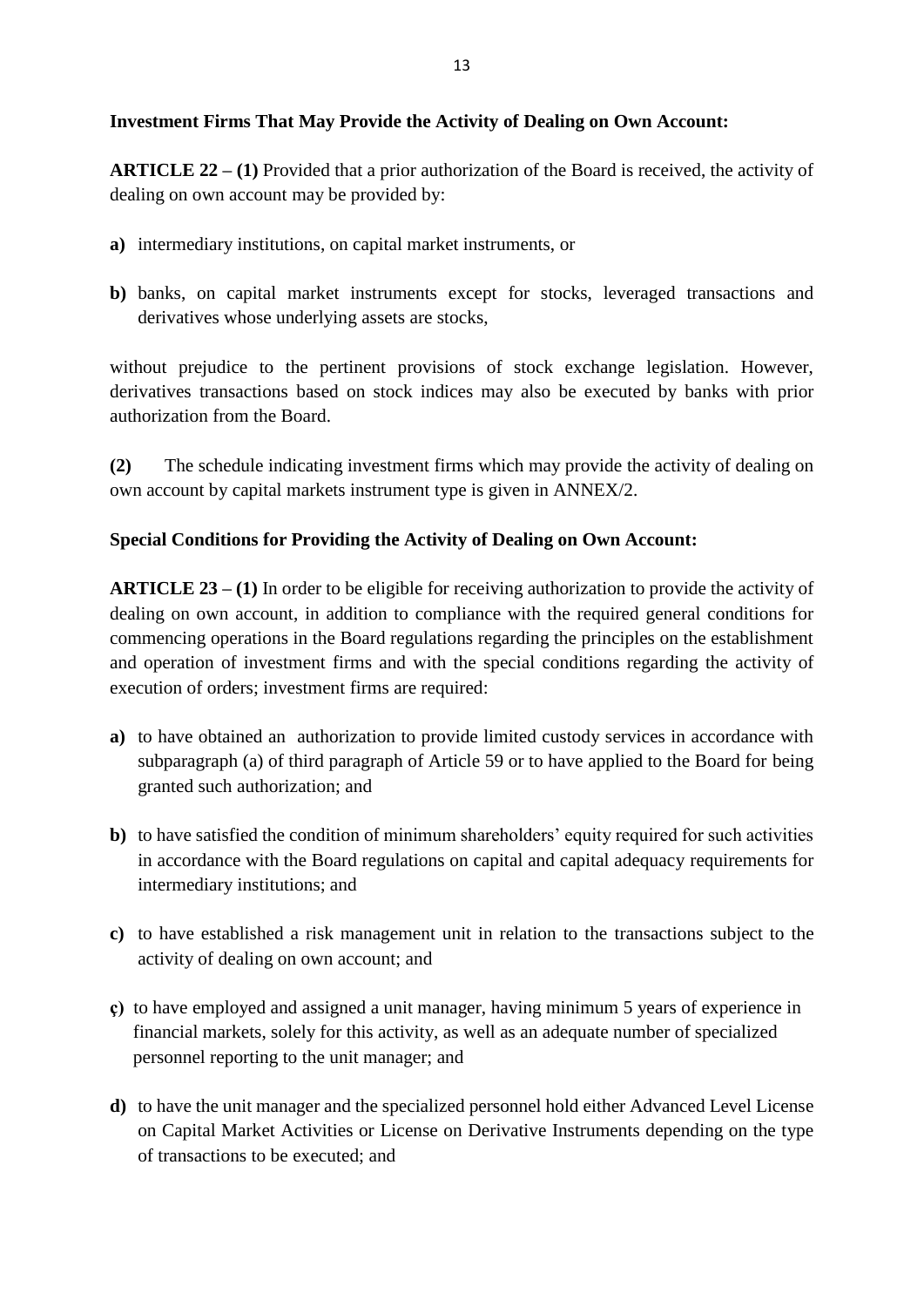**e)** to have designated a list of markets in which the transactions are going to be executed, and of the institutions, if any, authorized for reception and transmission of orders, execution of orders and dealing on own account, with whom they will work with, as well as their order execution policies as to how such processes shall be operated.

**(2)** Subparagraph (b) of first paragraph hereof shall not apply to banks applying to provide the activity of dealing on own account, and subparagraph (c) of first paragraph hereof also shall not apply to those banks on the condition that the department responsible for risk management within the Bank also pursues and monitors the risks related to the activity of dealing on own account.

### **Principles on Providing the Activity of Dealing on Own Account:**

**ARTICLE 24 – (1)** While providing the activity of dealing on own account, investment firms are obliged to comply with the following principles in addition to the principles on the activity of execution of orders:

- **a)** Investment firms shall accept and execute customer orders in compliance with their order execution policies, principles set forth in the framework agreements, liability to execute customer orders in best way and duty of care and loyalty.
- **b)** Prices of transactions to be executed shall be determined objectively in consistence with the general market conditions and their fair values.
- **c)** Customers cannot be allowed to make transactions that will cause them to incur loss (es) above their collaterals with respect to the leveraged transactions. If an investor suffers a loss above its collaterals due to market conditions, such loss cannot be claimed from the investor.

## **FOURTH PART Special Provisions on Derivatives Transactions**

### **Derivatives Transactions:**

**ARTICLE 25 – (1)** Reception and transmission of orders, execution of orders and dealing on own account with regard to the derivatives, excluding leveraged transactions, may be conducted at the stock exchanges and other organized market places or over-the-counter markets, depending on transaction type.

### **Services and/or Activities Excluded from the Scope of Derivatives Transactions:**

**ARTICLE 26 – (1)** Following services and/or activities are excluded from the scope of derivatives transactions: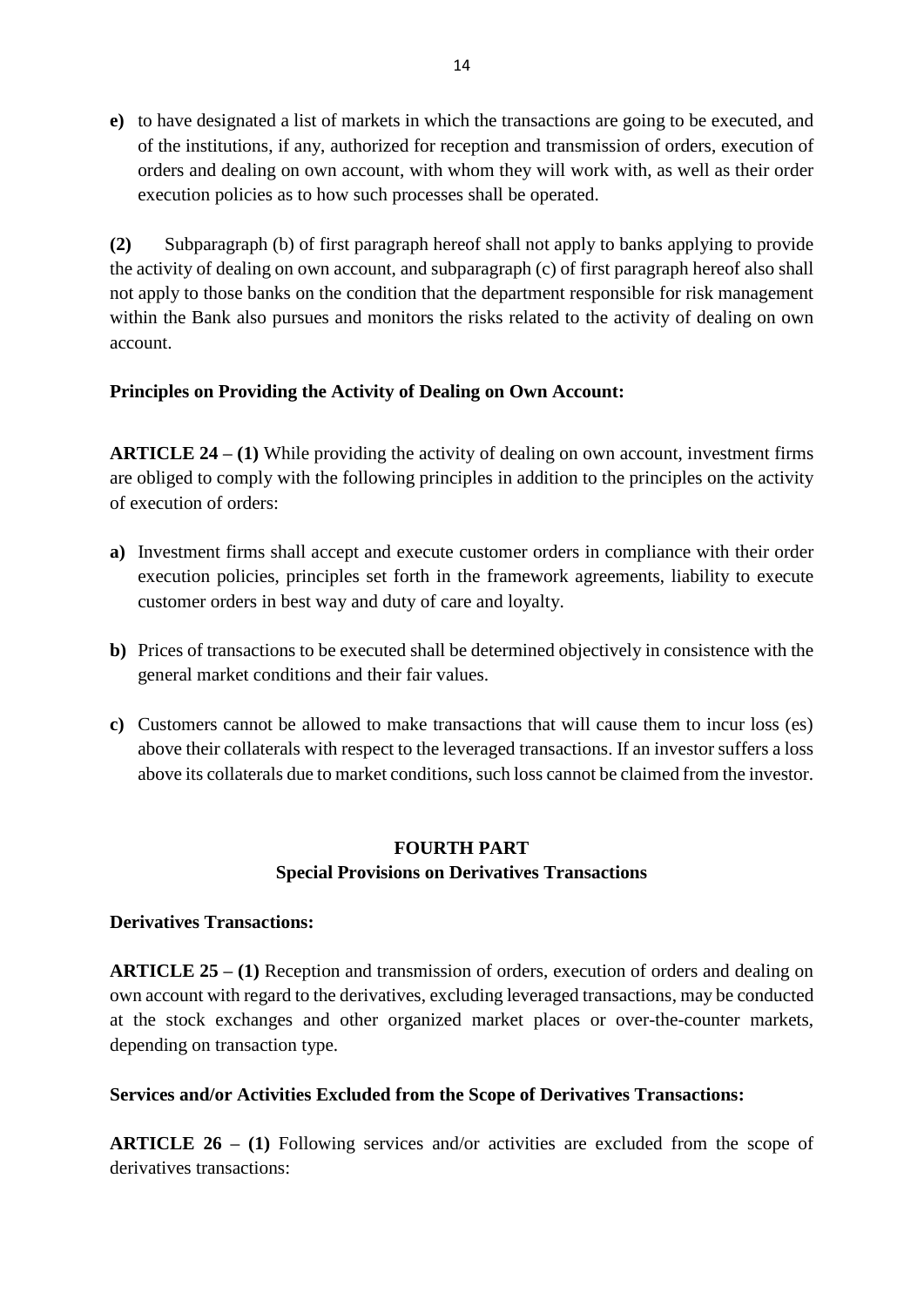- **a)** Physical trading of foreign exchange, precious metals, precious stones, commodities or other assets.
- **b)** Derivatives trading transactions performed by and between real and/or legal persons without the intermediation of an investment firm, in such a manner that they cannot be considered as commercial or professional activity.

### **Leverage Rate and Collaterals in Leveraged Transactions:**

**ARTICLE 27 – (1)** Leverage rate in leveraged transactions is the rate which indicates the amount of position that may be taken proportional to the collaterals deposited. The leverage rate cannot exceed 100:1. The Board, if deems necessary, has the authority to change this rate or to designate a separate leverage rate for each asset.

**(2)** In these transactions, the leverage rate applied to customers shall be determined freely in the framework agreement signed by both the investment firm and the customers, provided that it does not exceed 100:1. Both parties' written consent is required to change such rate thereafter.

**(3)** In leveraged transactions, only cash in Turkish Lira or foreign currencies of which the daily trading exchange rates are published by the Central Bank of Turkey, shall be accepted as collateral. The Board may, if deems necessary, request acceptance of other assets as collateral on customer basis.

**(4)** Principles for calculation of collateralization rate, monitoring collaterals, margin call obligations, automatic closure of positions, and foreign exchange rates used in conversion of cash deposited as collateral into another currency shall be designated in the framework agreement.

**(5)** Principles on custody and safekeeping of collaterals in leveraged transactions shall be determined by the Board.

### **Exclusions from the Scope of Leveraged Transactions:**

**ARTICLE 28 – (1)** The following activities and transactions are excluded from the scope of leveraged transactions:

- **a)** Physical trading of assets that may be subject to leveraged trading transactions; and
- **b)** Transactions among banks and those transactions executed by banks to provide liquidity to intermediary institutions.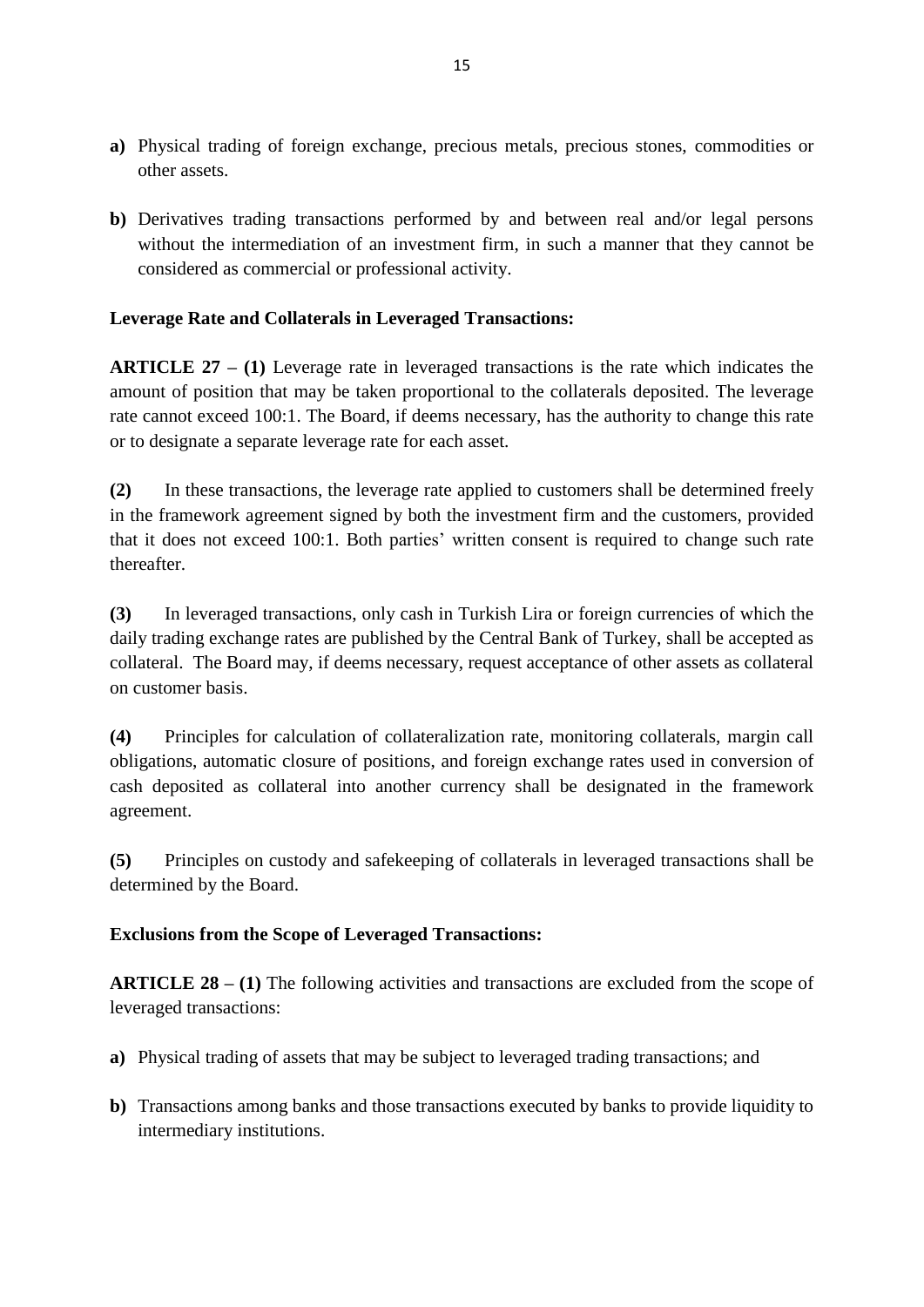#### **Cancellation of Orders in Leveraged Transactions:**

**ARTICLE 29 – (1)** Executed customer orders cannot be cancelled or amended by intermediary institutions. However, orders may be cancelled or prices thereof may be changed:

- **a)** for the purposes of making an improvement in favor of the customer upon an objection; or
- **b)** for the purposes of recovering the unjust treatment of a customer resulting from a technical problem in the trading platform; or
- **c)** if, after receiving a customer order, the hedged positions of the intermediary institution at another institution related to that order is cancelled or the price thereof is changed by the counterparty.

**(2)** In cases where the intermediary institution wants to have a transaction executed within the scope of subparagraph (b) of first paragraph hereof, such a transaction shall be executed for all customers who have been affected negatively by the technical problem. In case of cancellation of an order or change of price within the scope of subparagraph (c) of first paragraph, the related customers shall be notified promptly with the reasons thereof via the quickest means of communication.

**(3)** Conditions under which the standing orders may be cancelled or prices be changed, and conditions under which customer accounts may be closed for trading shall be determined within the framework agreement.

#### **FIFTH PART**

### **General Provisions on the Activity of Intermediation in Trading Transactions**

#### **Obligation to Execute Customer Orders in a Best Way:**

**ARTICLE 30 – (1)** Investment firms, in the course of performing the activity of intermediation in trading transactions, are obliged to execute customer orders in such a manner that will give the best results for the customers within the framework of their order execution policies and by taking into consideration the preferences of customers with regard to price, cost, speed, clearing, settlement, custody, counterparty, etc.

**(2)** Where the customer gives a clear instruction for transmission of an order to a particular institution or market, the investment firm is considered to have fulfilled its obligation to execute customer orders in a best way.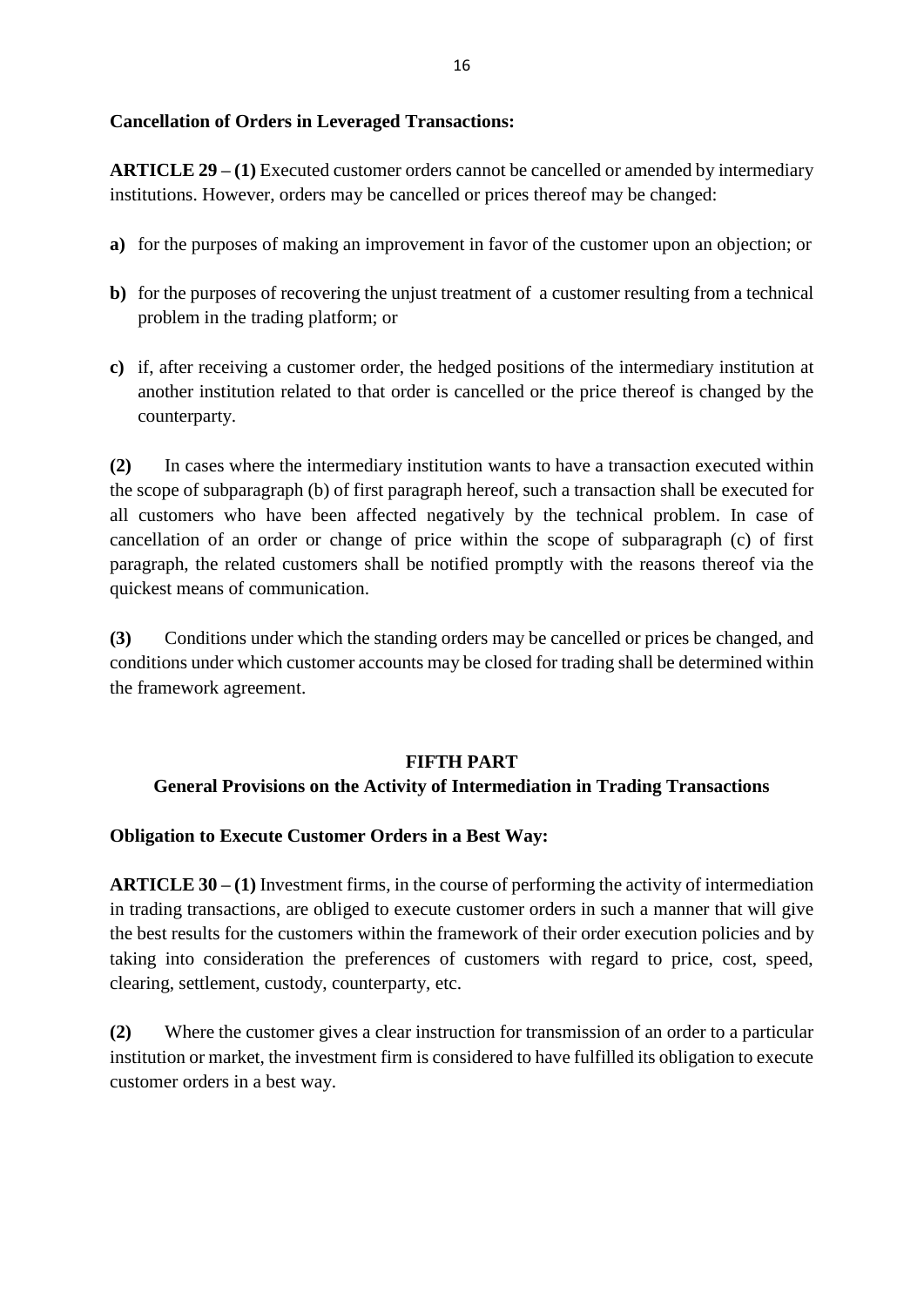## **Liability in the Activity of Intermediation in Trading Transactions:**

**ARTICLE 31 – (1)** If more than one investment firm are involved in the activity of intermediation in trading transactions, each of the investment firms carrying out transmission of orders, or execution of orders or dealing on own account are held liable for the transactions executed by themselves according to general provisions of the legislation.

**(2)** Each investment firms' liability limit is determined in contracts signed among the investment firms, provided that they do not conflict with the principles for operating set forth by the legislation, and that such details are mentioned in the framework agreements signed with customers.

### **Public Disclosure of Prices in Off-the Securities Exchange Transactions:**

**ARTICLE 32 – (1)** Price offers by investment firms made outside the securities exchanges for capital market instruments listed and traded in a securities exchange are required to be disclosed to public through one or more data broadcasting firms to be designated by CRA.

**(2)** Except for derivative instruments directly written with any customer upon his/her demand and in line with the needs of customer, investment firms are required to publish instantly in their own internet sites and to disclose to public through one or more data broadcasting firms to be designated by CRA, the trading price offers for capital market instruments not traded in a securities exchange.

**(3)** In addition to the provisions of first and second paragraphs hereof, the principles related to public disclosure of prices of capital market instruments for transactions outside the securities exchanges may be determined by the Board.

## **Notification Obligations of Authorized Investment Firms:**

**ARTICLE 33– (1)** Investment firms authorized by the Board for providing the activity of intermediation in trading transactions are obliged to make periodical notifications about their activities according to the principles designated by the Board.

### **Collaterals:**

**ARTICLE 34 – (1)** Investment firms may request from investors to secure collaterals related to investment services and activities received, margin trading of capital market instruments, borrowing and short selling of capital market instruments, and other ancillary services, without prejudice to the provisions of applicable legislation requiring delivery of collaterals.

**(2)** Cash funds and capital market instruments of investors held within the investment firms for any reason or purpose shall be monitored separately from the investment firms' own assets. Without a prior written and explicit consent of investors, those assets cannot be used by the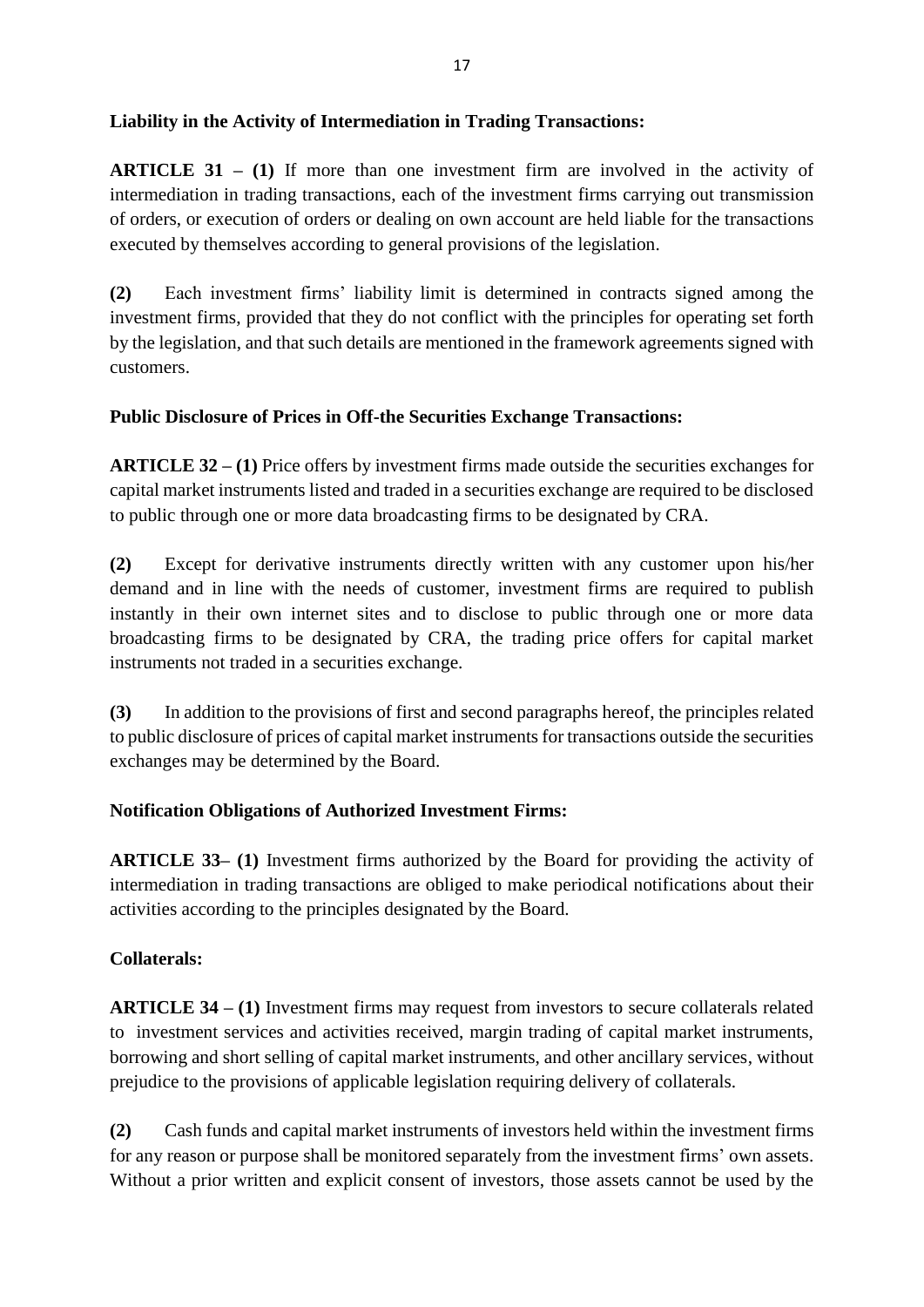investment firms for purposes other than they were deposited for, in a way to benefit themselves or third parties.

**(3)** Principles on custody and safekeeping of collaterals are determined by the Board.

## **Transmission of Buy and Sell Orders Electronically:**

**ARTICLE 35 – (1)** Investment firms may accept orders electronically as part of their activity of intermediation in trading transactions. These transactions are subject to obligations related to signing framework agreements with customers, opening accounts in the name of customers and acquiring registry numbers from CRA.

**(2)** Investment firms that intend to accept orders electronically to transmit them to stock exchanges or other organized marketplaces or to over-the-counter markets or for direct execution within themselves are obliged to:

- **a)** comply with the same rules for priority of orders received electronically as those applied in transmission of other orders accepted in written form or verbally and to prevent any inequalities between customers transmitting orders electronically and the customers transmitting orders by any other means and
- **b)** fulfill the obligations arising from regulations of the Board regarding documentation and record keeping related to orders received electronically and
- **c)** publish electronically a copy of risk statement forms required according to investment services and activities provided and

**ç)** hire sufficient number of employees required for monitoring and transmission of and for record keeping of orders accepted electronically and for communicating with customers and

- **d)** to make sure that their data processing infrastructure:
	- **1)** makes it possible to sort all orders out according to the chronological order of receipt and
	- **2)** instantly records on a real-time basis all pricing information reflected to the customer accounts, so as to indicate date, timing, amount, price, leverage ratio and all other details, and account movements and their information on timing, of all orders including executed, non-executed, cancelled and modified and
	- **3)** enables them to instantly monitor on a real-time basis the collaterals, receivables and payables, open positions, profits and losses of customer accounts, and to make the required risk controls; and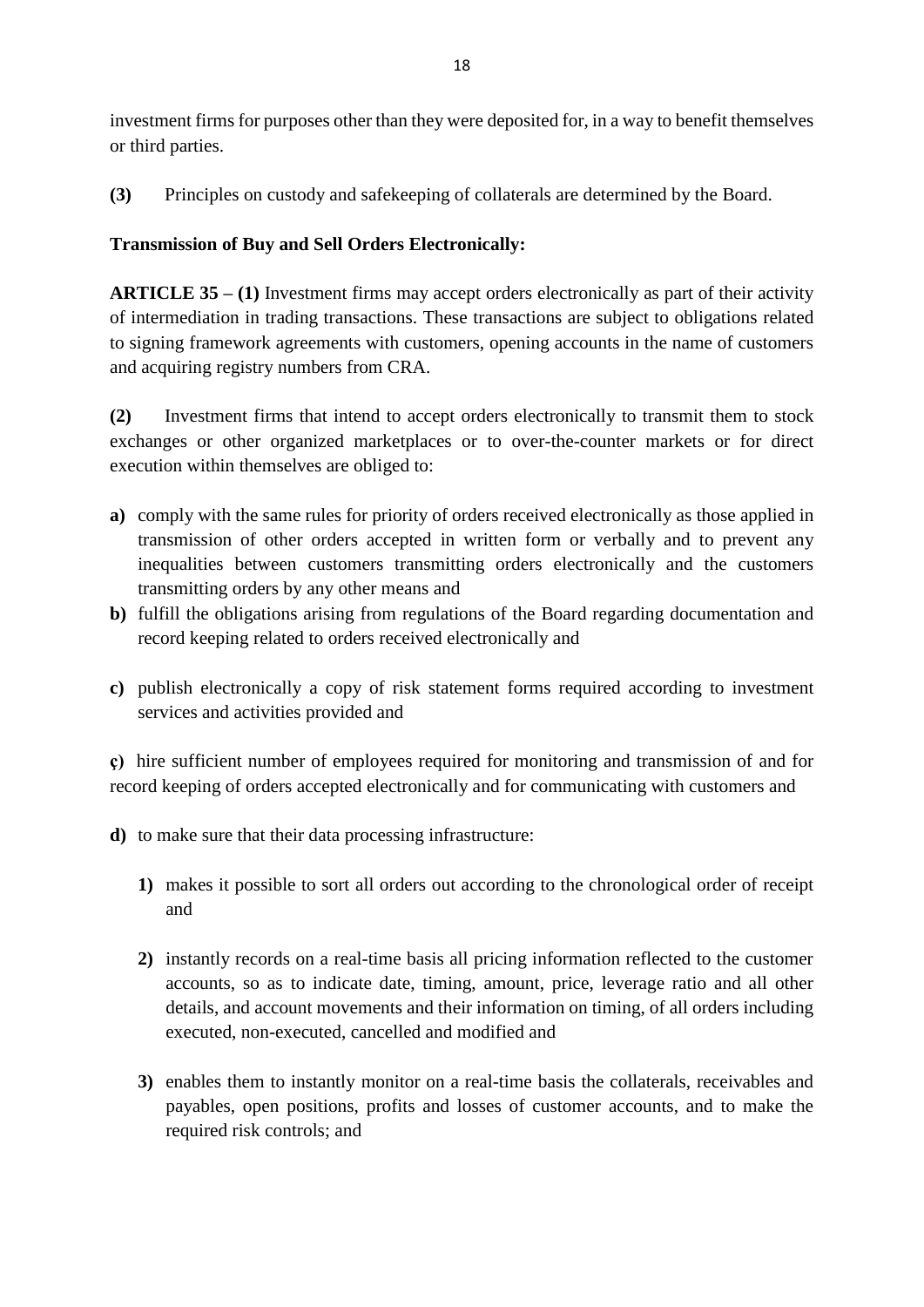- **e)** to periodically control capacity and security of data processing infrastructure, and to establish a system including installing servers used for storage of data at a place different from the transaction site for the sake of keeping the related data secure and to maintain the continuity of transactions when a systematic error happens, and to back up the data therein, and to take measures and actions in order to minimize the probable threats towards the platform and
- **f)** to take the required security measures to prevent the use of electronic trading platform by third parties without a prior consent of the customer, and to conduct regular inspections and audits as to whether the electronic trading platform is used by third parties or not and
- **g)** to take the required data security measures to prevent both the eavesdropping and/or interruption of data communications between the electronic trading platform and customers by unauthorized persons and the alteration of data.

**(3)** Operating conditions for investment firms that intend to conduct the activity of intermediation in trading transactions only electronically shall be separately evaluated by the Board at the time of application.

**(4)** The Board may, when deemed necessary, request that data processing infrastructure of investment firms is audited by one or more independent audit firms in accordance with the principles to be determined by the Board.

## **Settlement of Transactions Executed in Over-the-counter Markets:**

**ARTICLE 36 – (1)** Capital market instruments that will be subject to central settlement, and procedures and principles of central settlement will be determined by the Board upon proposal of relevant central settlement institution in accordance with the limits to be established, and in consideration for the principle of reducing the systemic risk.

**(2)** The Board may require investment firms to settle their transactions in over-the-counter markets through an institution authorized for acting as a central counterparty.

# **SIXTH PART Activity of Individual Portfolio Management**

### **Activity of Individual Portfolio Management:**

**ARTICLE 37 – (1)** The activity of individual portfolio management is the management of a portfolio consisting of financial assets as a proxy, in the name and on behalf of each customer for obtaining direct or indirect benefits, excluding those of collective investment schemes.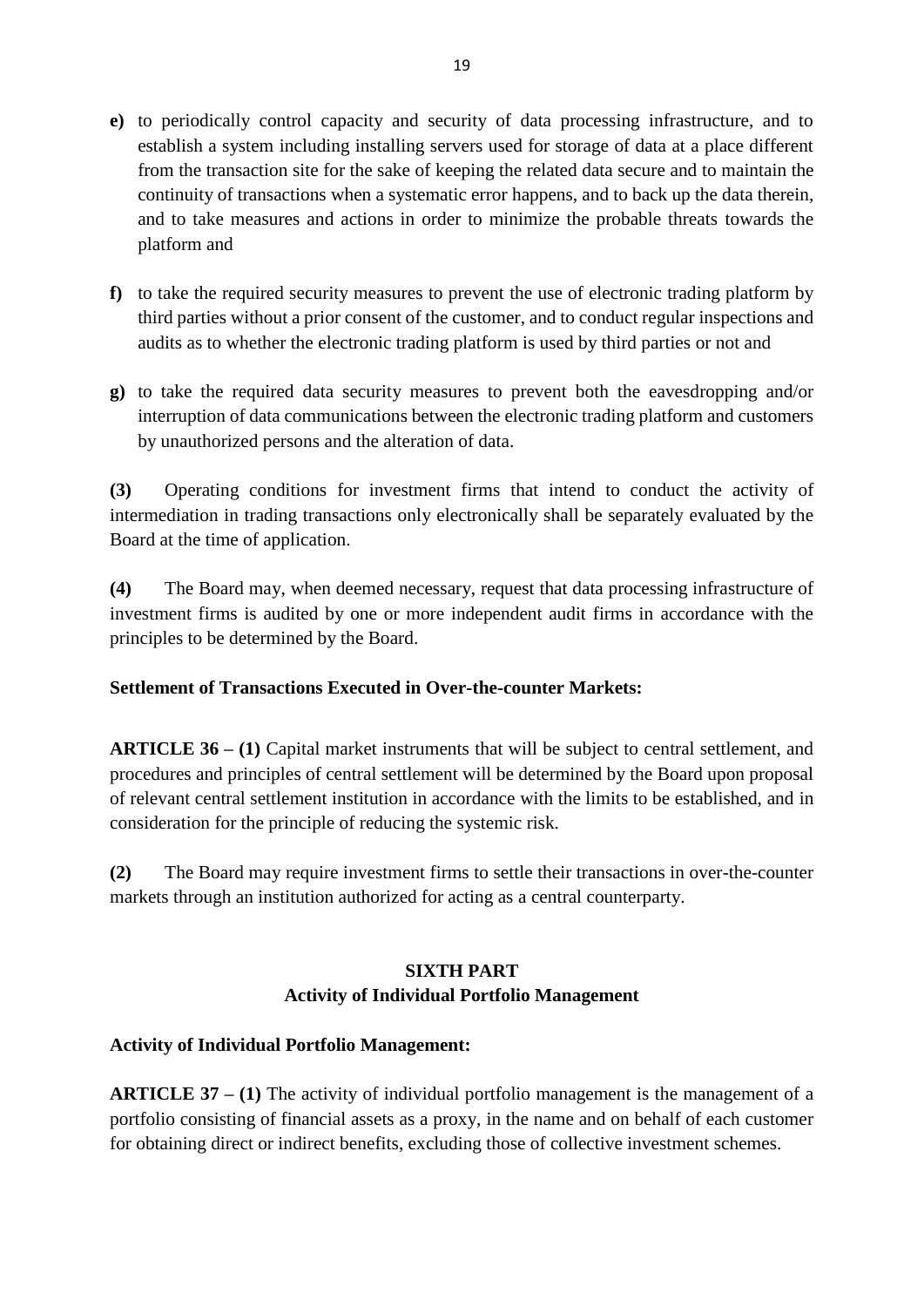**(2)** Individual portfolio management comprises of creating and managing portfolios in accordance with the financial situation, risk-return preferences and investment term of customers, and following up such portfolio, and informing the customer in accordance with the relevant regulations of the Board.

## **Authorized Institutions Which May Conduct Individual Portfolio Management Activity:**

**ARTICLE 38 – (1)** Individual portfolio management activity may be conducted by intermediary institutions, investment and development banks and portfolio management companies, provided that an authorization from the Board is granted.

**(2)** Principles for establishment and operations of portfolio management companies shall be designated in accordance with the regulations of the Board regarding portfolio management activity and the companies to conduct that activity.

## **Special Conditions for Conducting the Activity of Individual Portfolio Management:**

**ARTICLE 39 – (1)** In order to be eligible for receiving an authorization to conduct individual portfolio management, in addition to compliance with the required conditions for commencing operations in the Board regulations regarding the principles on the establishment and operations of investment firms, the authorized institutions are required:

- **a)** to have satisfied the condition of minimum shareholders' equity required for this activity in accordance with the Board regulations on capital and capital adequacy requirements for intermediary institutions; and
- **b)** to have employed an adequate number of portfolio managers, graduated from 4 year undergraduate degree programs, and having a minimum 5 years of experience in financial markets; and
- **c)** to have established a research unit so as to conduct the activity of individual portfolio management, and to have assigned a unit manager, and an adequate number of research specialists reporting to the unit manager.

**(2)** The provisions of subparagraph (a) of first paragraph hereof shall not apply to the applications of development and investment banks for individual portfolio management activity.

**(3)** Where the investment firm or portfolio management company wants to outsource its custody services, or a customer wishes to get custody services from a different authorized custodian, the related investment firm or portfolio management company is required to sign a contract pursuant to Article 62 hereof with the investment firm where the assets in managed portfolios will be kept in custody.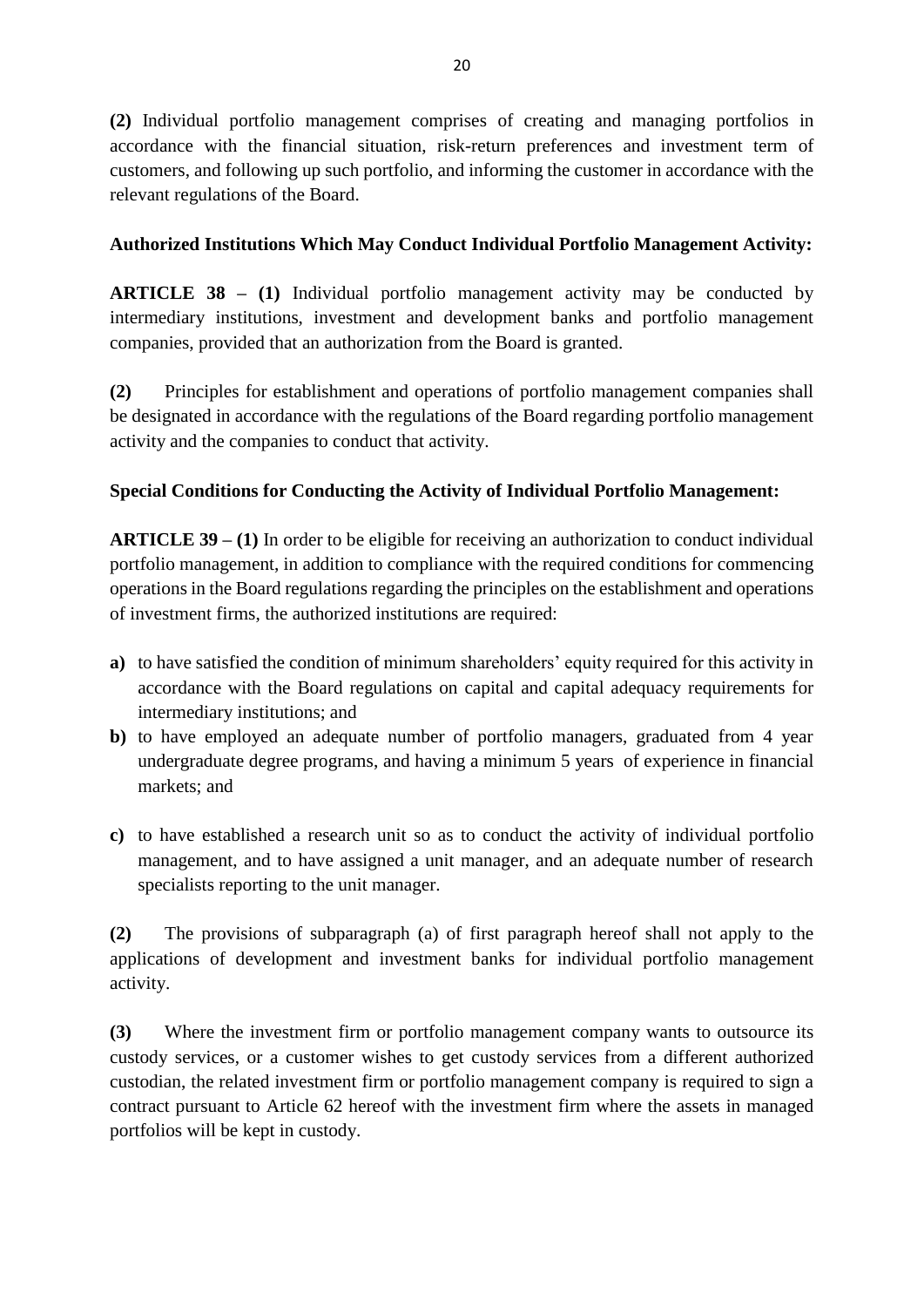#### **Suitability Test:**

**ARTICLE 40 – (1)** The authorized institution is required to conduct a "suitability test" before signing a framework agreement to provide a customer either individual portfolio management or investment advisory services. Suitability test is a test by which the authorized institutions check and assess whether the services to be provided to a customer as part of portfolio management or investment advice are suitable for the customer's investment objectives, financial situation, information and experience. Individual portfolio management or investment advisory services shall be provided in accordance with the results of suitability test.

**(2)** For suitability tests to be done, the authorized institution receives written information from the customer about the following points, and develops standard forms accordingly:

- **a)** investment term and risk and return preferences with respect to investment objectives of the customer and
- **b)** information about income level and assets to be used for investment purposes of the customer to evaluate whether the customer's financial situation is sufficient to meet the risks of intended investment and
- **c)** information about age, profession and education of customer, and whether he is a general or professional customer, and capital market instruments on which he traded in the past and types of capital market instruments subject to those transactions as well as, kinds, volumes and frequency of those transactions to evaluate if the customer has the required knowledge and experience to understand the risks concerning transactions to be executed in his portfolio or account.

**(3)** Assessments to be conducted by the authorized institution as to whether the customer's financial situation is sufficient to meet the risks of intended investment or not will be limited to the information provided by the customer about his income level and assets to be used for investment purposes.

**(4)** Except for those accepted upon request, the information mentioned in subparagraphs (b) and (c) of second paragraph is not required to be obtained from professional customers.

**(5)** As a result of examining the information provided by the customer in the course of conducting suitability test, individual portfolio management or investment advisory services that is not appropriate for the customer's profile obtained from the suitability test, shall not be provided to that customer.

**(6)** If a customer fails to provide the authorized institution the requested information for suitability test or provides information that is clearly incomplete or outdated, individual portfolio management or investment advisory services cannot be provided to that customer. In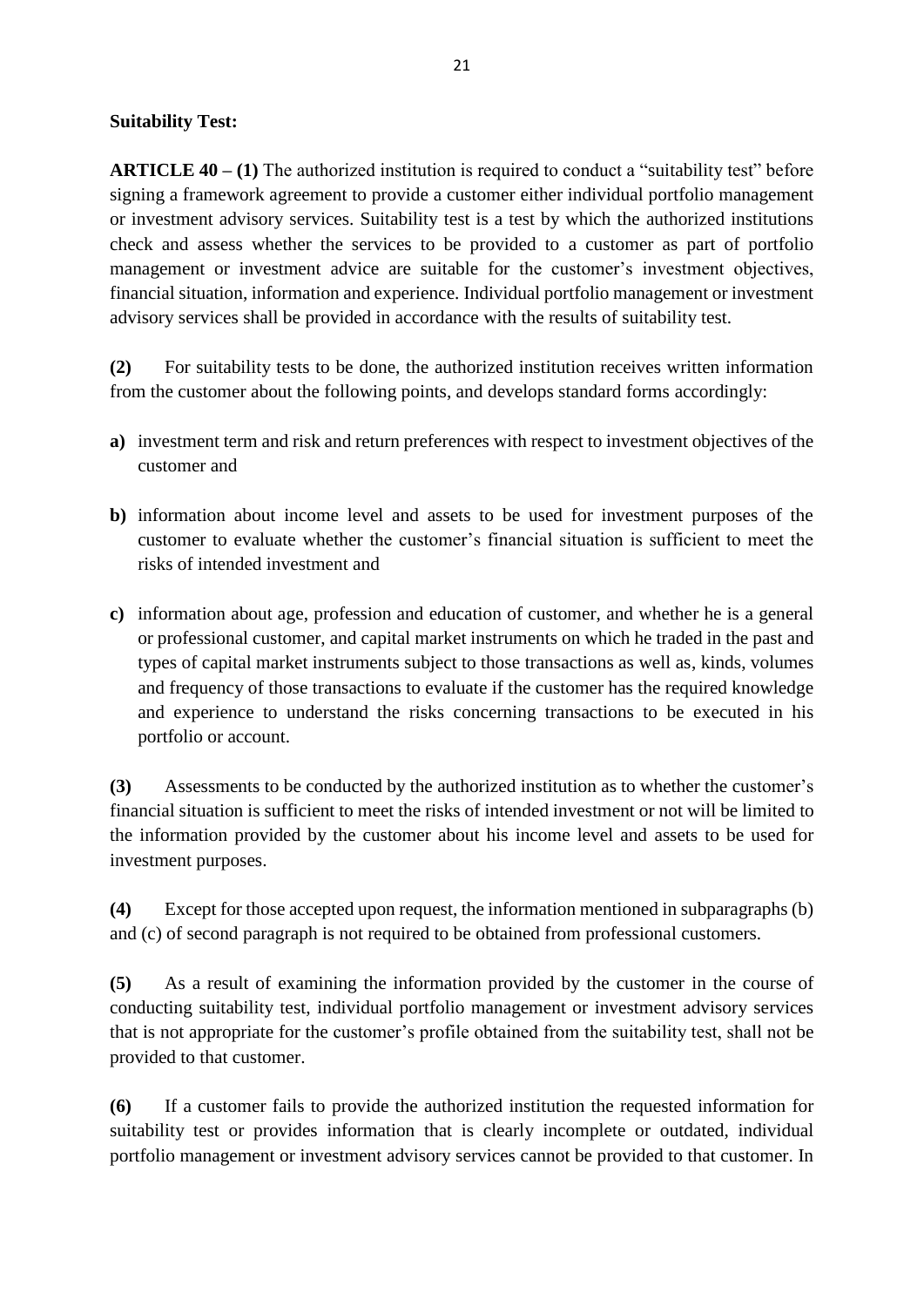such a case, the authorized institution is required to notify to the customer in writing that the subject services cannot be provided to him/her.

**(7)** The customer is responsible for the accuracy of all information provided by him for the suitability test. Authorized institution may periodically request from the customer to keep such information updated.

**(8)** If, during the provision of the services, the authorized institution learns or detects that the customer has provided incomplete, outdated or inaccurate information, the authorized institution shall terminate the service provided.

**(9)** The customers must be informed that such information is requested for the purpose of measuring whether the intended services and activities are appropriate for them. Authorized investment firms shall not suggest their customers not to provide such information.

**(10)** A copy of supporting information and documents received for conduct of suitability test, and of the warnings to be made pursuant to sixth paragraph hereof is required to be kept for the periods stipulated in regulations of the Board pertaining to documentation and record-keeping systems.

## **Principles on Conducting the Activity of Individual Portfolio Management:**

**ARTICLE 41 – (1)** Authorized institutions are obliged to protect the interests of their customers and to this end, to comply with the following principles, in the course of their portfolio management activities:

- **a)** If the authorized institution derives any commissions, discounts or similar other benefits to itself from any issuer or investment firm regarding a trading transaction which is executed for the portfolio, it is obliged to disclose this fact to its customers before providing any services.
- **b)** The authorized institution cannot buy any assets not listed and traded in stock exchanges or any assets in excess of their current market prices or cannot sell assets from the portfolio at a price below such value without a prior written instruction of the customer for the managed portfolio.
- **c)** The authorized institution cannot dispose of the assets in the portfolio in its own favor or in favor of third parties. Nor can it transfer or assign the portfolio assets to a third party for purposes other than portfolio management, without a prior written instruction of the customer.

**ç)** The authorized institution is obliged to act with diligence and care when giving orders for customer accounts.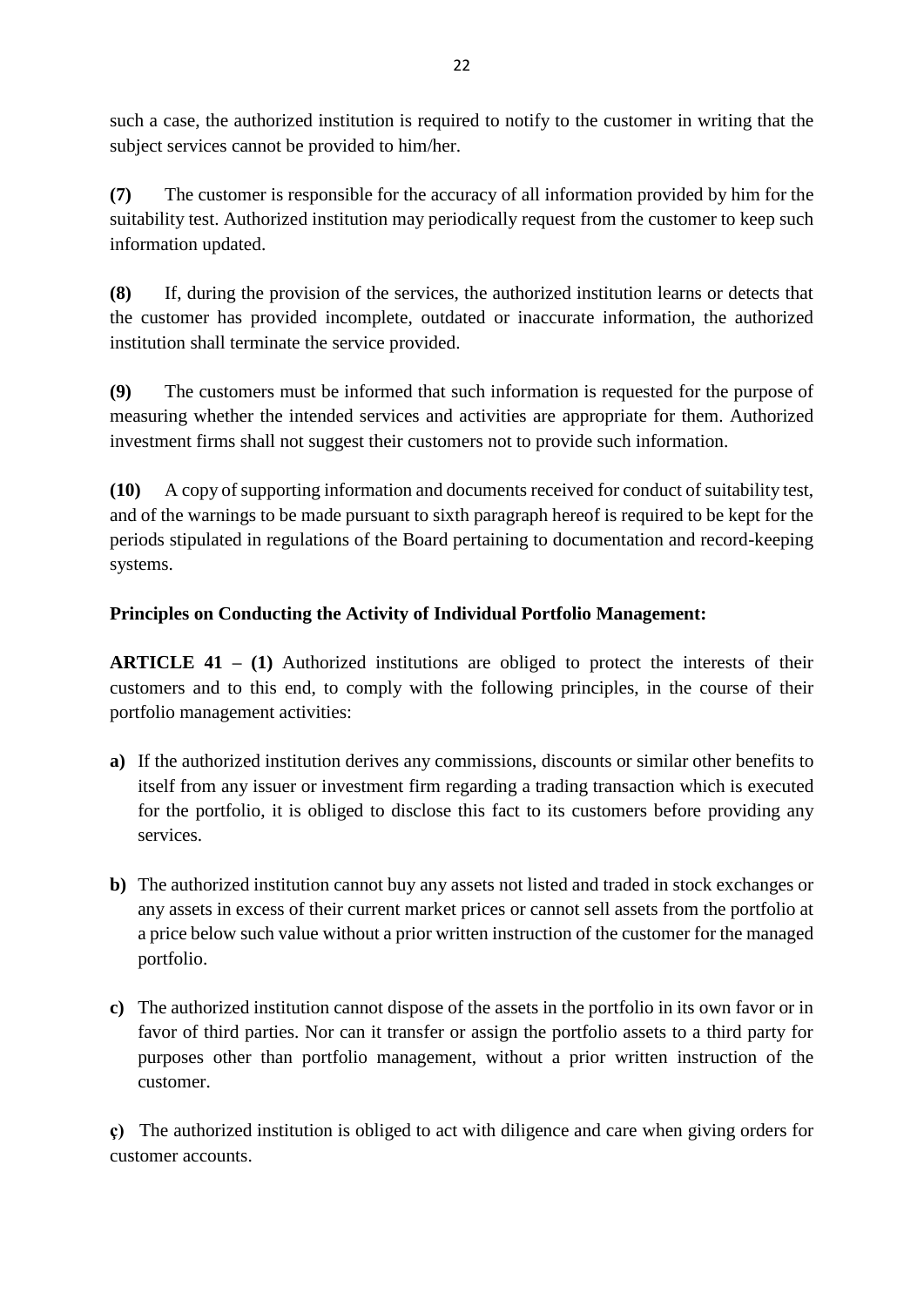- **d)** The authorized institution cannot buy or sell the portfolio assets for the sake of its own interests in any way.
- **e)** The authorized institution may invest its own cash in assets and instruments covered by portfolio management, provided that it acts like a prudent merchant and does not lead to any conflict of interests with the portfolios under its management.
- **f)** Cases in which more than one portfolio are managed, the authorized institution cannot take actions in favor of one or more of portfolios and in detriment to other portfolios in contradiction with good faith rules.
- **g)** The authorized institution is obliged to rely its investment decisions on reliable justification, information, documents and analyses and to comply with the investment principles envisaged in the framework agreement. Both such information and documents and the researches and reports relied upon in the trading decisions are required to be kept in the authorized institution for periods specified in regulations of the Board pertaining to documentation and record-keeping systems.

**ğ)** The authorized institution cannot give any verbal or written warranty that the portfolio managed will provide a certain predetermined yield, nor can it use phrases which may be interpreted as such in its advertisements and statements.

**h)** In the case of a conflict between its own interests and the interests of portfolio, the authorized institution is obliged to act in favor of the portfolio.

**ı)** In tandem with the risk-return preferences of the customers, the authorized institution may determine, together with the customer, benchmarking criterion or threshold value according to Board regulations on performance presentations for individual and collective portfolios, performance based remunerations and ranking activities.

- **i)** The authorized institution cannot lead, or in any way assist third parties in leading, the customers to trade unnecessarily with the intention of deriving improper benefits in its own favor by affecting trading decisions of customers through taking advantage of customers' ignorance or lack of experience about the assets in the portfolio and about the markets where such assets are listed and traded.
- **j)** The authorized institution cannot use any names or expressions for portfolios in such a manner that may lead to an impression that the portfolio is related to another activity other than portfolio management, cannot establish and/or manage a portfolio with money that was previously collected by determining a certain management period, cannot allow savers to participate in an existing portfolio and cannot make advertisements containing such phrases.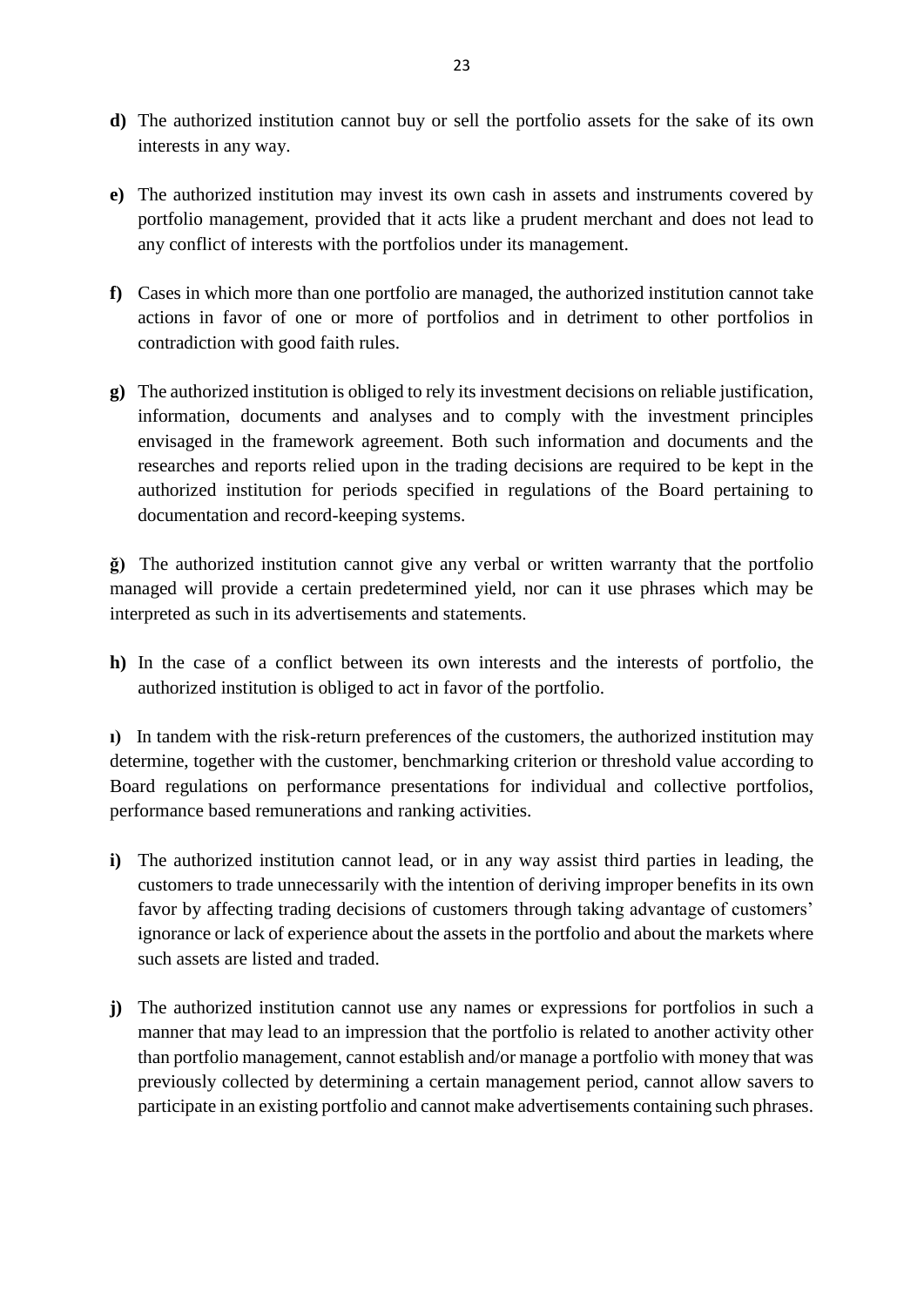- **k)** The authorized institution cannot use in its own interests or in the interests of third parties before disclosing to its customers the research results which are required to be announced to customers verbally or in written form and which may affect their investment decisions.
- **l)** The authorized institution cannot use in its own interests or in the interests of third parties any information acquired during portfolio management hereunder.

## **Individual Portfolio Management Framework Agreement:**

**ARTICLE 42 – (1)** The authorized institution is obliged to sign with its customers a written framework agreement containing the minimum information to be determined by the Board with regard to its activities and services.

**(2)** If the portfolio manager specified in the framework agreement quits from or is replaced by the authorized institution, said issue must immediately be notified by the authorized institution to its customers by the fastest means of communication. If the customer finds the new portfolio manager inacceptable, the framework agreement may unilaterally be terminated by the customer.

**(3)** The framework agreement is required to comprise clearly and explicitly of all the rights and obligations with regard to exercise of managerial and financial rights relating to the financial assets included in the portfolio.

**(4)** Portfolio management agreement must indicate the procedures and principles regarding the custody of customer portfolios.

**(5)** The framework agreement shall contain the principles related to the determination and creation of benchmarking criterion or threshold value, if any, and the principles for informing the customers as to whether the said criterion or value is achieved, and shall state the fact that the benchmarking criterion does not guarantee any yield in connection therewith.

### **Custody of Customer Assets:**

**ARTICLE 43 – (1)** Customer portfolios managed under individual portfolio management activity are kept in custody by investment institutions pursuant to provisions of the ninth part hereof pertaining to custody services.

**(2)** The customer may request the custody and safekeeping of its financial assets in another investment firm authorized to provide general custody services.

**(3)** In such cases where getting a prior confirmation from customer is required in the agreement before making the transactions for the account of portfolio, the authorized custodian may provide such customer with an opportunity to block account(s).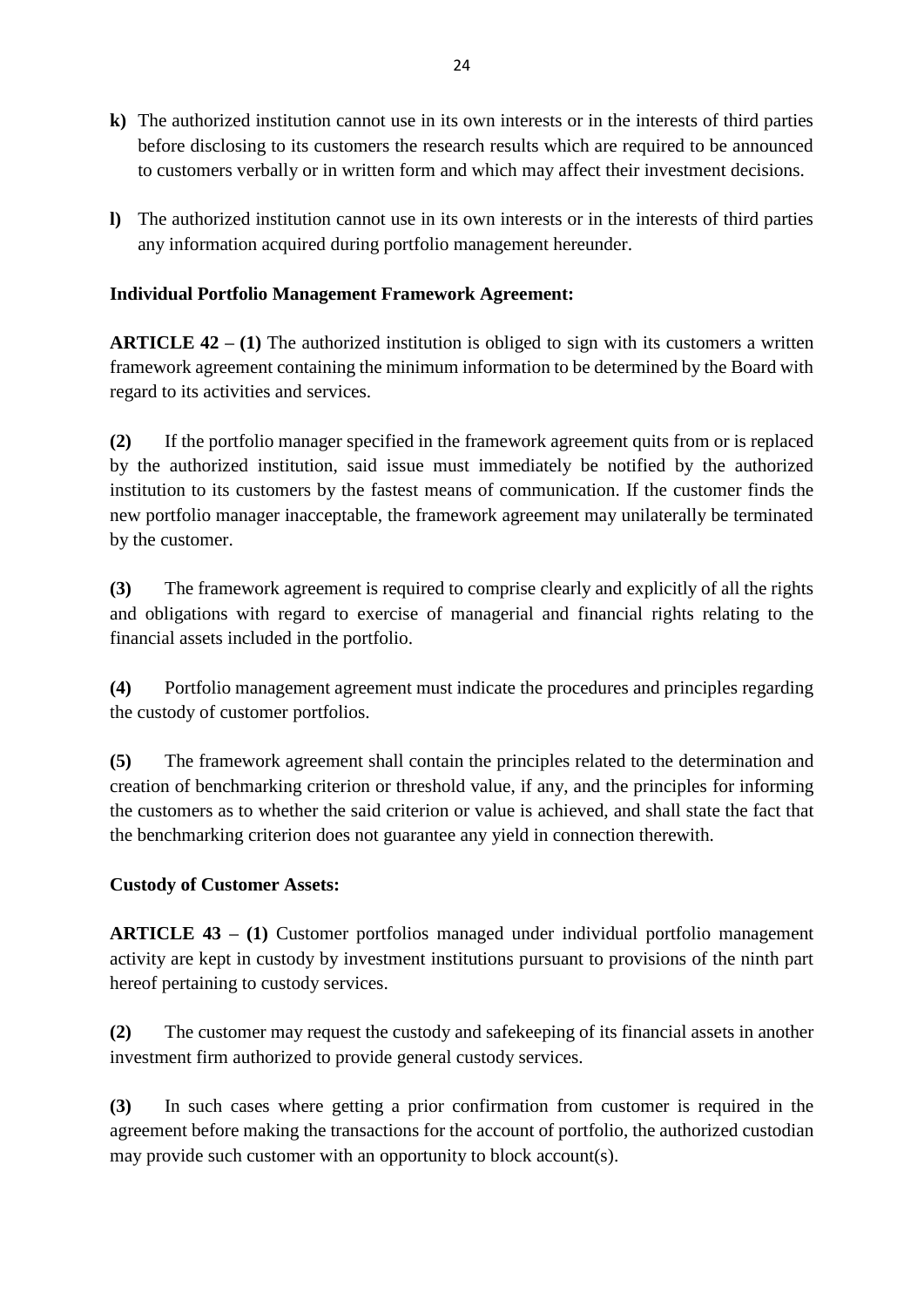#### **Notification to Customer:**

**ARTICLE 44 – (1)** If and when the open positions in customer portfolios remain unsecured or the value of portfolio falls below the amount calculated considering the benchmark criterion or threshold value, the authorized institution is obliged to duly inform the customer as of the date of calculation relating thereto.

## **SEVENTH PART Investment Advisory Activity**

#### **Investment Advisory Activity:**

**ARTICLE 45 – (1)** Investment advice is the provision of influential investment comments and recommendations by an authorized investment firm, upon request of an investor or on an unsolicited basis, regarding one or more capital market instruments or the issuers of such instruments to either a particular person or a group of persons with similar financial situations and similar risk and return preferences.

**(2)** General investment advices and providing financial information are not covered by the preceding paragraph.

### **Authorized Institutions Which May Provide Investment Advisory Activity:**

**ARTICLE 46 – (1)** Investment advisory activity may be provided by intermediary institutions, investment and development banks and portfolio management companies provided that a prior authorization is received from the Board.

### **Special Conditions for Conducting Investment Advisory Activity:**

**ARTICLE 47 – (1)** In order to be eligible for receiving authorization to provide investment advisory activity, in addition to compliance with the required general conditions for commencing operations in the Board regulations regarding the principles on the establishment and operation of investment firms, investment firms are required:

- **a)** to have satisfied the condition of minimum shareholders' equity specified for this activity in the regulations of the Board with respect to capital and capital adequacy requirements for intermediary institutions and
- **b**) to have employed an adequate number of investment advisors, graduated from 4-year undergraduate degree programs, and having a minimum 3 years of experience in financial markets and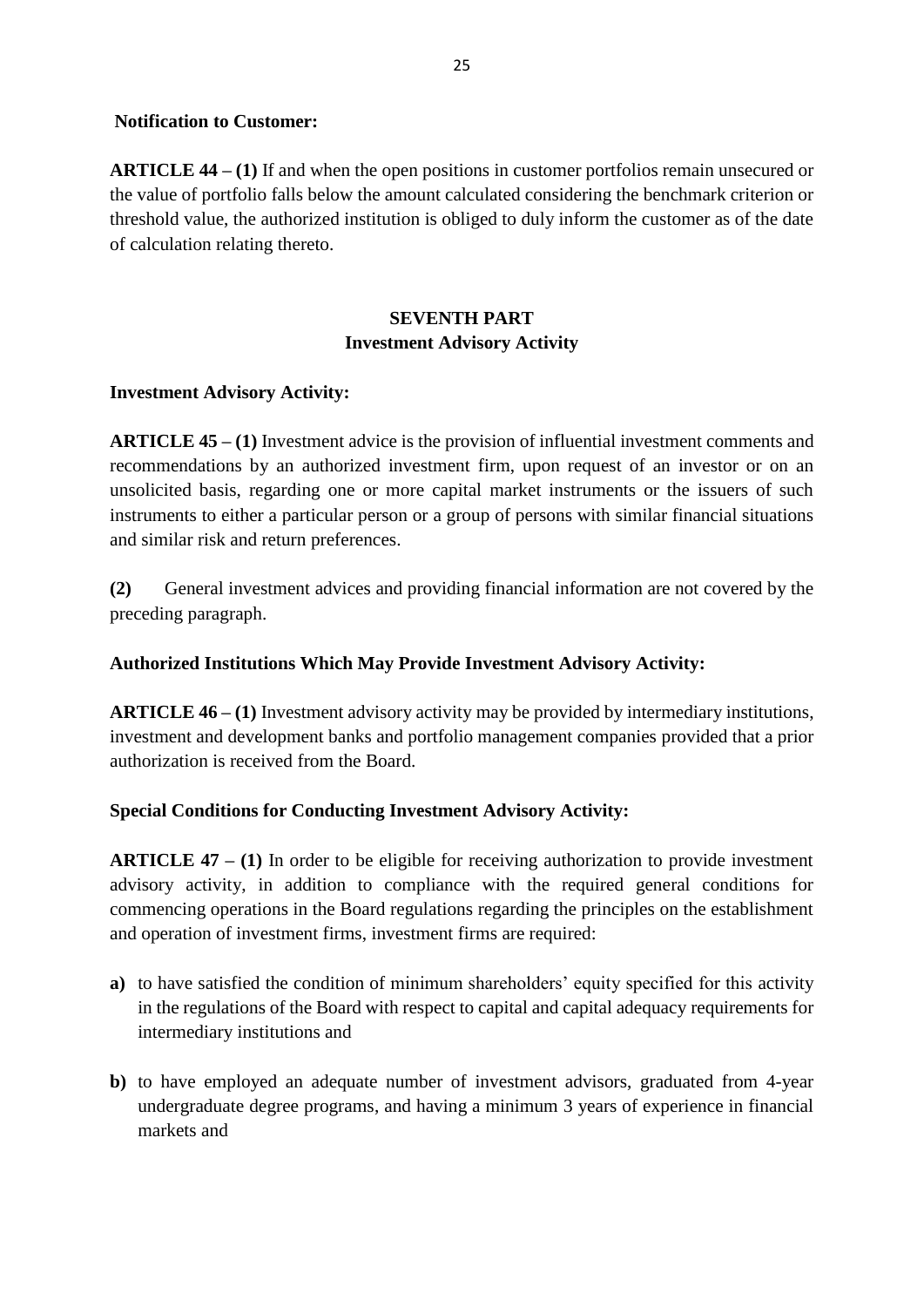**c)** to have established a research unit so as to conduct investment advisory activity and to have assigned a unit manager, and an adequate number of research specialists reporting to the unit manager.

**(2)** The provisions of subparagraph (a) of first paragraph hereof shall not apply to the applications of development and investment banks for investment advisory activity.

### **Principles on Conducting Investment Advisory Activity:**

**ARTICLE 48 – (1)** Before an investment advisory activity framework agreement is signed between the investment firm and the customer, the investment firm is required to conduct a suitability test as described in Article 40 hereinabove. The principles set forth in Article 40 are also valid for investment advisory activity.

**(2)** In the course of conducting investment advisory activity, the investment firms are required:

- **a)** to give advices in such a manner that leads the investors to take the most appropriate investment decisions by considering the information acquired in the suitability test; and
- **b)** to not to use any misleading, deceptive, untrue, wrong or inaccurate expressions, or expressions that may result in exploitation of investors due to their lack of knowledge and experience or subjective and exaggerated phrases such as "most secure", "best" or "most reliable" in their comments and advices
- **c)** to prepare investment comments and recommendations diligently and objectively; and

**ç)** to support their investment comments and recommendations by reliable sources, data, documents, reports and analyses, and in cases where doubts about the certainty of such sources exist, to clearly state this fact; and

- **d)** for the sake of informing investors completely and accurately, in their comments and analyses regarding a public offering of any capital market instrument, to use the information included in prospectus and other sales-related documents if published, or otherwise, to state that prospectus and other sales-related documents containing detailed information about the said public offering would be published; and
- **e)** to not to ever give any promise or guarantee for providing a certain predetermined yield; and
- **f)** to include all kinds of forecasts, estimations and price targets by clearly stating that they are only forecasts, estimations or price targets, as the case may be, and to describe all material assumptions used in their formulation and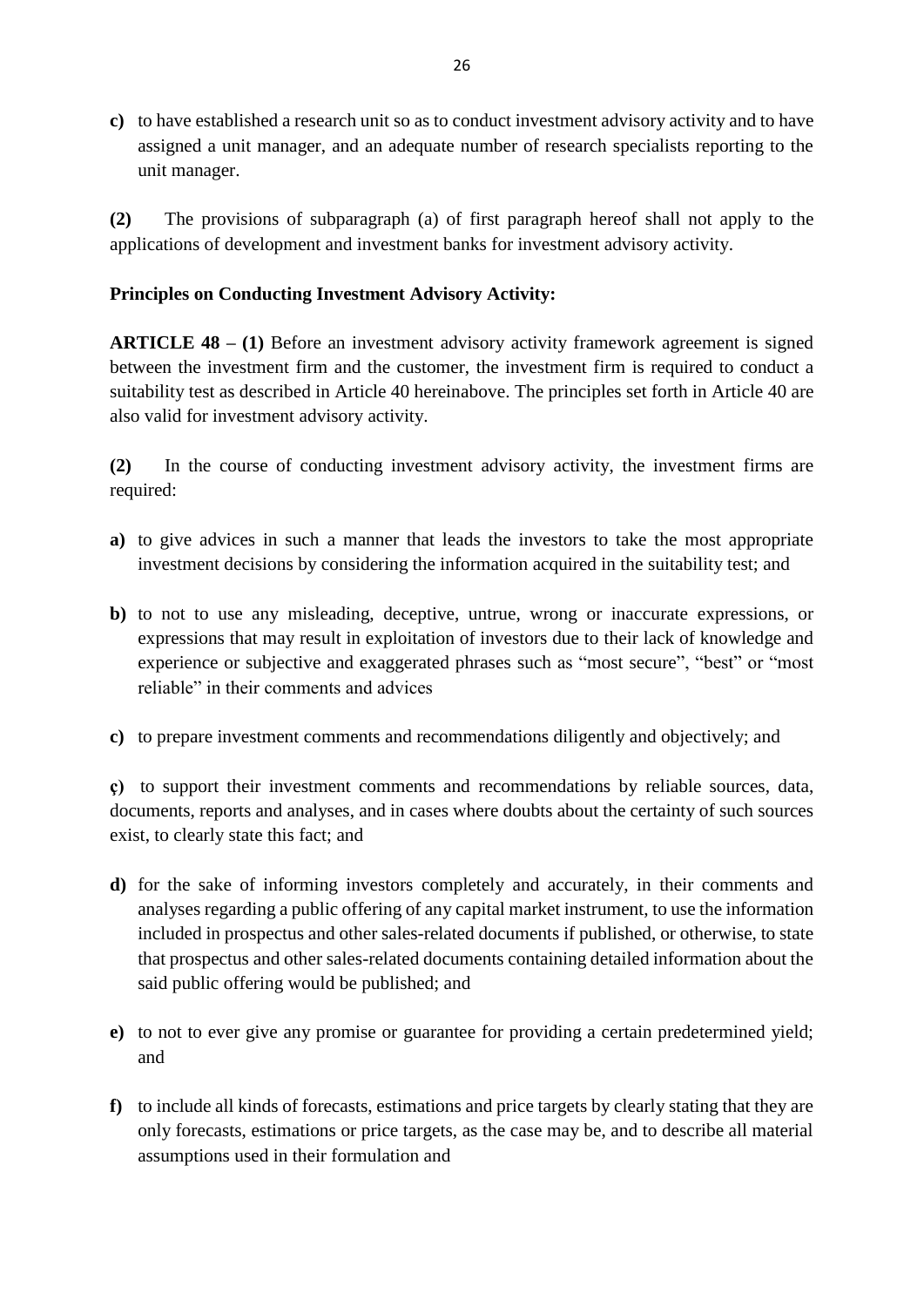**g)** to not to provide any false, wrong, misleading, or groundless information, news or comments about finalized or ongoing issues within the field of activity of the Board; and

**ğ)** to not to use the research results, which may affect the investment decisions of investors, in favor of themselves or in favor of any other third party before disclosing them to investors.

**(3)** Within the context of investment advisory activity conducted by authorized institutions, upon demand, these institutions are required to disclose to investors which are provided with investment comments and recommendations:

- **a)** adequate summary information about principles and methodology of assessment and appraisal used in determination of target price for capital market instruments; and
- **b)** meanings of expressions such as "buy", "sell" or "hold", including the investment term included in the advice, and appropriate risk warnings about the investment, and sensitivity analyses on assumptions used in assessment and appraisal; and
- **c)** information on identity of the person(s) who prepared the investment comments and recommendations.

**(4)** If the extent the information referred to in subparagraphs (a) and (b) of third paragraph hereinabove is materially long relative to investment recommendations and comments, provided that no change occurs in the appraisal and methods, making a clearly and conspicuously reference to a direct and easily accessible site, such as a link to the internet website of the relevant institution is adequate.

### **Investment Advisory Activity Framework Agreement:**

**ARTICLE 49 – (1)** The authorized institutions are obliged to provide the customer with an introductory form containing the following information before signing an investment advisory activity framework agreement with customer:

- **a)** Principles of investment advisory activity set forth in this Communiqué; and
- **b)** Information sources, investment strategies and analysis methods employed in the formation of information and recommendations to be presented to investors as part of investment advisory activity and
- **c)** Principles regarding the format of presentation methods (written, verbal, daily, weekly, monthly, etc.) of information and recommendations to investors; and
- **ç)** Probable conflicts of interest.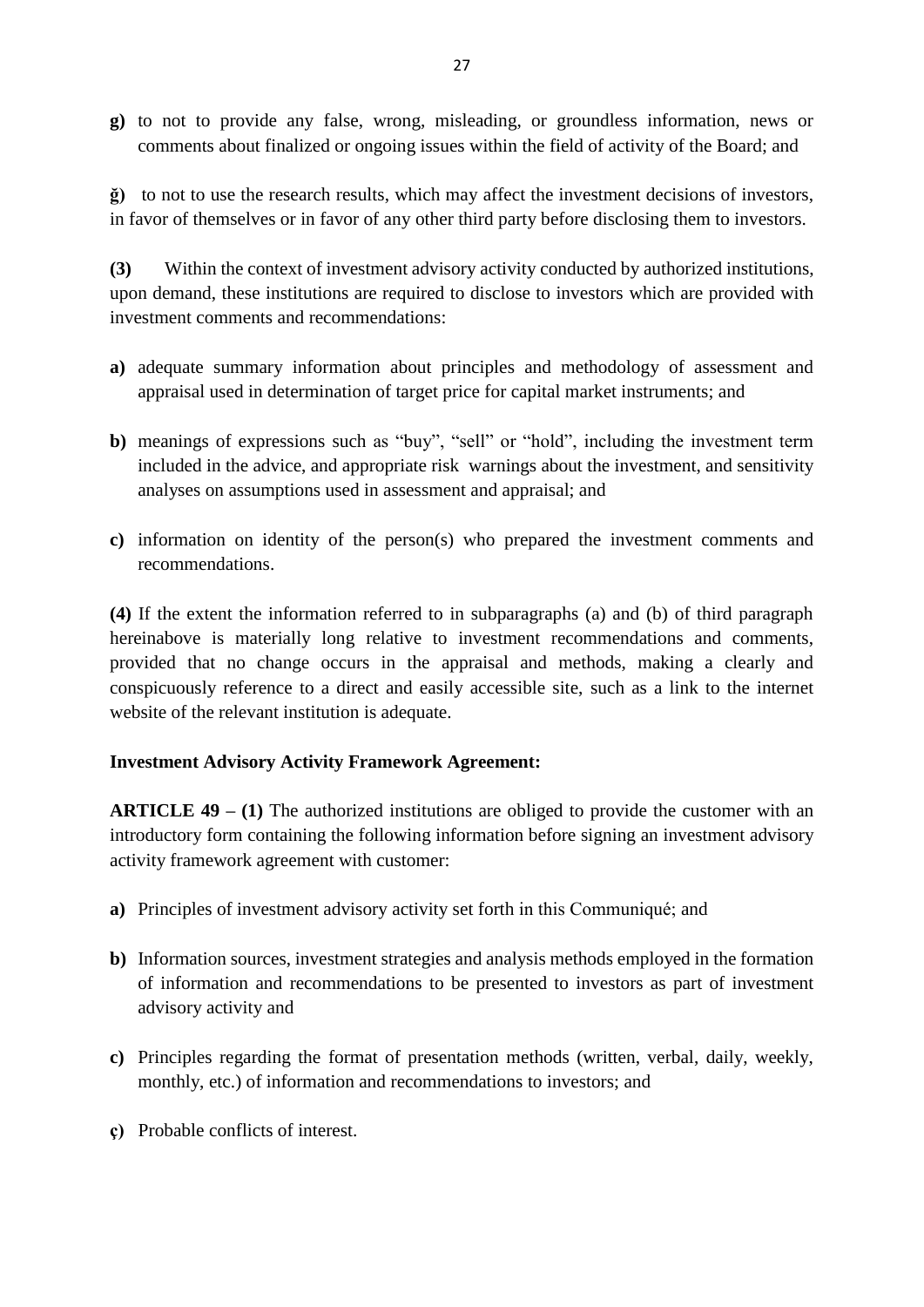**(2)** If and when the investment advisor specified in the framework agreement signed with the customer quits from or is replaced by the authorized investment firm, said issue must immediately be notified by the authorized institution to the customer by the fastest means of communication. If the customer finds the new investment advisor inacceptable, the framework agreement may unilaterally be terminated by the customer.

## **Principles of Disclosing Financial Relations or Conflicts of Interest:**

**ARTICLE 50 – (1)** Authorized institutions are responsible for disclosing to their customers all of their relations and circumstances which may affect the objectivity of comments and recommendations provided in the course of investment advisory activity and particularly, their material financial interests regarding the capital market instrument covered by the comments and recommendations, or their material conflicts of interests with the issuer thereof.

**(2)** The obligation described in the first paragraph hereinabove is valid and applicable also for all real persons or legal entities that work with the authorized institution within the context of an employment contract or without any contract, and who are involved in drafting and preparation of advices.

**(3)** In the event that the authorized investment firms and the issuer, referred to in the comments and advices provided hereunder, mutually hold 1% or more of paid capital or voting rights in each other, or have management privileges, or are parties to a credit agreement, a lease contract or other material financial relation, the information relating thereto is required to be disclosed to the customer.

# **EIGHTH PART The Activity of Intermediation for Public Offering**

## **Definition of the Activity of Intermediation for Public Offering:**

**ARTICLE 51 – (1)** Intermediation for public offering refers to and covers the activities described hereinbelow and listed in subparagraphs (e) and (f) of first paragraph of Article 37 of the Law:

- **a) Underwriting:** Pursuant to subparagraph (e) of first paragraph of Article 37 of the Law, underwriting refers to a commitment given to the seller:
	- **1)** that the capital market instruments to be issued will be offered for sale through public offering, and that all the unsold part will be purchased in cash at the end of the period of sales (Standby); or
	- **2)** that the capital market instruments to be issued will be fully purchased in cash before the sales process starts, and will then be offered to public (Full Commitment); or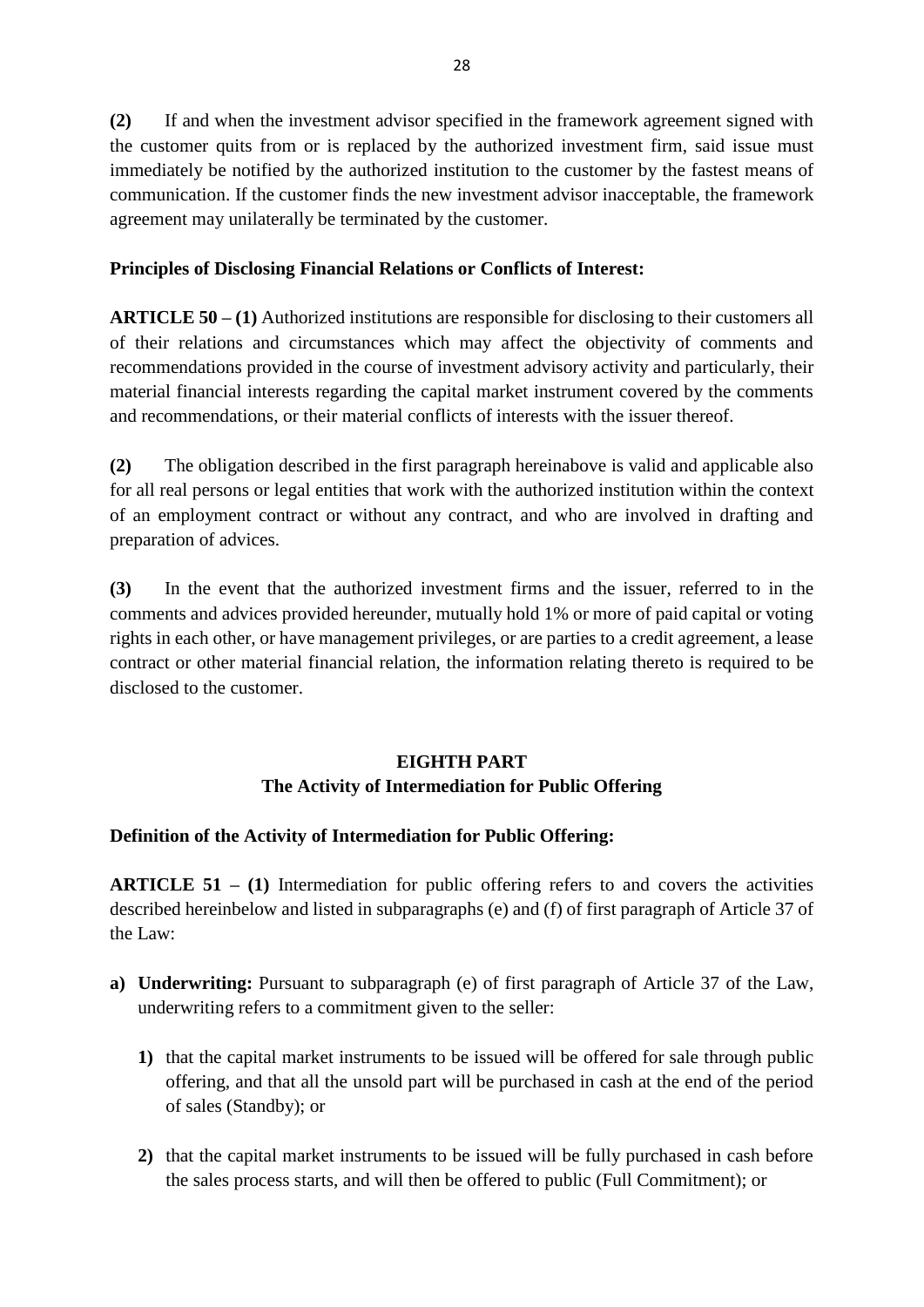- **3)** that the capital market instruments to be issued will be offered for sale through public offering, and a portion of the unsold remaining instruments will be purchased in cash at the end of the period of sales (Partial Standby); or
- **4)** that a portion of the capital market instruments to be issued will be purchased in cash before the sales process starts, and will then be offered to public (Partial Full Commitment).
- **b) Best effort:** Pursuant to subparagraph (f) of first paragraph of Article 37 of the Law, best effort refers to the process in which the capital market instruments to be issued are going to be sold through a public offering within the period of sales specified in the prospectus, and the unsold portion thereof is going to be returned to the seller, or sold to third parties who previously committed to purchase.

**(2)** The authorization for underwriting also covers an authorization for best effort. However, ıt is also possible to give authorization only for best effort.

**(3)** With regard to public offering of capital market instruments, taking actions for determination of issue price, issue amount and public offering process together with issuers and/or public offerers, preparing other information and documents required to be submitted for approval of prospectus and filing an application to the Board, establishing a consortium, and collecting demands, organizing domestic and foreign events for sales of capital market instruments to be offered to public, organizing the sales and conducting similar other corporate financial activities, and performing other obligations set forth in the underwriting agreement are all included in the activity of intermediation for public offering. In the course of sales of capital market instruments without public offering, intermediation in private placement of these issues to a particular group of investors is also considered and treated as a part of the activity of intermediation for public offering.

## **Investment Firms That May Conduct the Activity of Intermediation for Public Offering:**

**ARTICLE 52 – (1)** The activity of underwriting and best effort may be carried out by intermediary institutions and development and investment banks provided that a prior authorization from the Board is granted.

## **Special Conditions for the Activity of Intermediation for Public Offering:**

**ARTICLE 53 – (1)** In order to be eligible for receiving authorization to provide underwriting or best effort, in addition to compliance with the required general conditions for commencing operations in the Board regulations regarding the principles on the establishment and operations of investment firms, the intermediary institutions and development and investment banks are required: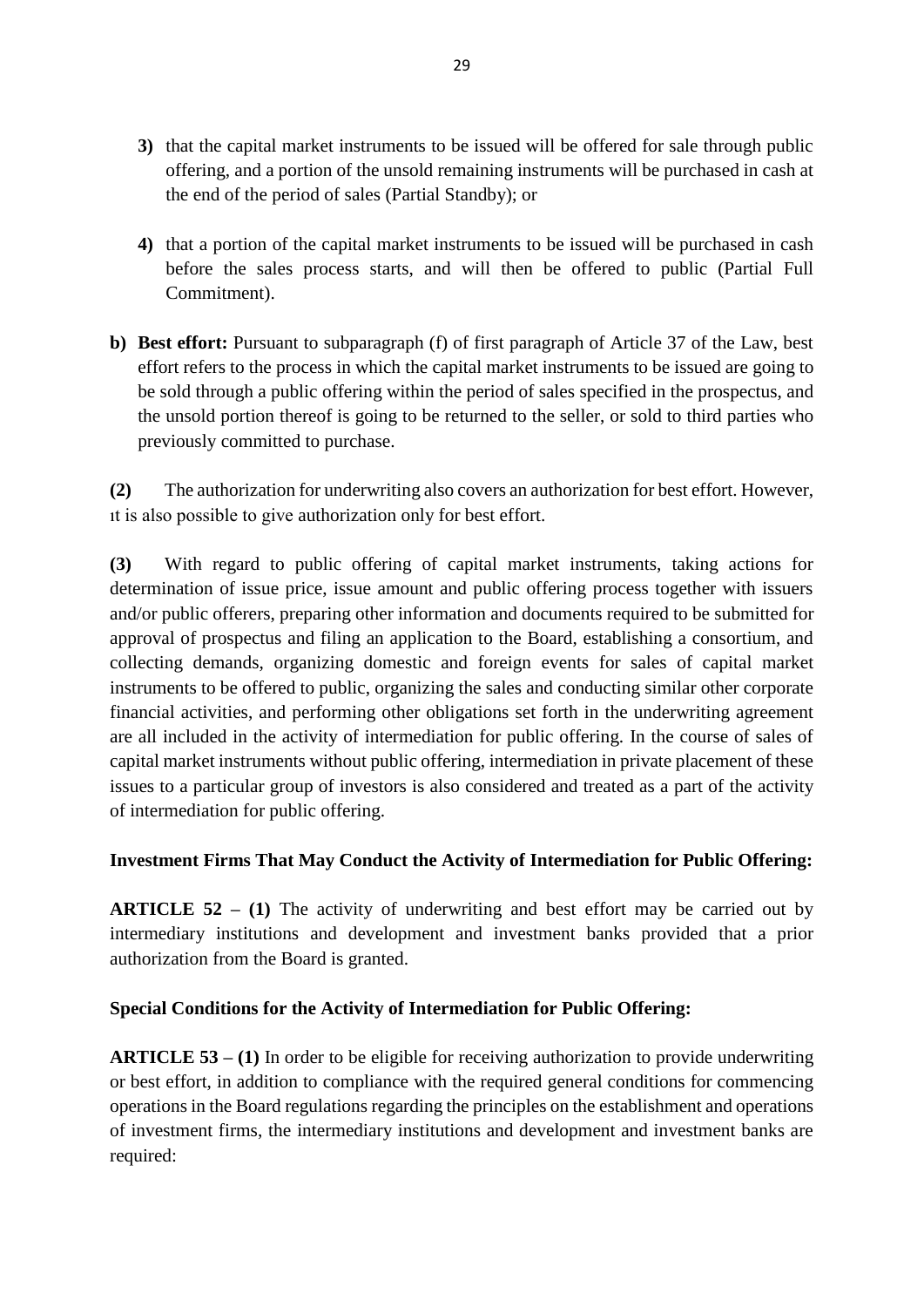- **a)** to have obtained an authorization to provide limited custody services in accordance with subparagraph (a) of third paragraph of Article 59 or to have applied to the Board for obtaining such authorization and
- **b)** to have satisfied the condition of minimum shareholders' equity required for the activities of underwriting or best effort, depending on the kind of services to be provided, in accordance with the related regulations of the Board on capital and capital adequacy requirements for intermediary institutions and
- **c)** to have assigned a unit manager, so as to conduct the activities of intermediation for public offering, as well as an adequate number of corporate finance specialists reporting to the unit manager.

**(2)** The provisions of subparagraph (b) of first paragraph hereinabove are not applicable to development and investment banks.

### **Principles for Conducting the Activity of Intermediation for Public Offering Services:**

**ARTICLE 54 – (1)** Investment firms are required to comply with the following principles in the course of providing the activity of intermediation for public offering:

- **a)** Investment firms shall carry out the activity of intermediation for public offering according to the principles set forth in prospectuses and other sales-related documents, advertisements, notices and agreements of intermediation for public offerings,
- **b)** Investment firms are forbidden from engaging in market abuse practices during public offering processes,
- **c)** Investment firms cannot attempt to derive benefit for themselves or for third parties, except the fees charged for the activity of intermediation for public offering,

**ç)** With regard to public offering of capital market instruments, investment firms shall not engage in activities and transactions violating the obligations determined by the related legislation,

- **d)** With regard to public offering of capital market instruments, investment firms shall show best effort to conduct detailed and careful analysis about the issuers and/or public offerers,
- **e)** Investment firms shall pay maximum attention to ensure that the public offering price accurately reflects the real value of capital market instruments, shall comply with the valuation standards determined by the Board when preparing the price determination report and shall explain within the price determination report, inter alia, the reasons for selecting the methods employed in determination of public offering price, and the reasons for selecting the particular method or methods relied upon in determination of price,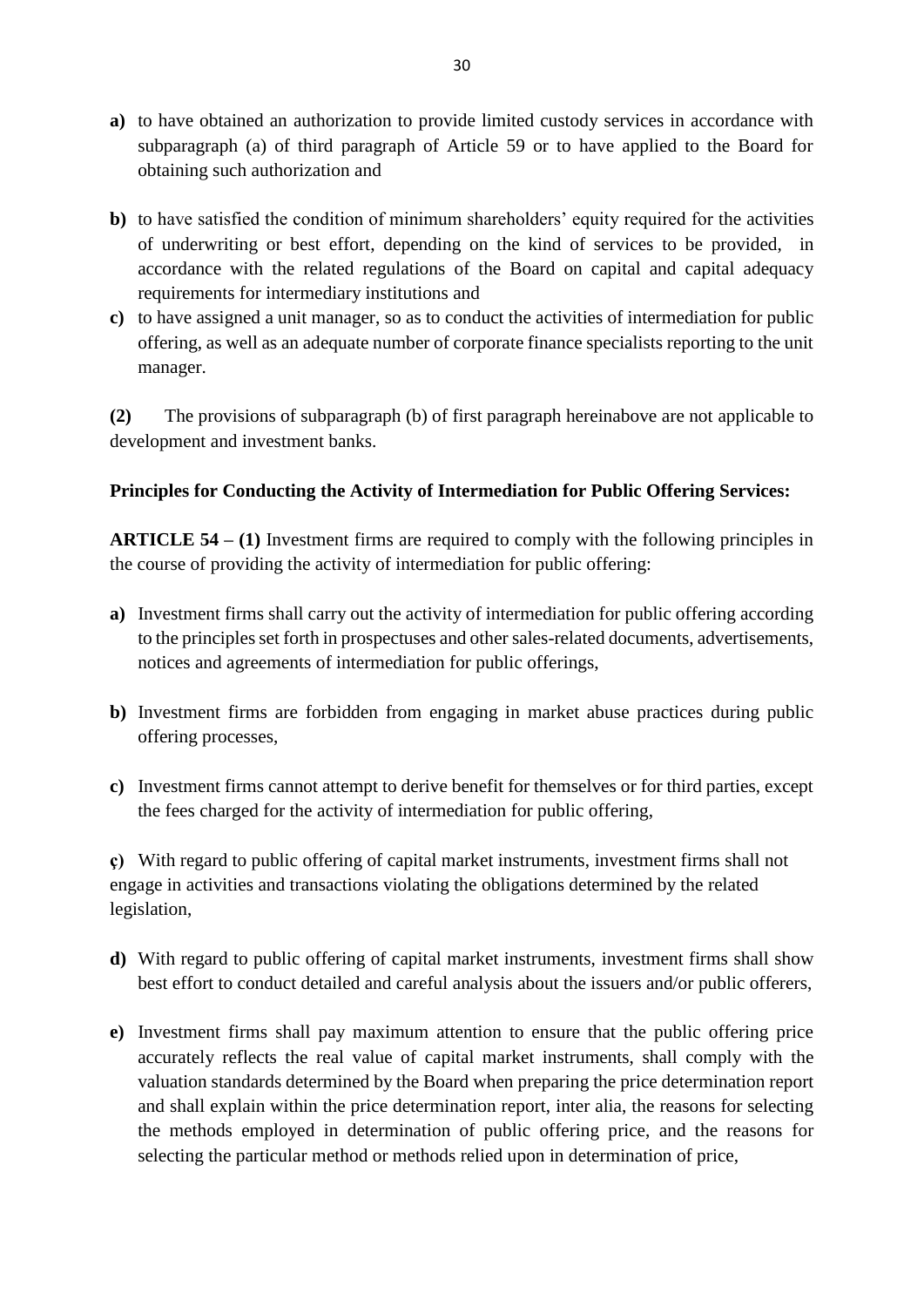- **f)** Investment firms shall prevent the information, which is not disclosed to public during the public offering process, from being shared with persons outside the institution or with the institution's units other than the unit in charge of the intermediation for public offering inside the institution,
- **g)** The amount of underwriting commitment by intermediary institutions in the course of intermediation for public offering does not exceed the limit determined by the Board regulations pertaining to capital adequacy.

**(2)** The Board shall separately take into consideration the existence of analyst reports required to be prepared by the authorized investment firms about public offering price in the context of the Board regulations pertaining to issue of shares during assessment of the existing situation of authorized investment firms.

## **The Agreement of Intermediation for Public Offering:**

**ARTICLE 55 – (1)** Public offering of capital market instruments is required to be based upon a written agreement of intermediation for public offering to be executed between the authorized investment firm and the issuer and/or public offerer of capital market instruments. Minimum contents of this agreement are determined by the Board.

## **Intermediation Consortium:**

**ARTICLE 56 – (1)** If it is intended to establish a consortium after signing an agreement of intermediation for public offering, receiving approvals of issuer and/or public offerer in connection therewith is required.

**(2)** If a consortium is established, the management of such consortium is assumed by one of the authorized investment firms as consortium leader. Consortium leader represents the consortium towards the Board, governmental authorities, third parties, and issuer and/or public offerer of capital market instruments.

**(3)** Co-leaders may be appointed at the time of the establishment of consortium within the context of the consortium agreement.

## **Consortium Agreement:**

**ARTICLE 57 – (1)** If a consortium is established, a written consortium agreement shall be signed between the authorized investment firms participating therein. Minimum contents of this agreement are determined by the Board.

**(2)** If the agreement of intermediation for public offering and the consortium agreement are intended to be concluded jointly in one document, provisions to be included in both agreements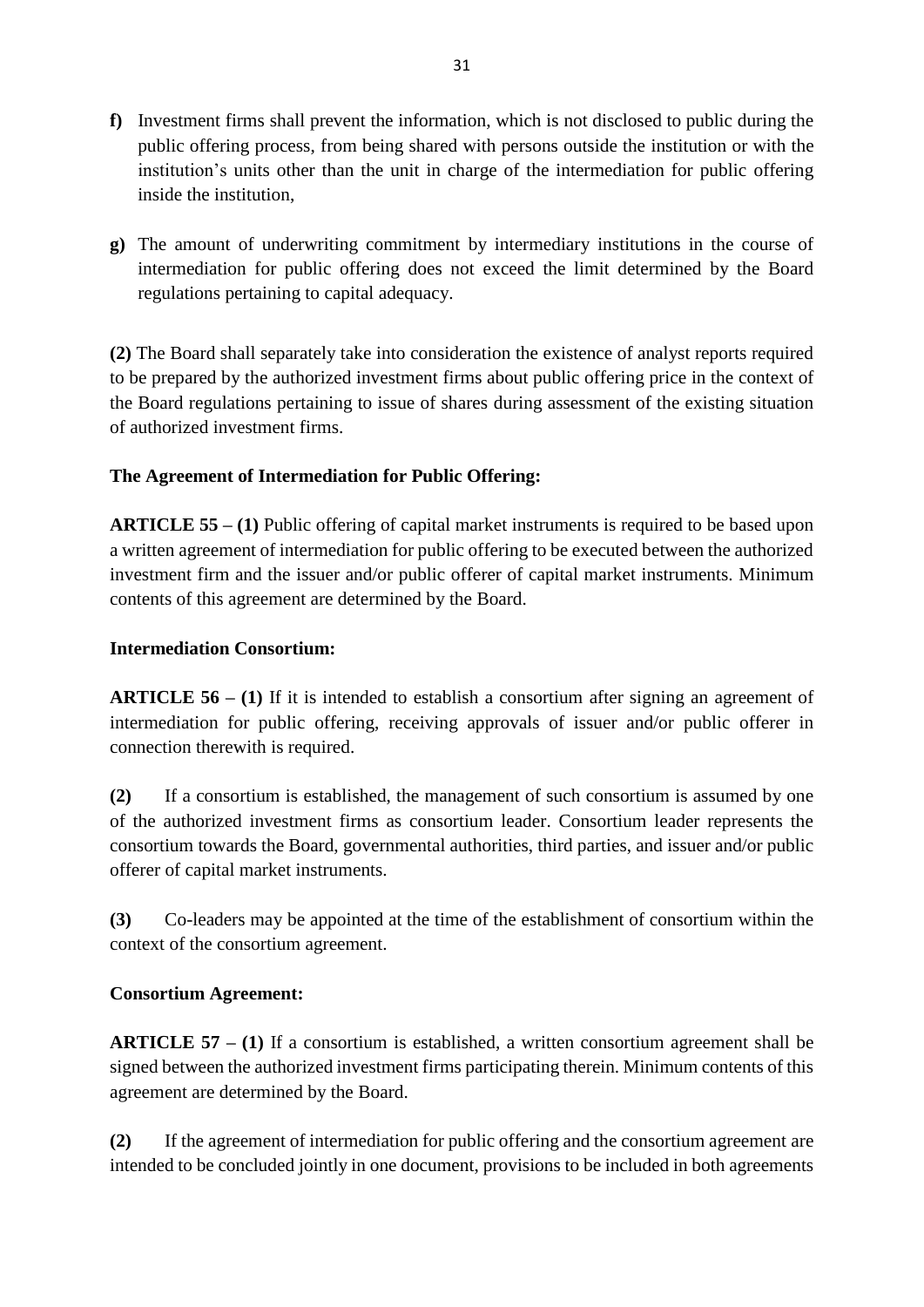may be merged in a single agreement and this agreement shall be shared at least 2 business days in advance with other authorized investment firms participating the consortium, and shall be signed jointly by the issuer and/or public offerer of capital market instruments and the consortium leader and other authorized investment firms participating in the consortium .

#### **Appropriateness of the Terms of Agreement:**

**ARTICLE 58 – (1)** At the stage of prospectus approval regarding the public offering of capital market instruments, the Board is authorized to review the agreements of intermediation for public offering and/or the consortium agreements, and if deemed necessary, to request amendments and additions as required pursuant to the capital markets legislation.

## **NINTH PART Custody Services**

#### **Definition of Custody Service:**

**ARTICLE 59 – (1)** Pursuant to subparagraph (ğ) of first paragraph of Article 37 of the Law, safekeeping and administration of capital market instruments in the name of customer refer to:

- **a)** the holding, safekeeping and monitoring by each beneficial owner, in the account of customer, of capital market instruments belonging to customer but entrusted or delivered in either book-entry form or physically due to investment services and activities or as a custodian or for management purposes or as a security or under any other name whatsoever, at central custodians and/or at the investment firms and/or if necessary due to different characteristics of capital market instruments, at another investment firm, and in any case, the holding of the right to access to customer accounts; and
- **b)** the provision of services such as collection and payment of principal, interest, dividends and other similar revenues relating to capital market instruments in the account of customer or in sub-accounts opened upon the instructions of the customer, and preemptive rights of shareholders on newly issued shares and gratis share entitlements and voting rights associated with shares, and the collateral management activities relating to capital market instruments, and the reflection of aforementioned transactions on customer accounts held at investment firms.

**(2)** Custody of assets managed as a part of individual portfolio management is also considered and treated as a custody service as defined in first paragraph hereof.

- **(3)** Custody services are carried out as limited and general custody services:
- **a)** Limited custody service is limited to the custody of the capital market instruments as the subject of intermediation service and within the received authorization of the investment firm with regard to execution of orders on behalf of clients and dealing on own account,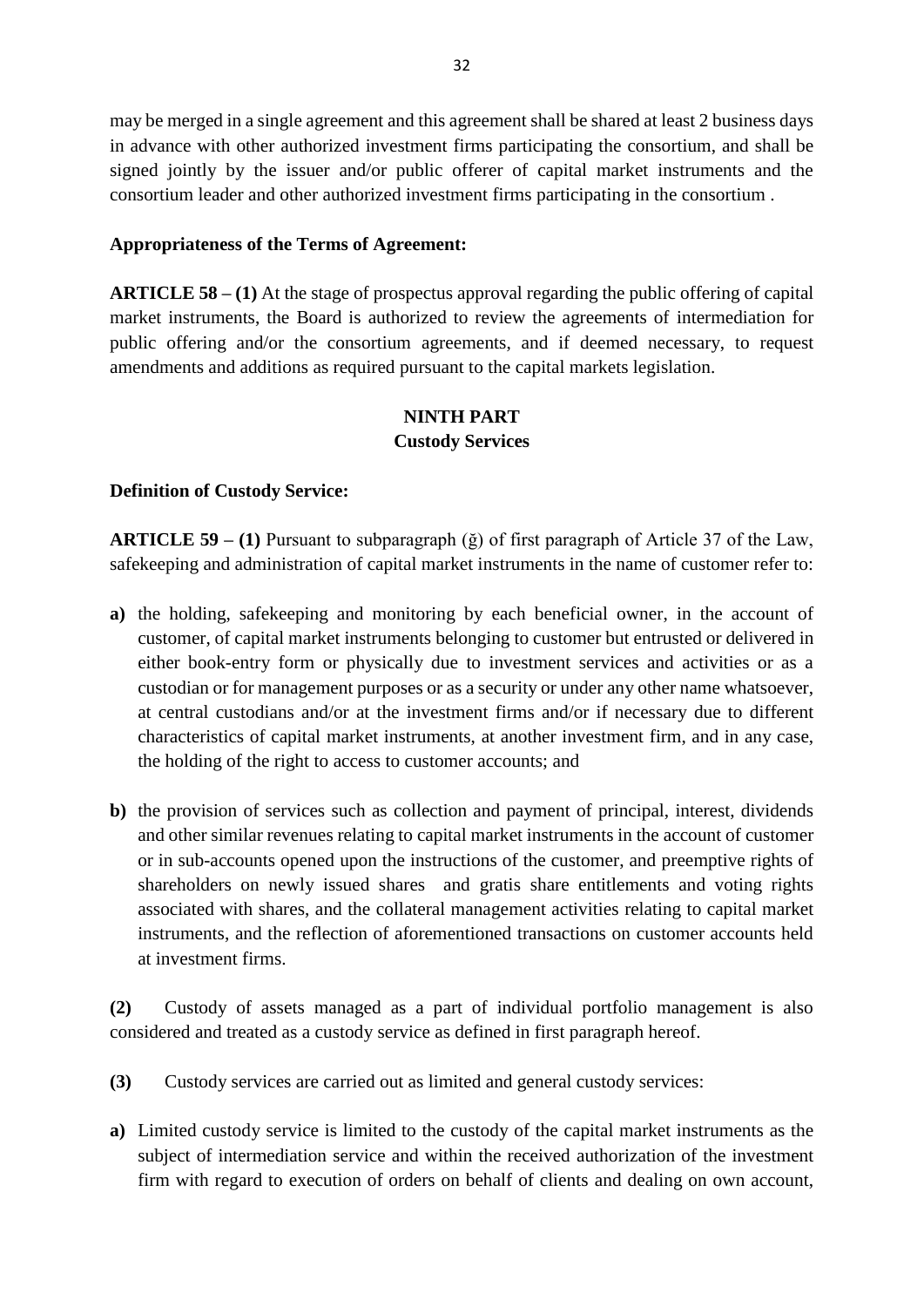and to the custody of the capital market instruments subject to intermediation for public offering with regard to underwriting and best effort.

**b)** General custody service is the type of custody service provided independently from the authorized and conducted investment services and activities.

**(4)** Holding cash of customers deriving from capital market activities is also subject to the principles pertaining to custody of capital market instruments.

## **Investment Firms That May Conduct Custody Services:**

**ARTICLE 60 – (1)** Limited custody service may be offered by investment firms authorized to carry out any one of the services and activities listed in subparagraphs  $(b)$ ,  $(c)$ ,  $(c)$ ,  $(e)$  and  $(f)$ of first paragraph of Article 37 of the Law, with a prior authorization by the Board. **(2)** General custody service may be offered by banks and by intermediary institutions authorized to carry out one of the services and activities listed in subparagraphs  $(b)$ ,  $(c)$ ,  $(c)$ ,  $(e)$ and (f) of first paragraph of Article 37 of the Law, with a prior authorization by the Board.

**(3)** A bank cannot provide general custody services to a customer regarding capital market instruments that are subject to transmission of orders to that customer, except those covered by subparagraph (a) of second paragraph of Article 11 hereof.

**(4)** Investment firms authorized to provide general custody services may provide portfolio custody services only if and after they file an application to the Board in accordance with the Board regulations regarding the portfolio custody services and institutions eligible for providing this service.

# **Special Conditions on Custody Services:**

**ARTICLE 61 – (1)** In order to be eligible for receiving an authorization for limited or general custody services, in addition to compliance with the required general conditions for commencing operations in the Board regulations regarding the principles on establishment and operation of investment firms, the investment firms are required:

- **a)** to have satisfied the condition of minimum shareholders' equity required for limited or general custody services, depending on the kind of services to be provided, in accordance with the Board regulations on capital and capital adequacy requirements for intermediary institutions and
- **b**) if they will provide general custody services, to have established a unit or units responsible solely and exclusively for custody services and have employed an adequate number of specialized personnel; and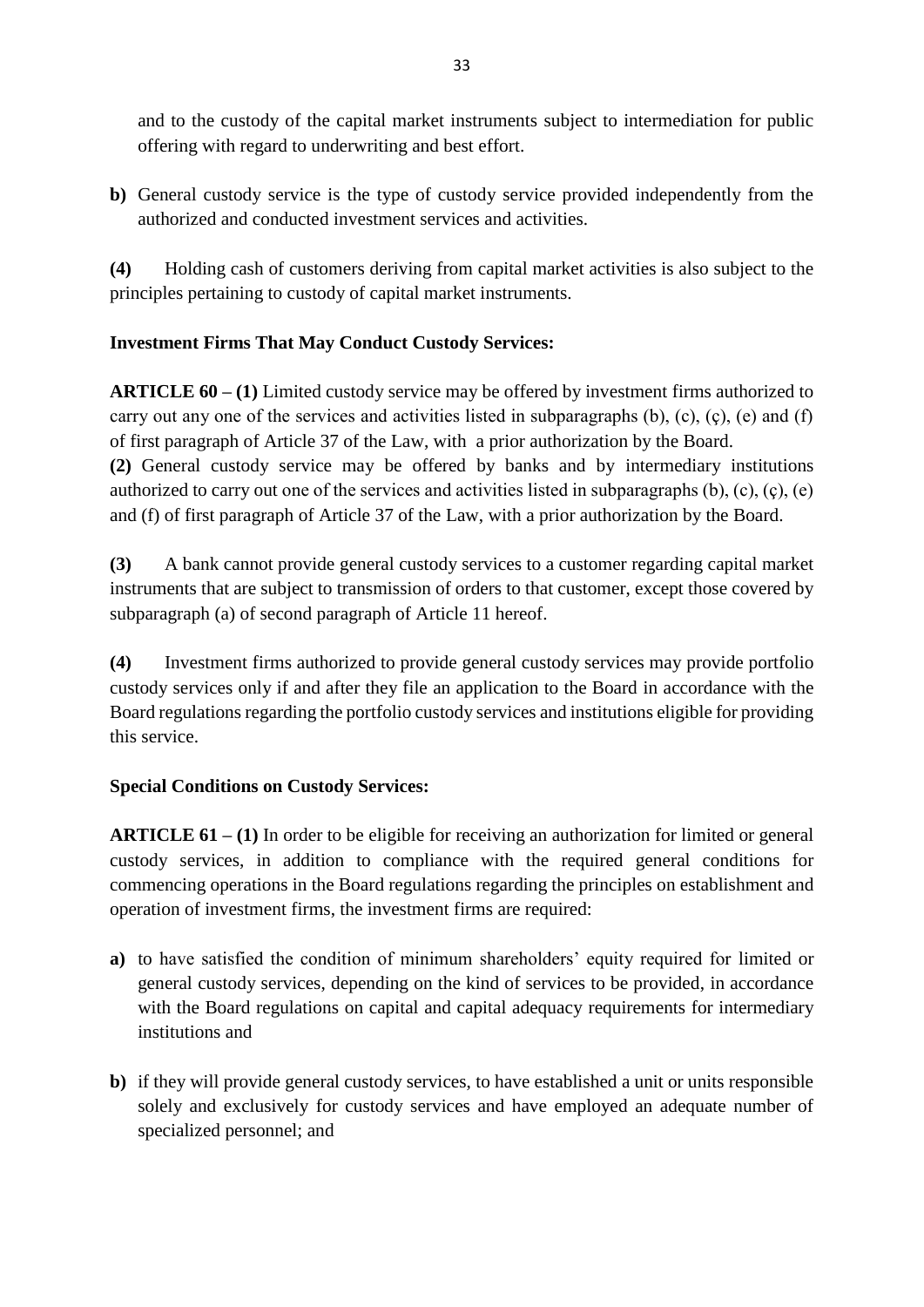**c)** to have established and made operational the data processing systems and technological infrastructure required to perform custody services, and have completed the required arrangements in connection therewith, and have protected the data processing infrastructure from malicious software, and have taken all measures and actions for prevention of probable fraud and misconduct within the authorized investment firm; and

**ç)** to have taken all measures and actions for prevention of probable fraud and misconduct within themselves that may arise from their systems or the acts of personnel and

**d)** to have built the work flow procedures and organizational structure for the prevention of sharing customer information with persons outside the corporation or between different units inside the corporation, in the course of performing custody services against customer interests.

**(2)** The provisions of subparagraph (a) of first paragraph hereof shall not apply to the applications of banks for providing custody services.

# **Custody Agreement:**

**ARTICLE 62 – (1)** Investment firms authorized to perform custody services are required to enter into a written agreement with their customers, before starting to give such services to customers. Minimum contents of this agreement are determined by the Board.

**(2)** In the course of providing custody services to customers residing abroad, the obligation set forth in the preceding first paragraph is considered as fulfilled if an agreement outlining the principles of services to be provided is signed between the institution offering custody services abroad to these customers and the local investment firm authorized to provide custody services.

**(3)** In the case of providing custody services for individual portfolios managed by another authorized investment firm, the obligation set forth in the preceding first paragraph is considered as fulfilled if an agreement outlining the principles of services to be provided is signed between the portfolio manager and the authorized investment firm providing custody services.

## **Principles on Monitoring Customer Accounts:**

**ARTICLE 63 –** The investment firm authorized to provide custody services is required to keep, and submit to the Board, upon demand, full, accurate and current records containing information about amount, location and ownership of capital market instruments and cash in the customer accounts related to custody services.

**(2)** All records kept by the investment firm authorized to provide custody services with regard to the customer accounts related to custody services, are required to be organized and kept so as to allow for the separation of a customer's capital market instruments and cash from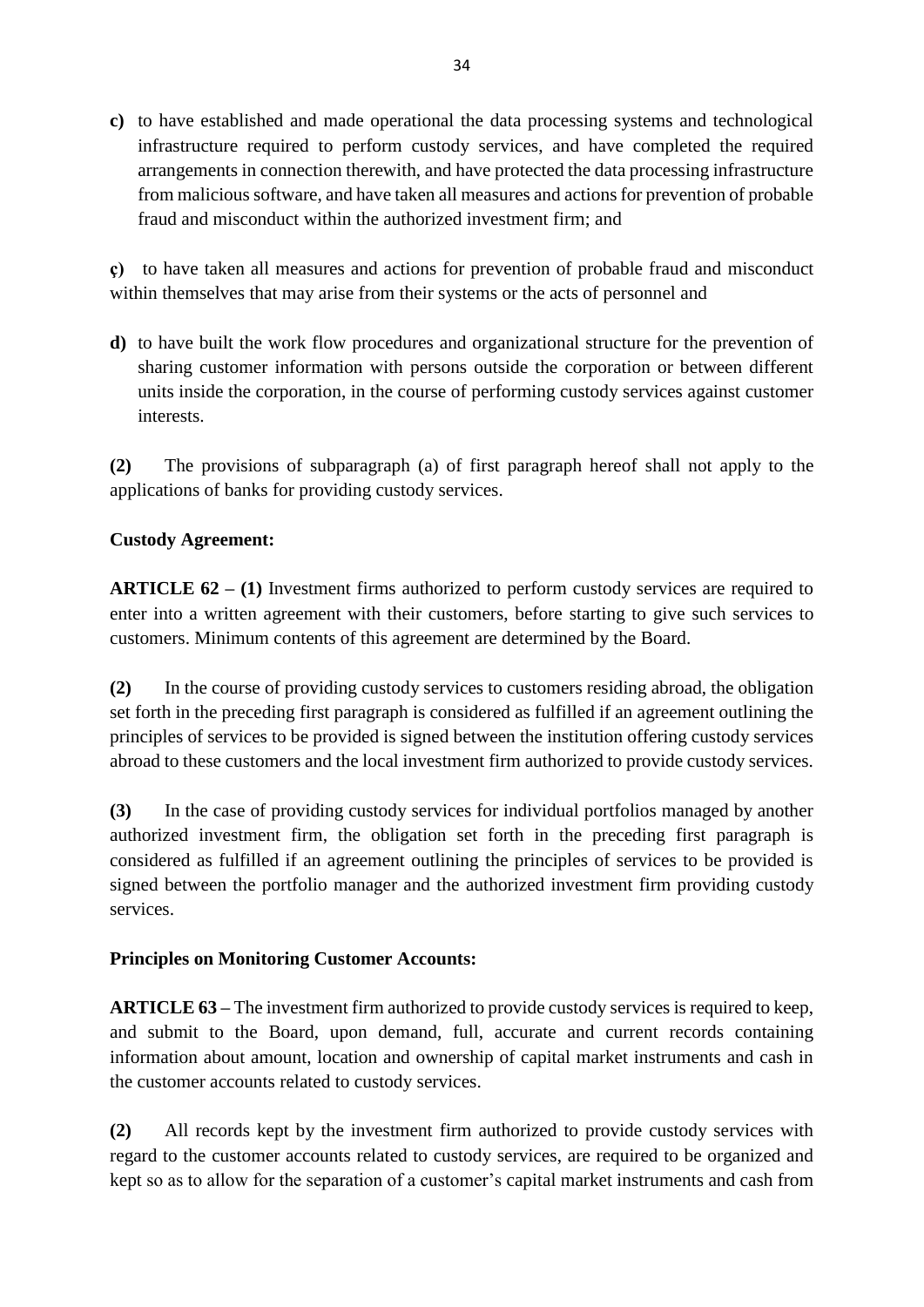other customer accounts or from investment firm's own assets at any time, and shall completely and accurately reflect beneficiaries of accounts, rights of beneficiaries and obligations of the investment firm, authorized to perform custody services, to each customer.

**(3)** In the course of providing custody services to customers residing abroad, the records kept within the investment firm authorized to perform custody services are required to be monitored on the basis of beneficiaries, excluding cash.

**(4)** The Board may, if deemed necessary, request an audit by an independent audit firm with regard to both the existence of customer assets kept in custody by investment firms and the compliance of authorized investment firms' custody service with related Board regulations.

## **Confidentiality of Customer Accounts:**

**ARTICLE 64 – (1)** Information about the customer accounts covered by the custody services of investment firms is essentially confidential. However, disclosure of information to legally authorized persons or entities within the knowledge of the customer is not deemed and treated as breach of confidentiality.

### **Reconciliation on Customer Assets in Custody:**

**ARTICLE 65 – (1)** The investment firm authorized to perform custody services is obliged to make daily reconciliations between its own accounts and records and the accounts and records of central securities depositories and/or another institution authorized to perform custody services on customer basis with respect to customer-owned capital market instruments and collectively or on customer basis with respect to cash. In the event that the managed individual portfolios are kept in custody in another investment firm, this provision is also applicable to the relation between the portfolio manager and the investment firm offering custody services.

**(2)** If any discrepancies are found during the reconciliation process, the investment firm authorized to perform custody services is obliged to take the appropriate measures and actions required to dissolve such discrepancies immediately.

**(3)** If there is reasonable evidence that a third party may be held liable and responsible for aforementioned discrepancies, the investment firm authorized to perform custody services is not obliged to close the gap, but is liable to take the required steps for the conflict resolution with such third party.

**(4)** If a discrepancy found during reconciliation process cannot be dissolved within 3 business days in spite of all actions taken thereinfor, the highest level personnel employed by the investment firm authorized to perform custody services as an inspector or internal auditor is required to send a written notice to the intermediary institution's board of directors, the bank's internal audit committee and the Board immediately.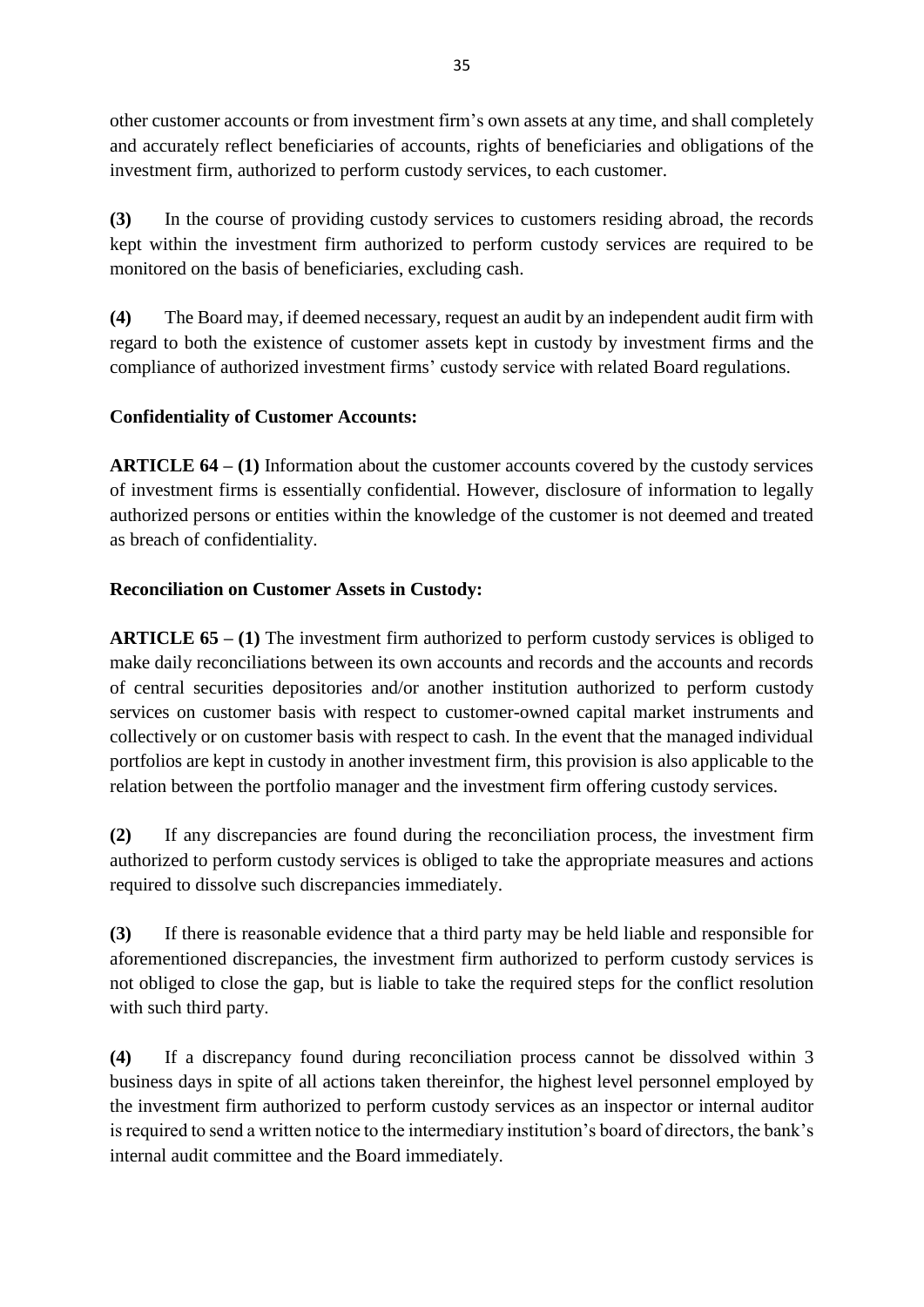**(5)** If a discrepancy may lead to material effects on financial situation of the investment firm, it is required to notify the investment firm's board of directors and the Board immediately upon the realization of the discrepancy and without waiting for completion of the 3 business days period mentioned in the preceding paragraph of this Article.

**(6)** The Board is authorized to determine the scope of reconciliations and the principles for notification of such discrepancies under this Article.

# **Principles on Use of Cash Credit Balances in Customer Accounts:**

**ARTICLE 66 – (1)** Based on the authorization granted by customer in the framework agreement, the investment firms may invest collectively or on a customer basis, in line with their authorized activities, operating policies and customer preferences, the cash credit balances as of the end of day, that are not subject to any customer order during the day, provided that they monitor and record them in their accounting system on an account basis.

**(2)** If said cash is invested collectively, the proceeds of such investment are required to be distributed to related customer accounts proportionately.

**(3)** Provided that it is clearly permitted in the framework agreement, investment firms may determine a floor for the use of cash credit balances in customer accounts. Any changes to this floor shall also be notified to customers in writing or by the fastest means of communication with the burden of proof on the investment firm. Principles on use of cash below the floor shall be separately mentioned in the agreement.

**(4)** Provided that the cash credit balances is paid to customers on demand and within a maximum of 1 business day following demand, and that the principal sum is not lost, the cash credit balances in customer accounts may be invested in line with pertinent provisions of the framework agreement with respect to customer-owned cash below the floor with the return kept by the intermediary institution. The cash credit balances in customer accounts whose customers do not claim a return may only be invested with the written consent received individually from customers, separately from the framework agreement.

**(5)** Customer-owned cash kept in banks is required to be monitored in an account opened for intermediary institution's customers separately from the intermediary institution's own assets. The account opened in the name of customers shall be clearly identified so as to indicate that they are owned by the relevant intermediary institution's customers, and shall not be used for unintended purposes. Accounts in which the customers' cash are kept in custody shall neither be used as collateral for loans, nor shall they be subject to blockage, pledges or any other encumbrances in favor of the intermediary institution.

**(6)** While ordering the bank to open a customer account, the intermediary institution shall inform the bank in writing that the money in the account belongs to the intermediary institution's customers and must by no means be commingled or combined with the investment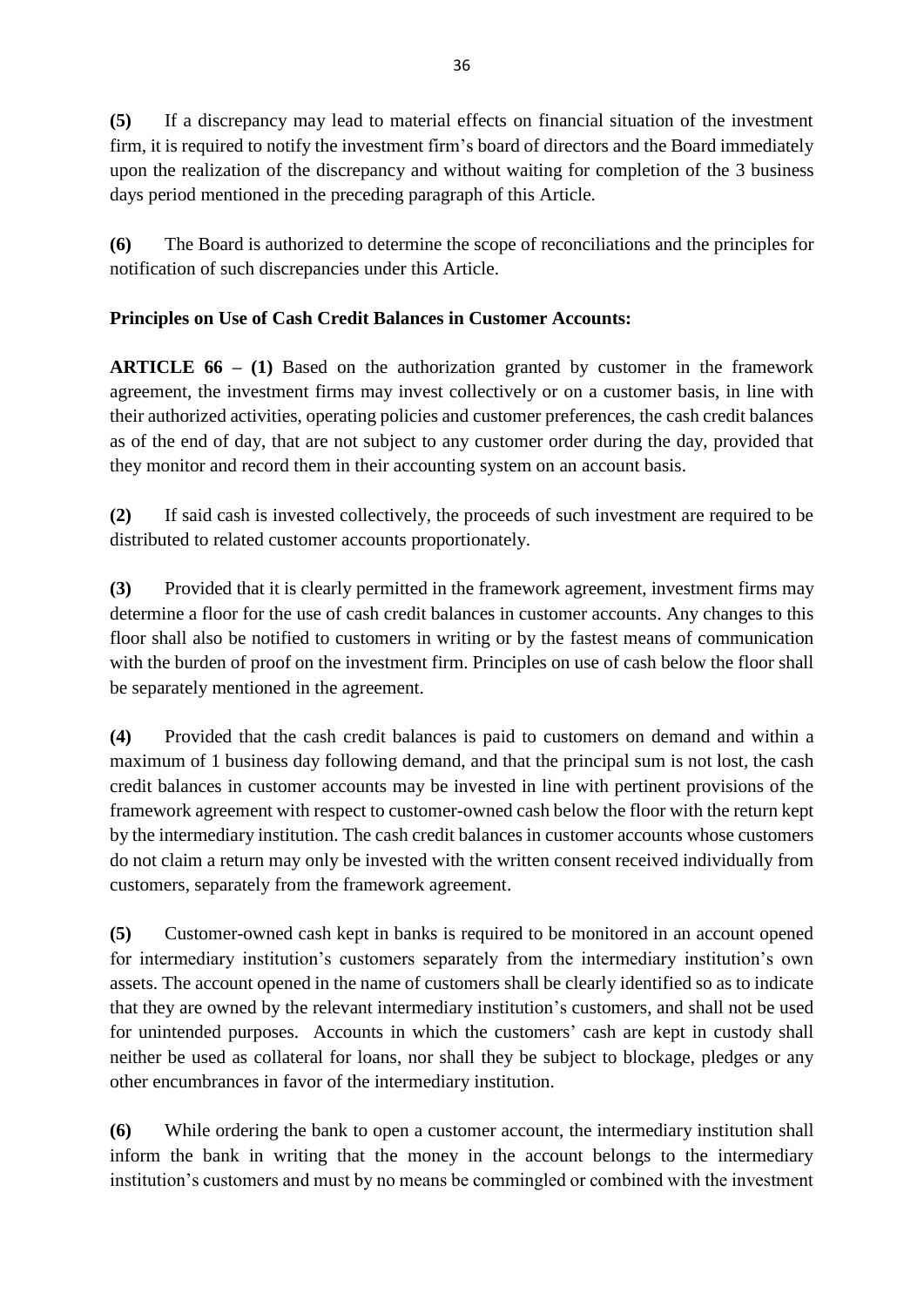firm's own account. The investment firm shall get a confirmation on mentioned issue from the related Bank. Name of the account to be opened should be chosen in such manner that makes it adequately separable from the investment firm's other accounts held at the bank. If the bank fails to give its written confirmation within 15 business days, the investment firm is obliged to transfer the money to another bank.

## **Special Provisions on Custody for the Transactions Executed in Foreign Markets:**

**ARTICLE 67 – (1)** Capital market instruments traded as an intermediary or covered by custody services in foreign markets may be kept in custody at an institution operating abroad, only if and to the extent that the relevant country authority has regulations in force regarding custody services and the institution from which custody services are provided is subject to those regulations. However, if the capital market instrument in question cannot be kept in custody at an institution authorized by the relevant country authority due to its kind or nature, then custody services may be provided from another institution with the prior written consent of the customer.

**(2)** If the capital market instruments traded as an intermediary in foreign markets are kept in custody at an institution operating abroad, the agreement to be signed between the trading investment firm and the customer shall contain detailed information introducing the authorized custodian and on the rights and obligations of the trading investment firm and the authorized custodian. Under circumstances in which the authorized custodian operating abroad is to be replaced, immediate notification to customers by the fastest means of communication, and updating the framework agreement are required.

## **Reconciliation Between Customer and Custodian:**

**ARTICLE 68 – (1)** Between the customers receiving custody services and the internal control unit or personnel of the authorized custodian, a reconciliation shall be made about the customer's capital market instruments and cash in writing or via electronic media at least once every calendar year. The results of such reconciliation processes shall be reported in writing within 3 business days by the highest level personnel responsible for internal control to the intermediary institution's board of directors, the bank's internal audit committee and in the case of a dispute, to the Board.

**(2)** It is not required to make the reconciliation mentioned in the preceding first paragraph for cases in which a written consent from the professional customers is received.

**(3)** The Board is authorized to determine the scope of reconciliations and the principles of notifying such discrepancies, under this Article.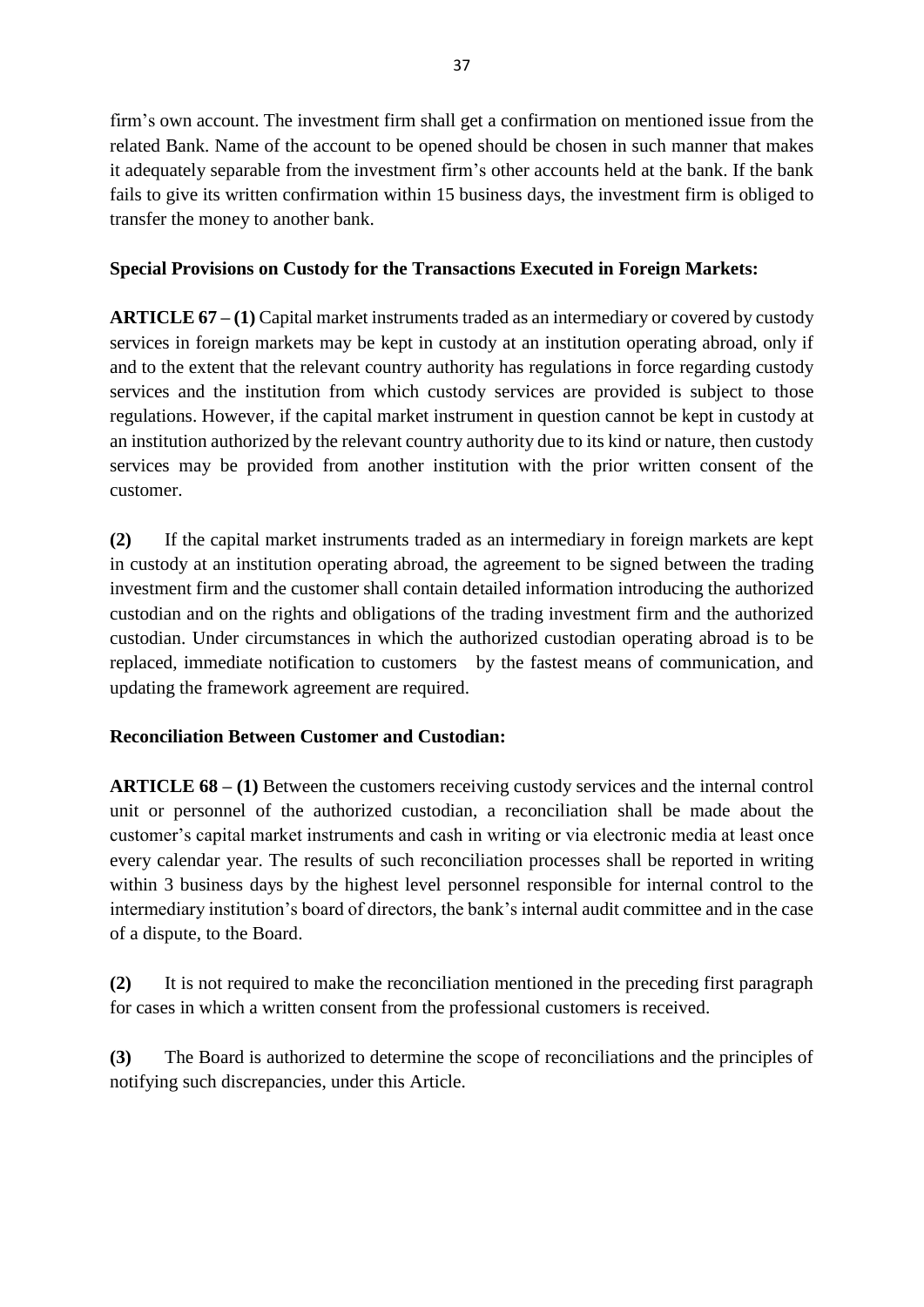#### **Notification on Customer Assets:**

**ARTICLE 69 – (1)** The investment firm authorized to provide custody services is essentially obliged to send at least monthly notifications to customers with respect to the customers' capital market instruments and cash according to the principles set forth in the Board regulations regarding documentation and record-keeping systems. However, it is also possible to make a contract with professional customers for not delivering such notices, or to stipulating so in the framework agreement. The notification must contain information, regarding the capital market instruments and cash that belongs to customers, at least on the balances in custody in chronological order and by capital market instruments.

**(2)** A separate notice may not be sent to the customer, if a notification is sent to the customer related to other investment activities and services that already contains the information mentioned in the first paragraph.

**(3)** Failure of the customer to reject the content of such notices sent pursuant to this Article does not mean the receipt of confirmation.

### **Special Provisions on the Custody of Individual Portfolios:**

**ARTICLE 70 – (1)** Without prejudice to the regulations of the Board on portfolio management companies and their activities, for cases where the investment firms authorized to perform general custody services provide custody services for individual portfolios managed by portfolio management companies or other investment firms:

- **a)** the financial assets are required to be kept in a separate custody account opened in the name of each customer; and
- **b)** the documents, proving the existence and the customer ownership of assets which cannot be kept physically or in book-entry form are required to be delivered to the custodian for record-keeping in the relevant accounts.

**(2)** The following principles shall be complied with regard to the first paragraph hereinabove:

**a)** The general rule is to open accounts in the name of customers. However, while performing settlement instructions, the custodian may also execute a collective settlement by using a pool account for transfers of cash and securities by customers. Cases in which pooling is used for settlement, the customer owned assets shall be distributed to customer accounts and be monitored on a customer basis, and the associated rights must be followed individually, and the idle cash or asset transfers of the custodian from the pooled account shall be made to accounts opened in the name of customers according to the provisions of the agreement signed between these customers and the institution authorized to manage individual portfolios.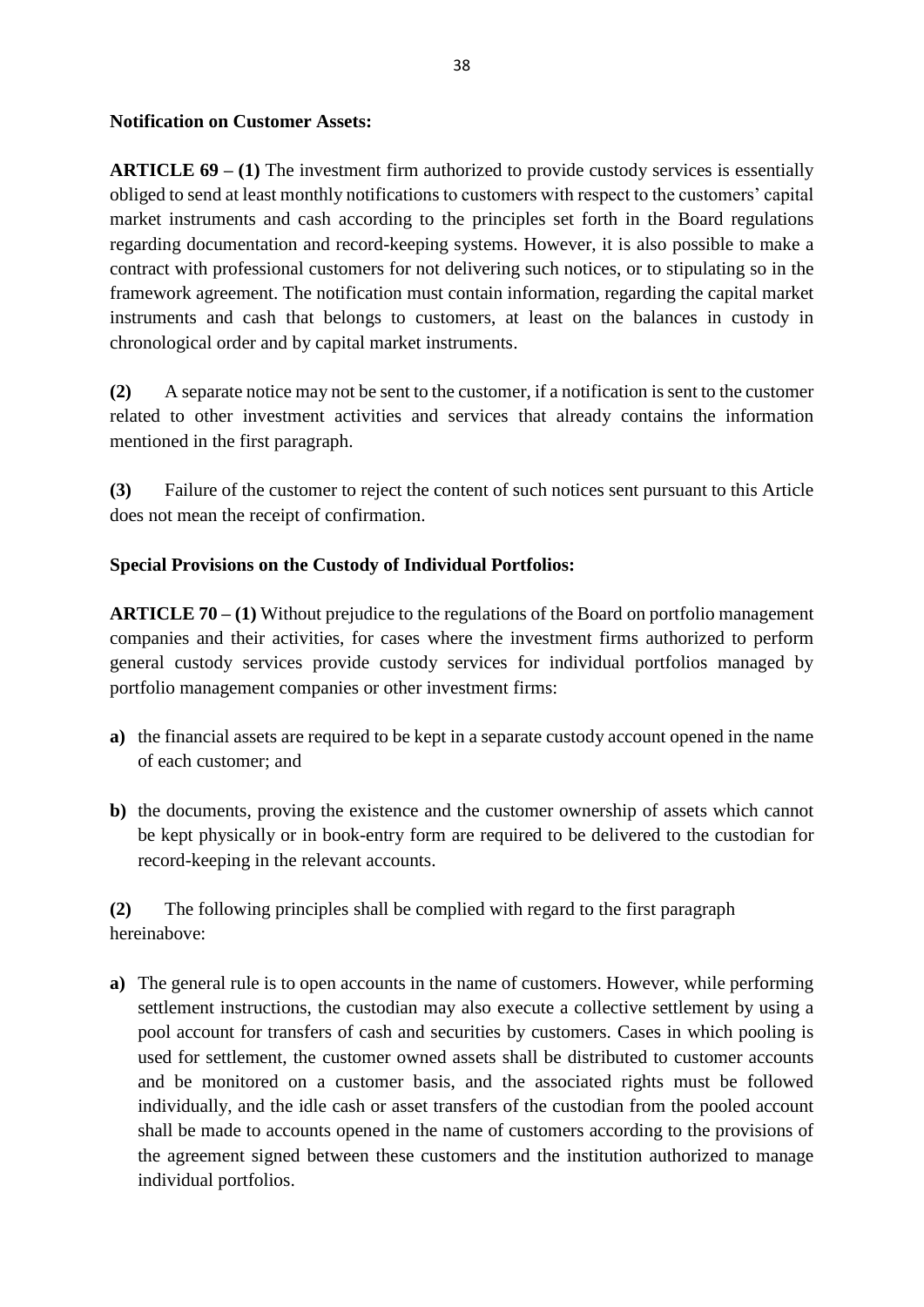- **b**) If the custody account is opened as a proxy by the institution authorized to manage individual portfolios, the custodian, after the account is opened, shall inform the customer, of such account information and of changes made related to those accounts.
- **c)** The investment firm authorized to manage individual portfolios shall not open accounts at any institution in the name of customers without duly informing the custodian.

**ç)** In transactions to be executed for the portfolio account, the investment firm authorized to perform custody services may provide customers with the opportunity to block their accounts relating to portfolio account transactions that require prior confirmation of customer according to the provisions of the agreement.

- **d)** The custodian is obliged to inform the customers at least once a month according to the regulations of the Board related to documentation and record-keeping systems, and separately to allow the instant access of its customers to their account information through its internet website.
- **e)** The custodian is further obliged to inform the customers as soon as possible about the events which may affect the rights of customers on financial assets in their portfolios and about the significant asset and cash movements executed in their accounts.
- **f)** In transactions executed for customers, the cash and asset movements are directed according to the "delivery versus payment" principle. The "delivery versus payment" principle refers to the delivery of cash concurrently with the receipt of assets, or as the case may be, the delivery of assets concurrently with the collection of cash, by the parties. Except for transactions under portfolio management, the customers' written instructions are required for depositing or for withdrawal of financial assets to/from the custody account.

**(3)** The principles set forth in this Article are applied by analogy during and with respect to limited custody services provided by authorized investment firms to portfolios under their management.

# **TENTH PART Provision of Ancillary Services**

### **Provision of Consultancy Services Relating to Capital Markets:**

**ARTICLE 71 – (1)** Investment firms may deal with the following activities pursuant to subparagraph (a) of first paragraph of Article 38 of the Law:

**a)** Making investment plans by taking into consideration long- and short-term financial goals, risk preferences, cash requirements and status of companies against the tax legislations; and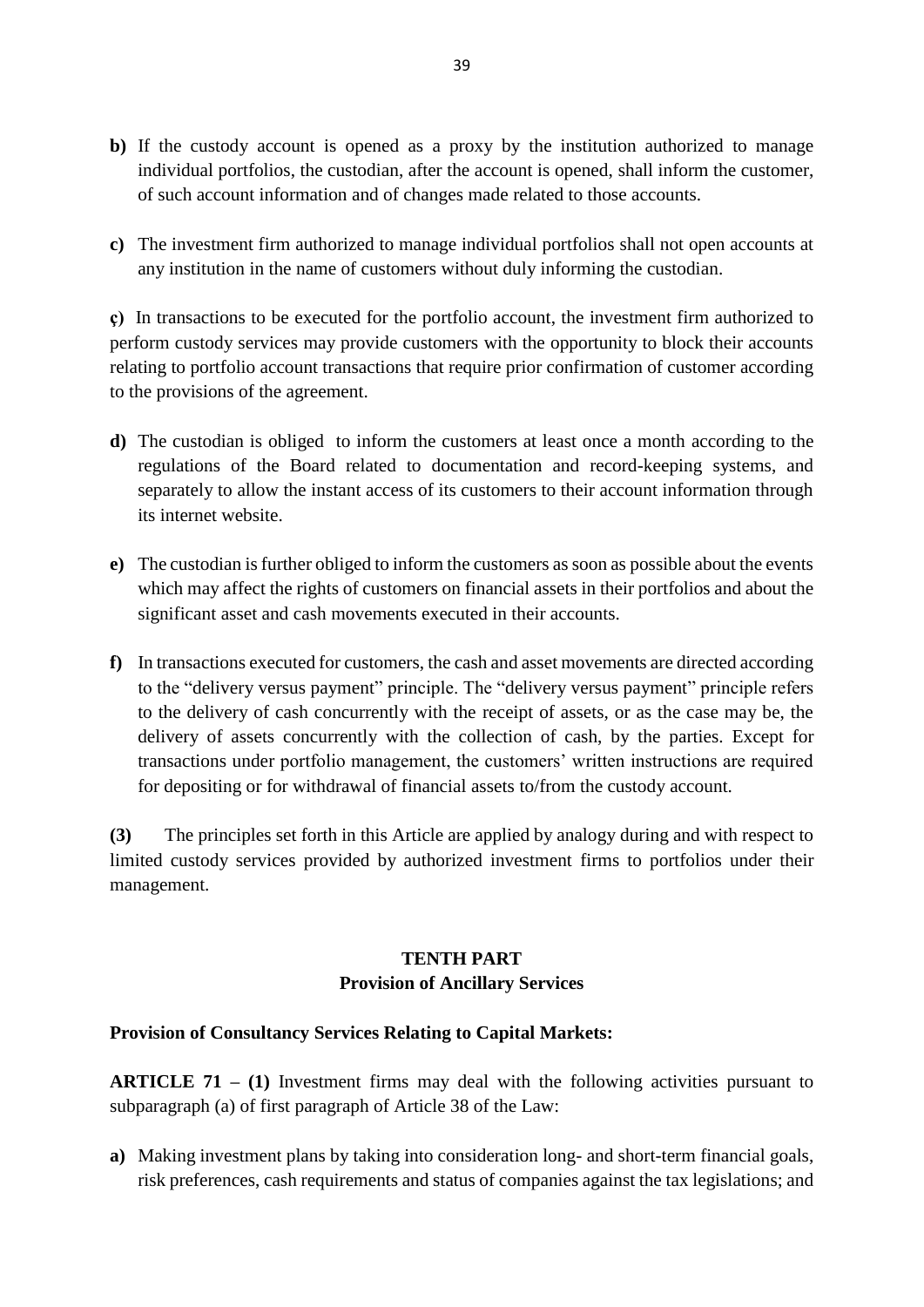- **b)** Providing written or verbal comments and advices on issues such as analysis of financial statements of companies within the framework of assets and liabilities management, decomposition of income sources, determination of financing options, identification and mitigation of risks, or enhancement in financial profiles via increasing revenues; and
- **c)** Providing written or verbal comments and advices during restructuring of companies by mergers, split-ups, acquisitions and formation of business partnerships and by similar other changes in capital or shareholding structures, and throughout the liquidation process; and
- **ç)** Other consultancy services similar to those mentioned in subparagraphs (a), (b) and (c) hereinabove with respect to capital markets.

**(2)** Intermediary institutions that are going to provide the services under this Article are required to be partially or broadly authorized by the Board.

## **Lending or Credit Facilities and Provision of Foreign Exchange Services:**

**ARTICLE 72 – (1)** Principles on margin trading, short selling, lending and borrowing transactions of capital market instruments are separately determined by the Board.

**(2)** With regard to the provisions in subparagraph (b) of first paragraph of Article 38 of the Law, investment firms may offer foreign exchange services that are solely related to investment services and activities. But if the pertinent laws require a separate authorization, firstly such authorization shall be received. The intermediary institutions that intend to provide such services are required to have authorization for the activity of execution of orders or the activity of dealing on own account.

### **Provision of General Investment Advice:**

**ARTICLE 73 – (1)** Pursuant to the provisions in subparagraph (c) of first paragraph of Article 38 of the Law, provided that it is not addressed specifically to a particular person or to a group of persons with similar financial situations, risk and return preferences, general investment advice is an activity of providing all kinds of leading researches, studies or other information which are explicitly or implicitly suggesting or recommending a certain investment strategy, and also including comments about existing or future prices or values of capital market instruments, and which are prepared for one or more capital market instruments or issuers and are intended for the use of customers or distribution channels.

**(2)** Disclosing the information one-to-one to each customer, prepared in the context of the activity of general investment advice and provided to customers or distribution channels, is also considered as the activity of general investment advice provided that it is not intended specifically for the use of a particular person or to a group of persons with similar financial situations, risk and return preferences.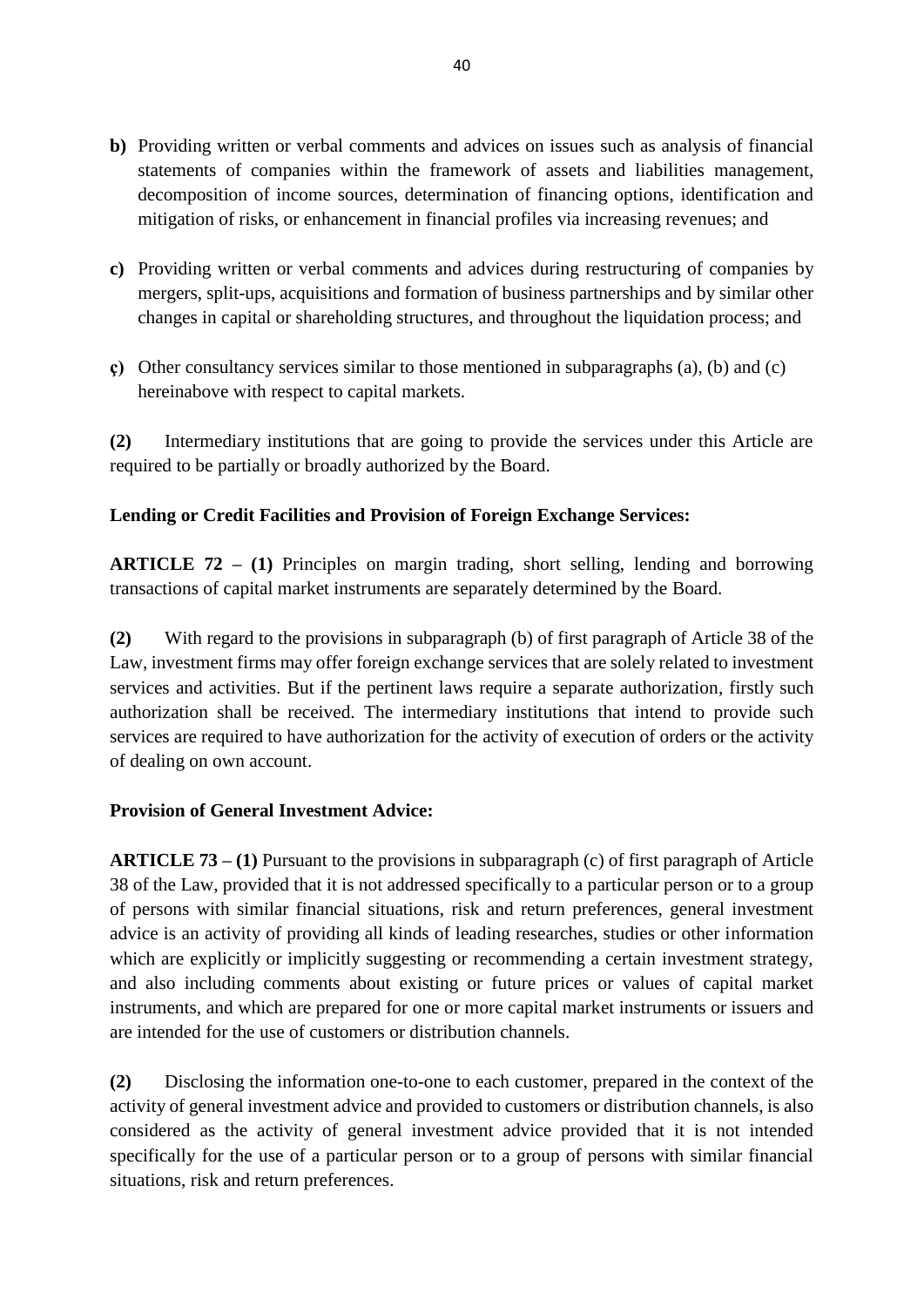**(3)** All kinds of general investment advices, including those shown in media or transmitted electronically or those presented by investment firms and portfolio management companies by media service providers operating under the Law on Establishment and Broadcasting Principles of Radio and Television Channels, no. 6112, dated 15/2/2011, and by periodical publishers operating under the Press Law no. 5187 dated 9/6/2004, are required to be presented and provided in accordance with the principles set down in Articles 78 and 79 hereinbelow.

**(4)** General investment advices by institutions authorized in the press and the media are also required to comply with the principles stipulated in the Law no. 6112.

# **Provision of Services Related to Performing Underwriting:**

**ARTICLE 74 – (1)** Pursuant to provisions in subparagraph (ç) of first paragraph in Article 38 of the Law, investment firms may deal with activities such as conducting financial and economic analyses and market researches about the issuers of capital market instruments to be offered to public, ensuring the compliance of financial statements of the relevant companies with the capital markets legislations, making the required amendments in articles of association according to pertinent legislations, and making studies for determining the information and documents to be disclosed to public.

**(2)** Intermediary institutions that are going to provide the services under this Article are required to be partially or broadly authorized by the Board.

## **Provision of Intermediation Services in Financing:**

**ARTICLE 75 – (1)** Pursuant to the provisions in subparagraph (d) of first paragraph in Article 38 of the Law, investment firms may deal with activities for meeting the financial needs of companies from local and foreign markets, determining alternative financial strategies, providing written or verbal comments and advices on protection of companies against financial risks and bringing together the parties in need of finance with the parties providing it.

**(2)** Intermediary institutions that are going to provide the services under this Article are required to be partially or broadly authorized by the Board.

## **Performing Wealth Management and Financial Planning:**

**ARTICLE 76 – (1)** Pursuant to the provisions in subparagraph (e) of first paragraph in Article 38 of the Law, investment firms may deal with activities such as providing consultancy services on financial, legal, tax-related and similar other issues to persons, families or groups of persons with joint investment targets, and making plans for wealth management comprising financial and non-financial assets of those people, and managing their wealth in accordance with investment targets and preferences.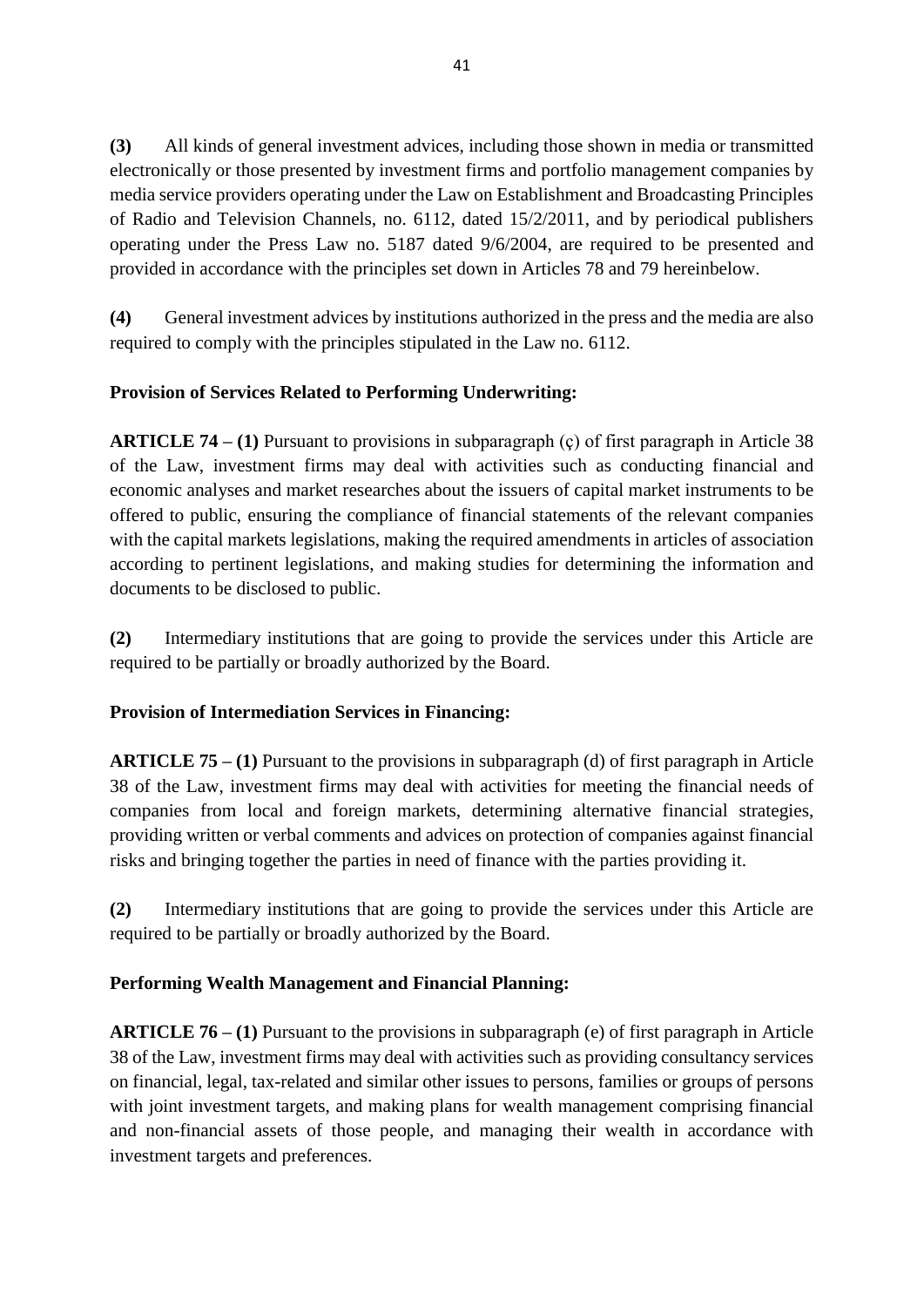**(2)** If investment advisory or portfolio management activities are needed in the course of provision of services under this Article, these activities are required to be offered and provided by investment firms authorized by the Board, according to principles set forth in this Communiqué.

**(3)** Intermediary institutions that are going to provide services under this Article are required to be partially or broadly authorized by the Board.

### **Other Services and Activities:**

**ARTICLE 77 – (1)** Pursuant to the provisions in subparagraph (f) of first paragraph in Article 38 of the Law, intermediary institutions may also provide other financial products and services with the permission by the Board. If the provision of such financial products and services is conditioned to special permission or authorization as per the special legislation pertaining thereto, then the intermediary institutions are obliged to receive the required permission or authorization before starting to provide the concerned services or products under this Article.

# **ELEVENTH PART Principles on General Investment Advices**

### **Principles to Comply Within General Investment Advices:**

**ARTICLE 78 – (1)** Comments and advices provided by the institutions offering general investment advices are subject to the principles set forth in subparagraphs (b), (c), (ç), (d), (e), (f), (g) and (ğ) of second and also third and fourth paragraphs of Article 48 hereof.

- **(2)** The general investment advices must further contain:
- **a)** The summary information relating to the policies and material changes in previously announced policies if the policies, regarding how frequent the advice is renewed and if any, is updated, are determined and
- **b)** clearly and conspicuously, the first date of preparation of advice for distribution and the dates and times of all prices included in the advice; and
- **c)** where the advice contains an investment strategy different from the advices published by the same institution for the same capital market instrument or issuer during the past 12 months period, clearly and conspicuously, information regarding such differences and the date of previously published advice.

**(3)** If and to the extent the information about general investment advices as disclosed to public under this Article is materially long as regards to the standard general investment advices, then, provided that no change occurs in the assessments and methods, it is adequate to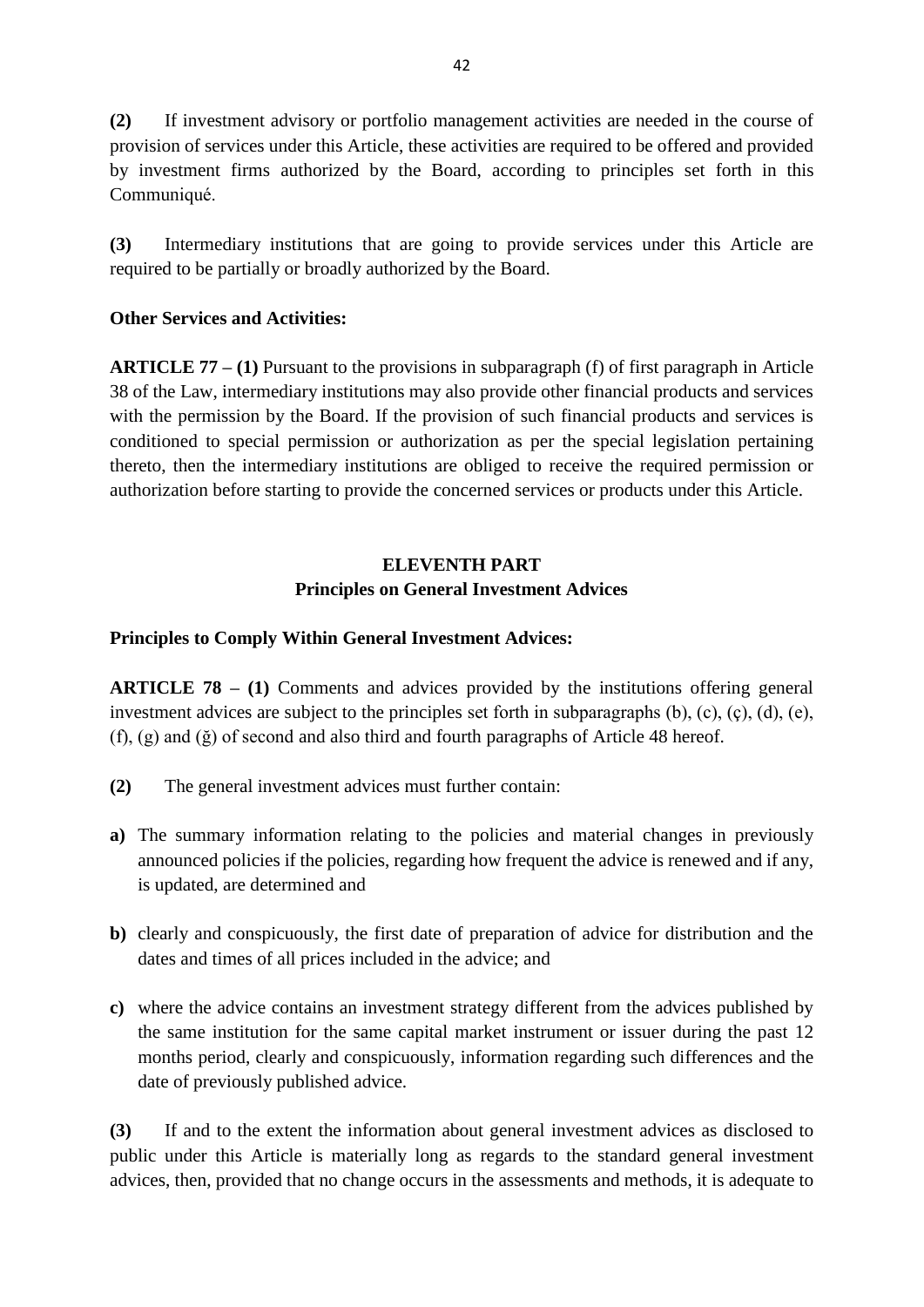clearly and conspicuously make reference to a site directly and easily accessible by the public, such as the internet website of the relevant investment firm or the institution authorized in press and media.

**(4)** Principles related to the disclosure of financial relations or conflicts of interests, as outlined in Article 50 hereof, shall be complied during the provision of general investment advices.

## **Principles on Publishing a Warning Note:**

**ARTICLE 79 – (1)** The warning note given in ANNEX-3 hereof shall also be presented as part of general investment advices in accordance with the following principles:

- **a)** In comments and advices published through distribution channels, the warning note shall be given conspicuously at the end of the page in the same theme font and font size as the comments and advices.
- **b)** In comments and advices presented through communication networks created by computers included in the definition of distribution channels, the warning note shall be conspicuously displayed in the same theme font and font size with the comments and advices, before the page containing such comments and advices is displayed.
- **c)** In comments and advices presented through all kinds of audiovisual mass communication means, such as television and radio, included in the definition of distribution channels, the warning note should be read once at the beginning and end of program on radio, and the text of warning note should be displayed on TV screen, for 15 seconds at the beginning and end of television program, in a way to cover the whole screen so as to make it easy to read, and furthermore, the text of warning note should be presented twice during the TV program in the form of a ticker in a way not to make it difficult to read.

**(2)** The warning given in ANNEX-4 is required to be made to each customer during oneto-one presentations of general investment advices to the customers.

## **Provision of Financial Information:**

**ARTICLE 80 – (1)** For the purposes of this Communiqué, the term "financial information" means non-leading written or verbal information about capital market instruments, their issuers and market trends.

**(2)** Provision of financial information is considered and treated neither as an investment advisory activity or provision of general investment advice. However, the information provided as above must be neutral and honest, and must not have the purpose of meeting only the needs and demands of a particular person, a group or a portfolio.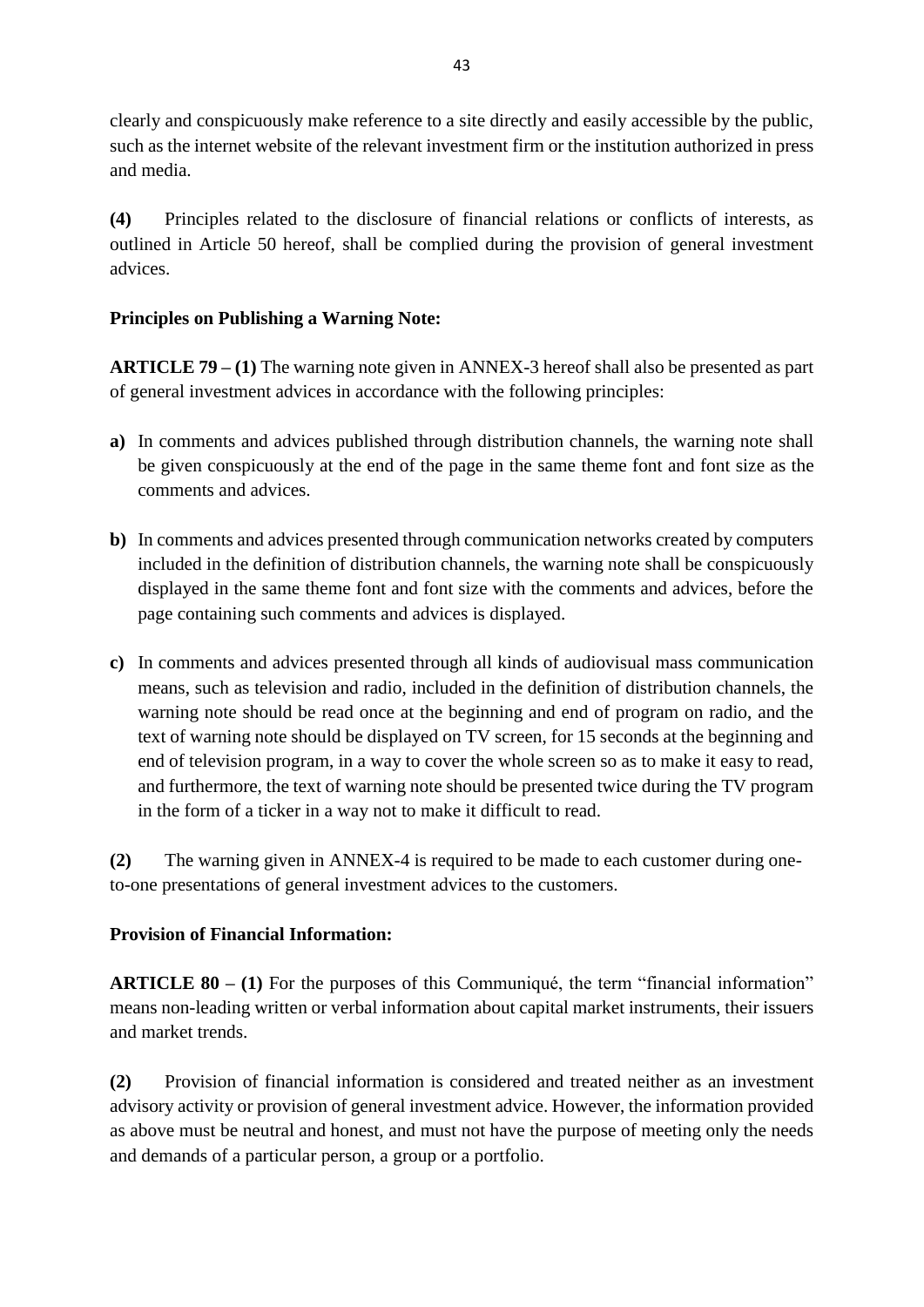## **TWELFTH PART Transitory and Final Provisions**

#### **Repealed Communiqués:**

**ARTICLE 81 – (1)** The Communiqué on Principles for Intermediation Activities and Intermediary Institutions (Serial V, No. 46) published in the Official Gazette no. 24163 dated 7/9/2000, and the Communiqué on Principles for Investment Advisory Activity and Providers of These Activity (Serial V, No. 55) published in the Official Gazette no. 24734 dated 22/4/2002, and the Communiqué on Principles for Leveraged Trading Transactions and Institutions That May Execute These Transactions (Serial V, No. 125) published in the Official Gazette no. 28038 dated 27/8/2011, are hereby repealed. All references made to these repealed communiqués are deemed to be made to this Communiqué.

#### **Finalization of Applications:**

**PROVISIONAL ARTICLE 1 – (1)** Applications to be filed to the Board until the effective date of this Communiqué will be completed and finalized according to existing regulations.

**(2)** Applications filed by investment firms to the Board that have not been finalized as of the effective date of this Communiqué shall be completed and finalized according to the provisions of this Communiqué.

### **Transitory Provisions on Existing Operation Permits:**

**PROVISIONAL ARTICLE 2 – (1)** Investment firms are required to file an application to the Board within a year following the effective date of this Communiqué by submitting the substantiating documents proving that all special conditions including the minimum requirement for shareholders' equity, envisaged by this Communiqué are met with respect to the investment services and activities and ancillary services they intend to offer. The existing authorization certificates and operation permits of investment firms that fail to apply to the Board within mentioned period shall be cancelled.

**(2)** Investment firms will continue to conduct their activities within the context of the existing principles of activity until becoming authorized pursuant to this Communiqué.

#### **Entry into Force:**

**ARTICLE 82 – (1)** This Communiqué shall become effective as of 1/7/2014.

#### **Execution:**

**ARTICLE 83 – (1)** The provisions of this Communiqué shall be enforced by the Board.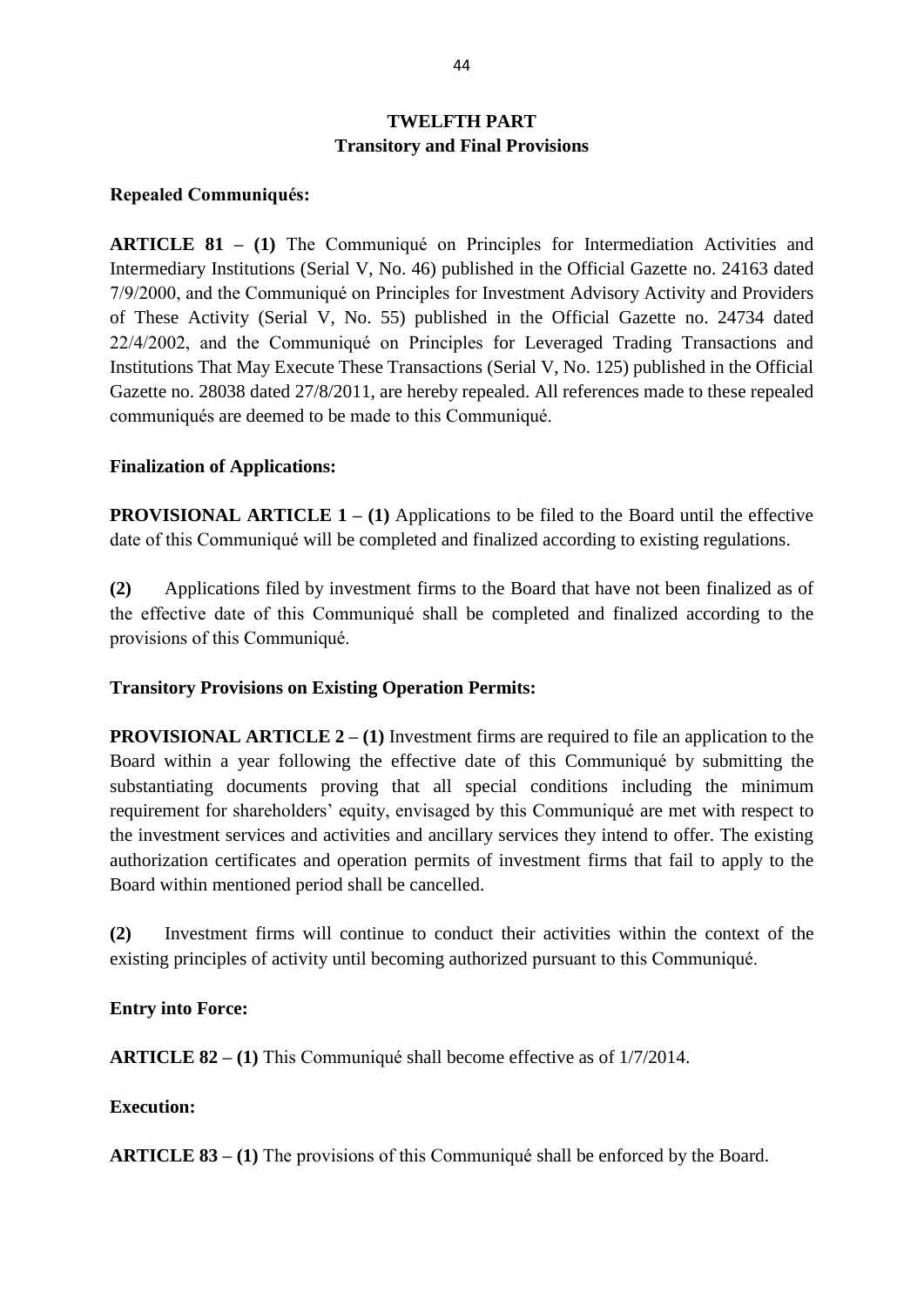# **Table indicating the institutions entitled to perform the activity of execution of orders by capital market instrument type**

|                                                           | <b>Securities</b> |               | <b>Derivative Instruments</b>                                                                                                                       |                                  |
|-----------------------------------------------------------|-------------------|---------------|-----------------------------------------------------------------------------------------------------------------------------------------------------|----------------------------------|
| <b>Institution / Capital</b><br><b>Market Instruments</b> | <b>Shares</b>     | <b>Others</b> | <b>Derivative Instruments Other Than</b><br><b>Leveraged Transactions</b><br>(For transmission to stock exchange or<br>for dealing on own accounty) | Leveraged<br><b>Transactions</b> |
| Intermediary Institution                                  | $^{+}$            | $^{+}$        | $+$                                                                                                                                                 | $+$                              |
| Deposit and<br>Participation Bank                         |                   | $+$           | $^{+}$<br>(except for those based on stock indices or<br>stocks)                                                                                    |                                  |
| Development and<br>Investment Bank                        |                   | $+$           | $^{+}$<br>(except for those based on stock indices or<br>stocks)                                                                                    |                                  |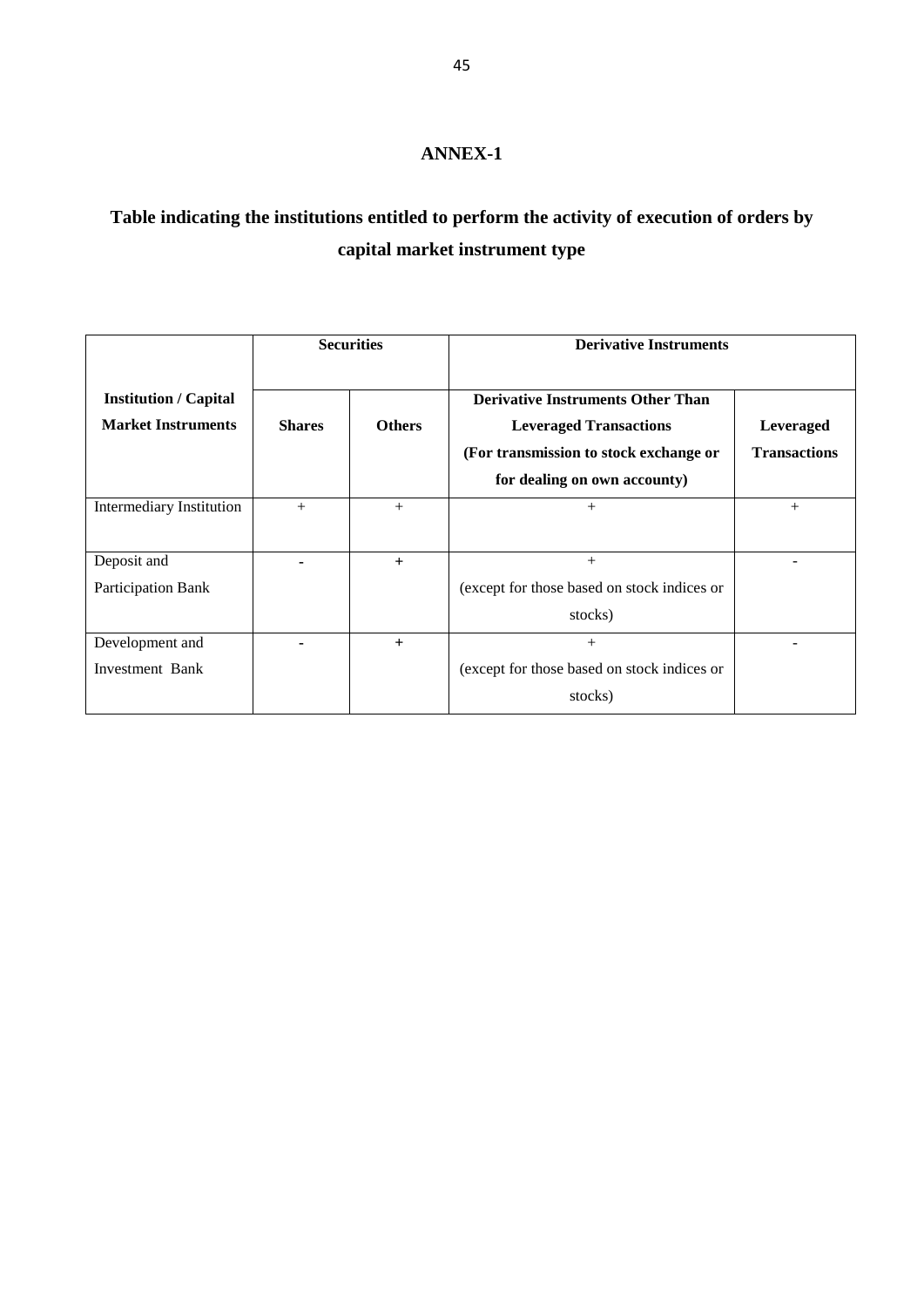# **Table indicating the institutions entitled to perform the activity of dealing on own account by capital market instrument type**

|                                                           | <b>Securities</b> |               | <b>Derivative Instruments</b>                                                                                               |                                  |
|-----------------------------------------------------------|-------------------|---------------|-----------------------------------------------------------------------------------------------------------------------------|----------------------------------|
| <b>Institution / Capital</b><br><b>Market Instruments</b> | <b>Shares</b>     | <b>Others</b> | <b>Derivative Instruments Other Than</b><br><b>Leveraged Transactions</b><br>(For execution in over-the-counter)<br>market) | Leveraged<br><b>Transactions</b> |
| Intermediary Institution                                  | $^{+}$            | $^{+}$        | $^{+}$                                                                                                                      | $+$                              |
|                                                           |                   |               |                                                                                                                             |                                  |
| Deposit and                                               |                   | $+$           | $^{+}$                                                                                                                      |                                  |
| <b>Participation Bank</b>                                 |                   |               | (except for those based on stocks, and                                                                                      |                                  |
|                                                           |                   |               | including those based on stock indices)                                                                                     |                                  |
| Development and                                           |                   | $+$           | $^+$                                                                                                                        |                                  |
| Investment Bank                                           |                   |               | (except for those based on stocks, and                                                                                      |                                  |
|                                                           |                   |               | including those based on stock indices)                                                                                     |                                  |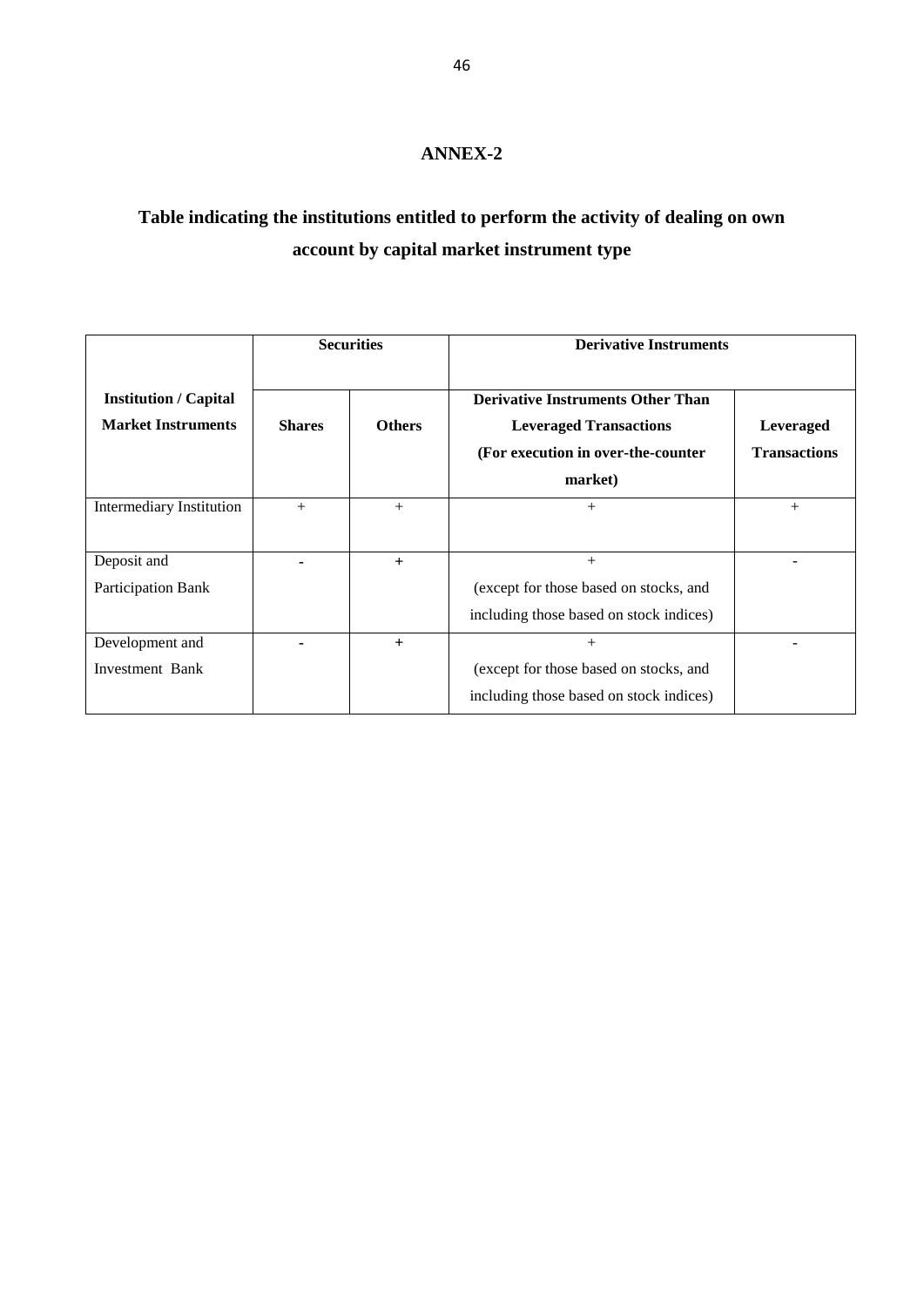# **Warning Note Published Pursuant to the "Communiqué on Principles Regarding Investment Services, Activities and Ancillary Services" by the Capital Markets Board**

"The investment information, comments and advices given herein are not part of investment advisory activity. Investment advisory services are provided by authorized institutions to persons and entities privately by considering their risk and return preferences. Whereas the comments and advices included herein are of general nature. Therefore, they may not fit to your financial situation and risk and return preferences. For this reason, making an investment decision only by relying on the information given herein may not give rise to results that fit your expectations."